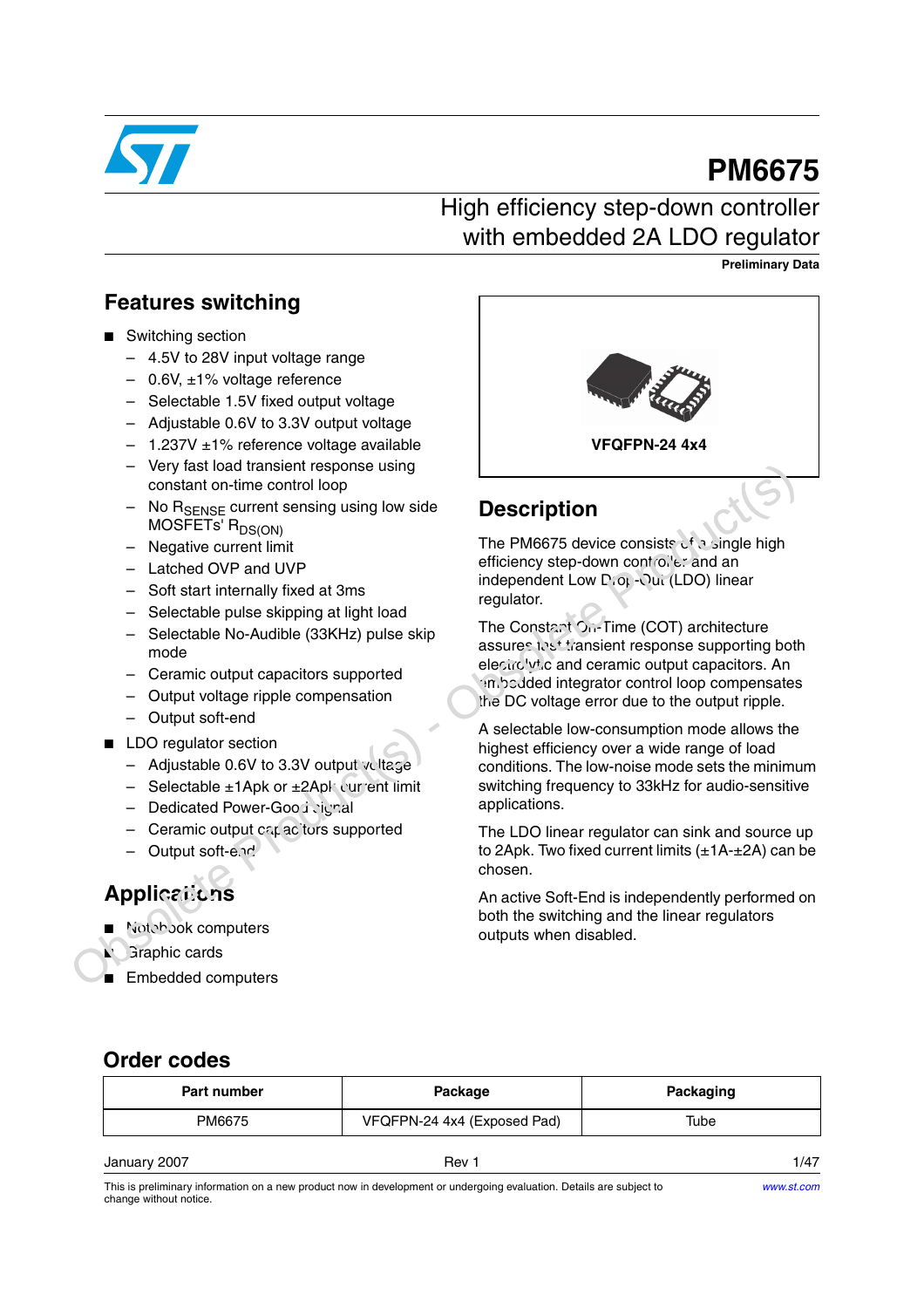$\sqrt{2}$ 

# **Contents**

| 1                |     |        |                                                         |
|------------------|-----|--------|---------------------------------------------------------|
| $\boldsymbol{2}$ |     |        |                                                         |
|                  | 2.1 |        |                                                         |
|                  | 2.2 |        |                                                         |
| 3                |     |        |                                                         |
|                  | 3.1 |        |                                                         |
|                  | 3.2 |        |                                                         |
| 4                |     |        |                                                         |
| 5                |     |        | $\ldots$ 13                                             |
| 6                |     |        |                                                         |
|                  | 6.1 |        | Switching section - constant on-time PWM controller  15 |
|                  |     | 6.1.1  |                                                         |
|                  |     | 6.1.2  | Output ripple compensation and loop stability  18       |
|                  |     | 6.1.3  | Pulse-Skip and No-Audible Pulse-Skip Modes  22          |
|                  |     | 6.1.4  |                                                         |
|                  |     | 6.1.5  |                                                         |
|                  |     | 6.1.6  |                                                         |
|                  |     | 6.1.7  |                                                         |
|                  |     | 6.1.8  |                                                         |
|                  |     | 6.1.9  |                                                         |
|                  |     | 6.1.10 |                                                         |
|                  |     | 6.1.11 |                                                         |
|                  |     | 6.1.12 |                                                         |
| psole            | 6.2 |        |                                                         |
|                  |     | 6.2.1  |                                                         |
|                  |     | 6.2.2  |                                                         |
|                  |     | 6.2.3  |                                                         |
|                  |     | 6.2.4  |                                                         |
|                  |     |        |                                                         |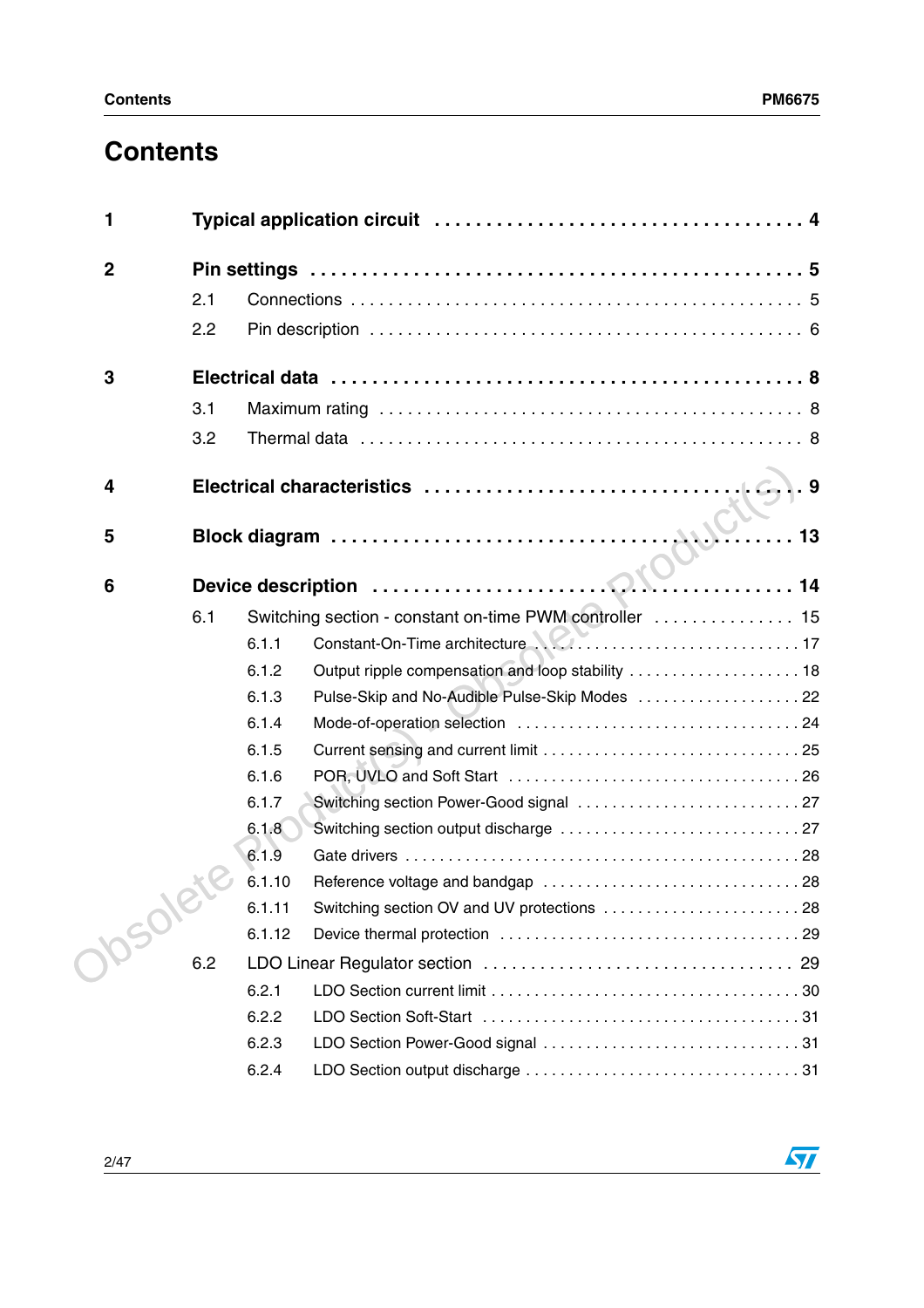| $\overline{7}$ |     |       |                                           |
|----------------|-----|-------|-------------------------------------------|
|                | 7.1 |       |                                           |
|                |     | 7.1.1 |                                           |
|                |     | 7.1.2 |                                           |
|                |     | 7.1.3 |                                           |
|                |     | 7.1.4 |                                           |
|                |     | 7.1.5 |                                           |
|                |     | 7.1.6 |                                           |
|                |     | 7.1.7 |                                           |
| 8              |     |       |                                           |
|                |     |       | Josolete Product(s) - Obsolete Product(s) |
|                |     |       |                                           |
|                |     |       |                                           |
|                |     |       |                                           |
|                |     |       |                                           |
|                |     |       |                                           |
|                |     |       |                                           |
|                |     |       |                                           |
|                |     |       |                                           |
|                |     |       |                                           |
|                |     |       |                                           |
|                |     |       |                                           |
|                |     |       |                                           |
|                |     |       |                                           |

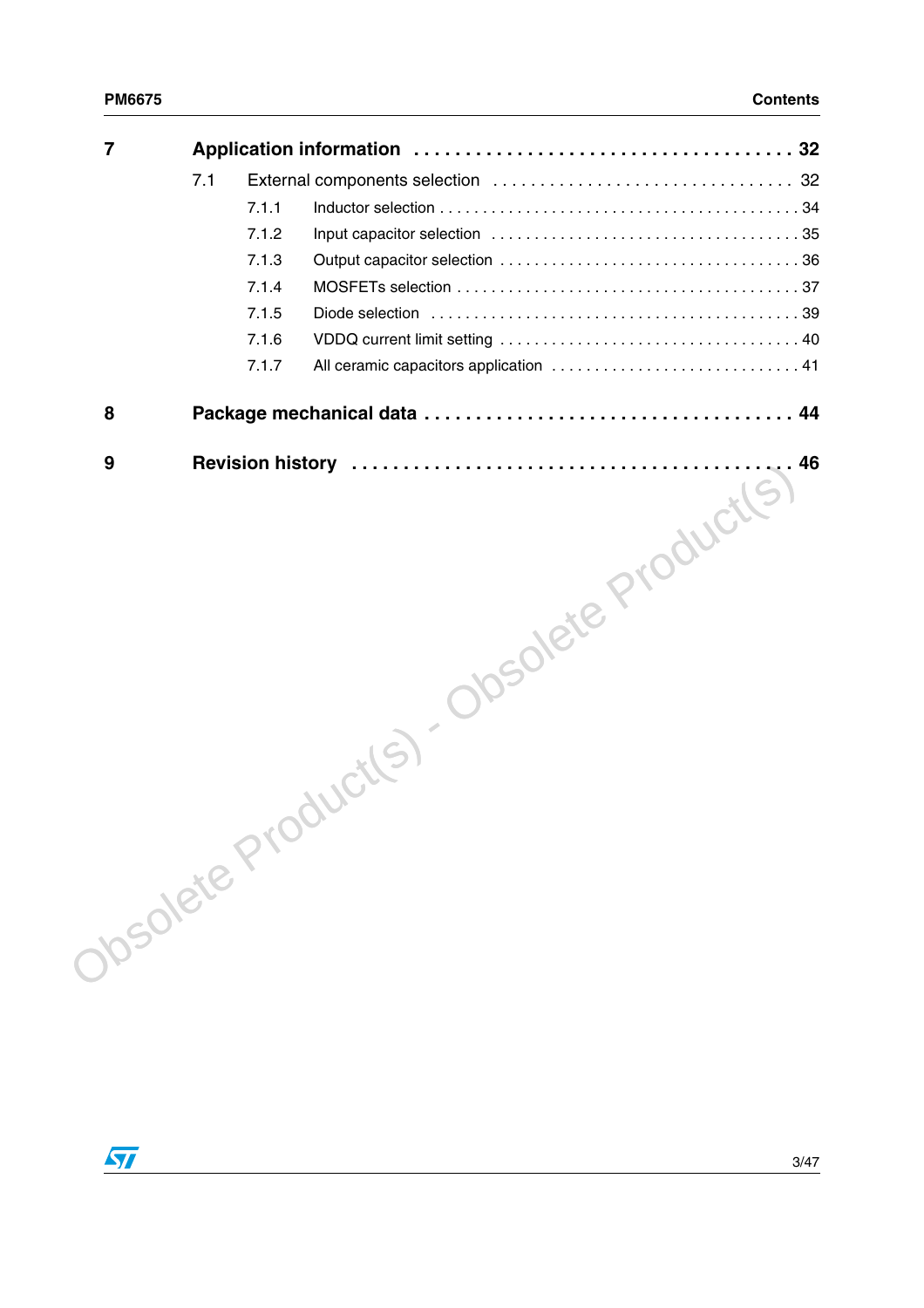$\overline{\mathbf{H}}$ 

# <span id="page-3-0"></span>**1 Typical application circuit**

### **Figure 1. Application circuit**

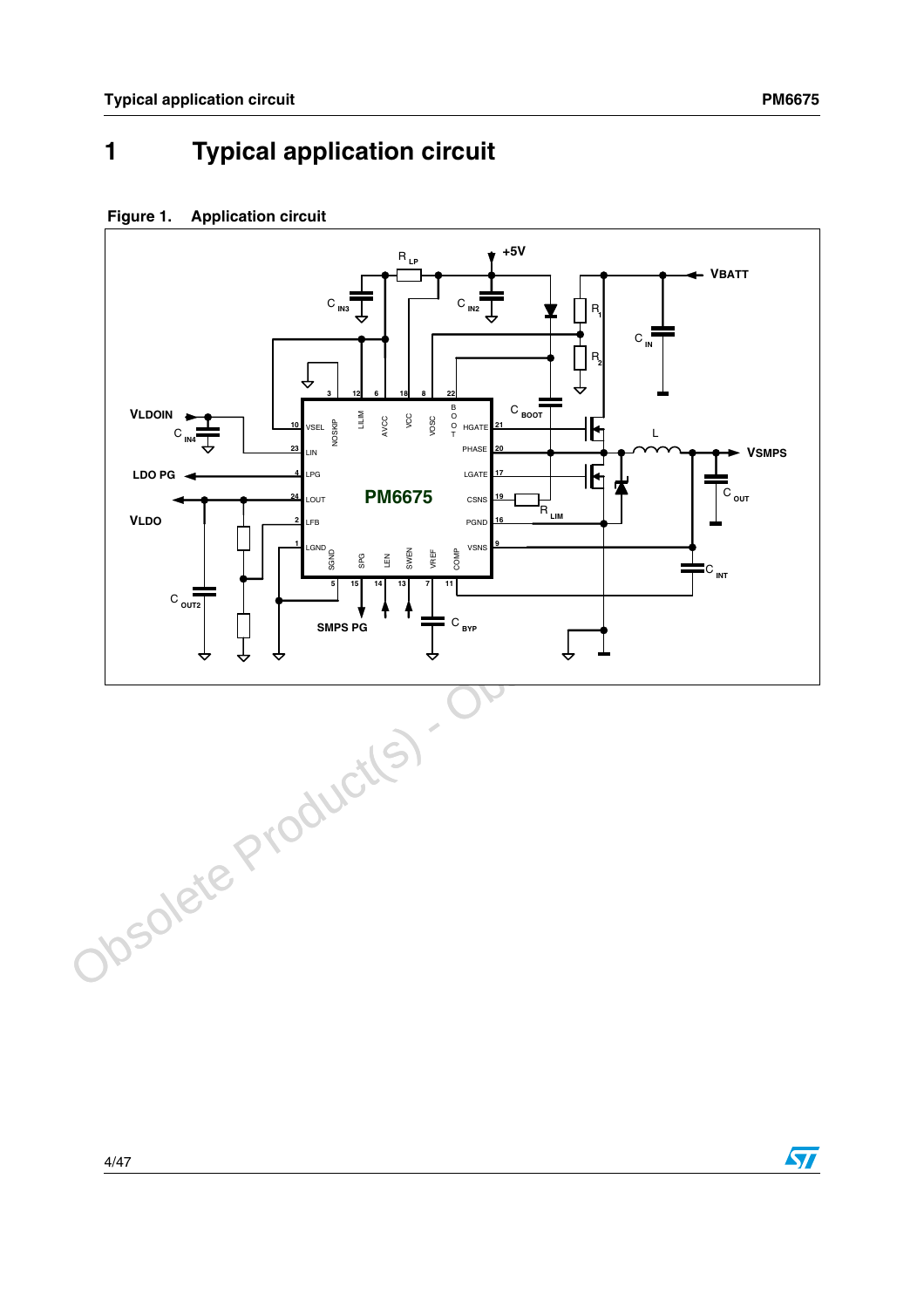# <span id="page-4-0"></span>**2 Pin settings**

## <span id="page-4-1"></span>**2.1 Connections**





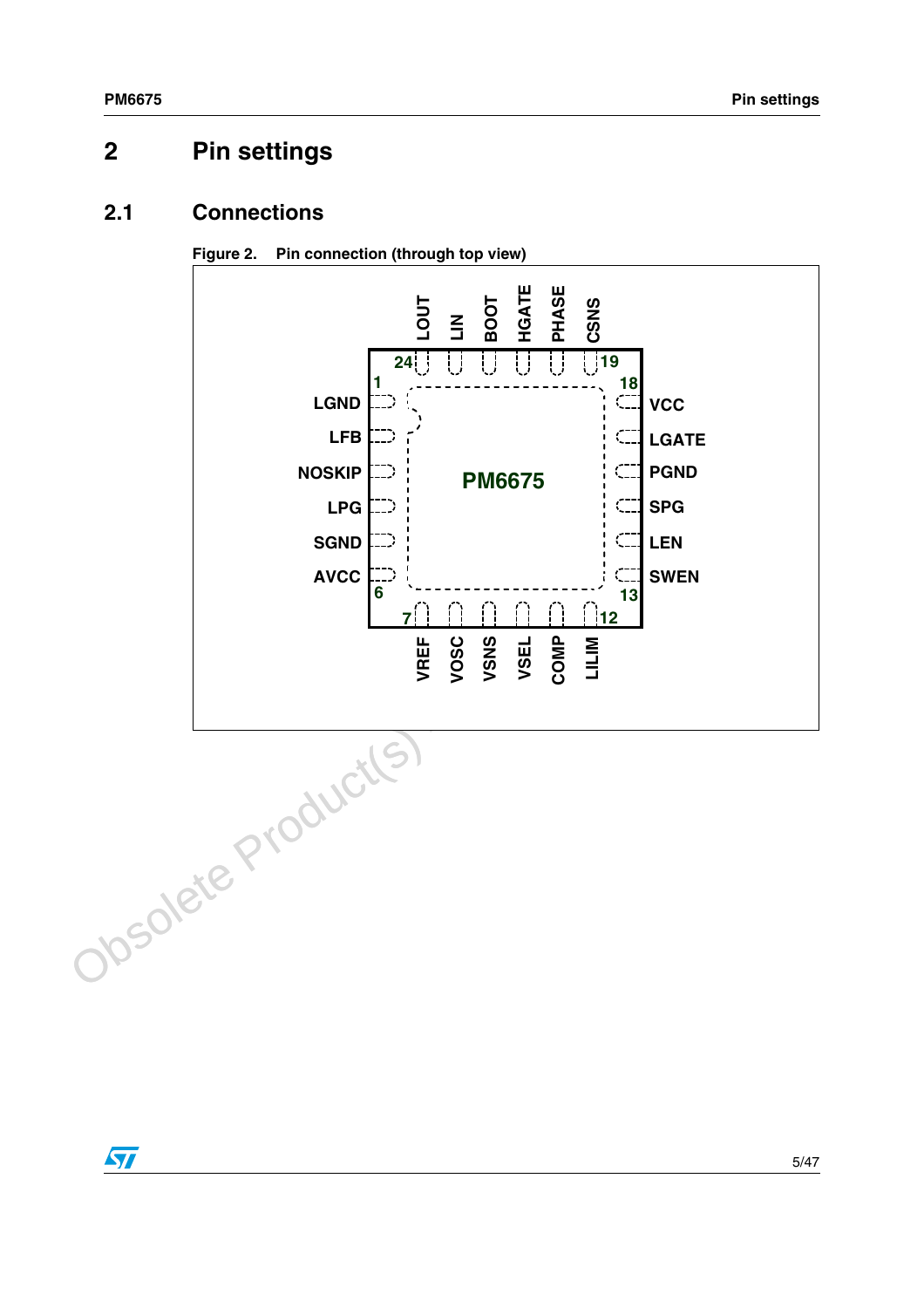# <span id="page-5-0"></span>**2.2 Pin description**

## **Table 1. Pin functions**

|        | $N^{\circ}$     | Pin           | <b>Function</b>                                                                                                                                                                                                                                                                                                                |
|--------|-----------------|---------------|--------------------------------------------------------------------------------------------------------------------------------------------------------------------------------------------------------------------------------------------------------------------------------------------------------------------------------|
|        | 1               | LGND          | LDO power ground. Connect to the negative terminal of VTT output<br>capacitor.                                                                                                                                                                                                                                                 |
|        | 2               | <b>LFB</b>    | LDO remote sensing. Connect as close as possible to the load via a low<br>noise PCB trace.                                                                                                                                                                                                                                     |
|        | 3               | <b>NOSKIP</b> | Pulse-Skip/No-Audible Pulse-Skip Modes selector.<br>See Section 6.1.4: Mode-of-operation selection on page 24                                                                                                                                                                                                                  |
|        | 4               | <b>LPG</b>    | LDO section Power-Good signal (open drain output). High when LDO output<br>voltage is within $\pm 10\%$ of nominal value.                                                                                                                                                                                                      |
|        | 5               | <b>SGND</b>   | Ground Reference for analog circuitry, control logic and VTTREF buffer.<br>Connect together with the thermal pad and VTTGND to a low impedance<br>ground plane. See the Application Note for details.                                                                                                                          |
|        | 6               | <b>AVCC</b>   | +5V supply for internal logic. Connect to +5V rail through a simple RC<br>filtering network.                                                                                                                                                                                                                                   |
|        | $\overline{7}$  | <b>VREF</b>   | High accuracy output voltage reference (1.237V) for multilevel pins setting. It<br>can deliver up to 50µA. Connect a 100nF capacitor between VREF and<br>SGND in order to enhance noise rejection.                                                                                                                             |
|        | 8               | <b>VOSC</b>   | Frequency Selection. Connect to the central tap of a resistor divider to set<br>the desired switching frequency. The pin cannot be left floating. See<br>Section 6: Device description on page 14 for details.                                                                                                                 |
|        | 9               | <b>VSNS</b>   | Switching section output remote sensing and discharge path during output<br>Soft-End. Connect as close as possible to the load via a low noise PCB<br>trace.                                                                                                                                                                   |
|        | 10              | <b>VSEL</b>   | Fixed output selector and feedback input for the switching controller.<br>If VSEL pin voltage is higher than 4V, the fixed 1.5V output is selected. If<br>VSEL pin voltage is lower than 4V, it is used as negative input of the error<br>amplifier. See Section 6.1.4: Mode-of-operation selection on page 24 for<br>details. |
|        | 11              | <b>COMP</b>   | DC voltage error compensation input pin for the switching section. Refer to<br>Section 6.1.4: Mode-of-operation selection on page 24 for more details.                                                                                                                                                                         |
|        | 12              | LILIM         | Current limit selector for the LDO. Connect to $SGND$ for $±1A$ current limit or<br>to $+5V$ for $\pm 2A$ current limit.                                                                                                                                                                                                       |
|        | $\overline{1}3$ | <b>SWEN</b>   | Switching Controller Enable. When tied to ground, the switching output is<br>turned off and a Soft-End is performed.                                                                                                                                                                                                           |
| Josol! | 14              | <b>LEN</b>    | Linear Regulator Enable. When tied to ground, the LDO output is turned off<br>and a Soft-End is performed.                                                                                                                                                                                                                     |
|        | 15              | <b>SPG</b>    | Switching Section Power-Good signal (open drain output). High when the<br>switching regulator output voltage is within ±10% of nominal value.                                                                                                                                                                                  |
|        | 16              | <b>PGND</b>   | Power ground for the switching section.                                                                                                                                                                                                                                                                                        |
|        | 17              | LGATE         | Low-side gate driver output.                                                                                                                                                                                                                                                                                                   |
|        | 18              | <b>VCC</b>    | +5V low-side gate driver supply. Bypass with a 100nF capacitor to PGND.                                                                                                                                                                                                                                                        |

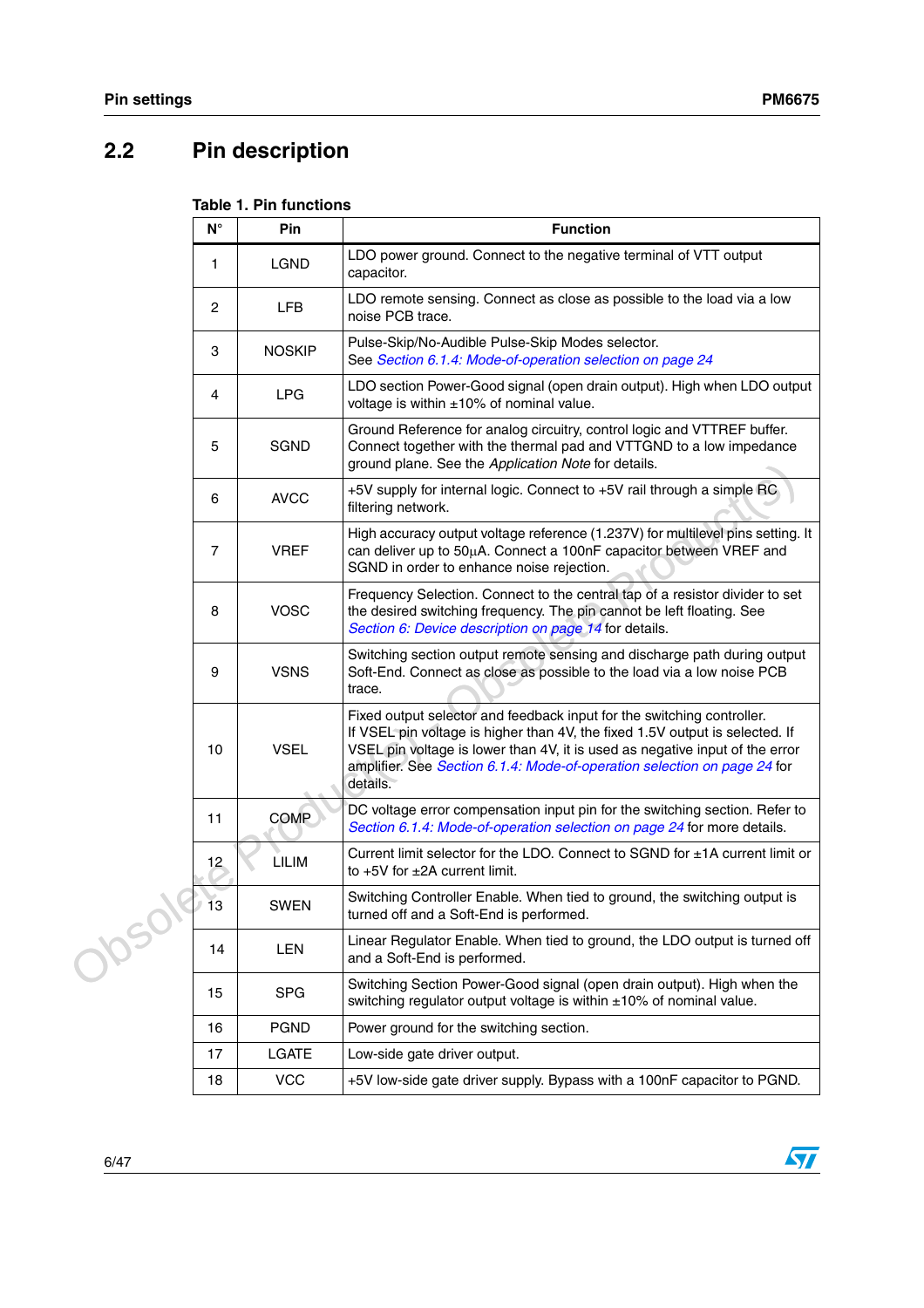| Ν° | <b>Pin</b>   | <b>Function</b>                                                                                                                                                                                         |
|----|--------------|---------------------------------------------------------------------------------------------------------------------------------------------------------------------------------------------------------|
| 19 | <b>CSNS</b>  | Current sense input for the switching section. This pin must be connected<br>through a resistor to the drain of the synchronous rectifier $(R_{DS(ON)}$ sensing)<br>to set the current limit threshold. |
| 20 | <b>PHASE</b> | Switch node connection and return path for the high side gate driver.                                                                                                                                   |
| 21 | <b>HGATE</b> | High-Side Gate Driver Output                                                                                                                                                                            |
| 22 | <b>BOOT</b>  | Bootstrap capacitor connection. Input for the supply voltage of the high-side<br>gate driver.                                                                                                           |
| 23 | LIN          | Linear Regulator Input. Bypass to LGND by a 10µF ceramic capacitor for<br>noise rejection enhancement.                                                                                                  |
| 24 | LOUT         | LDO linear requiator output. Bypass with a 20 $F(2 \times 10 \mu F$ MLCC) filter<br>capacitor.                                                                                                          |

Obsolete Product(s) - Obsolete Product(s)

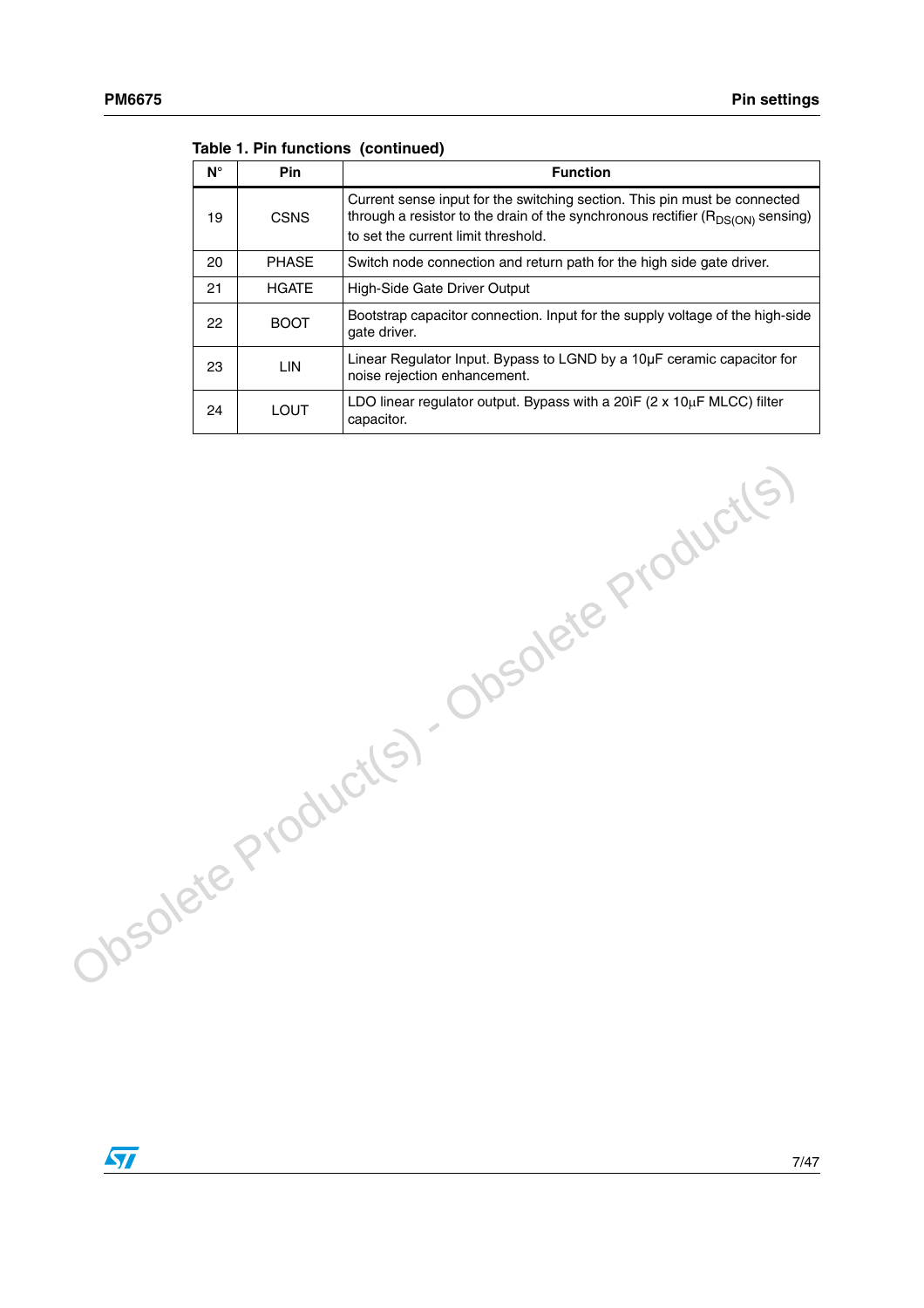# <span id="page-7-0"></span>**3 Electrical data**

## <span id="page-7-1"></span>**3.1 Maximum rating**

### **Table 2. Absolute maximum ratings (1)**

|                  | Symbol                                       | <b>Parameter</b>                                                                                                                                                                                                                                                             | Value                      | Unit        |
|------------------|----------------------------------------------|------------------------------------------------------------------------------------------------------------------------------------------------------------------------------------------------------------------------------------------------------------------------------|----------------------------|-------------|
|                  | V <sub>AVCC</sub>                            | AVCC to SGND                                                                                                                                                                                                                                                                 | $-0.3$ to $6$              |             |
|                  | $V_{VCC}$                                    | VCC to SGND                                                                                                                                                                                                                                                                  | $-0.3$ to 6                |             |
|                  |                                              | PGND, LGND to SGND                                                                                                                                                                                                                                                           | $-0.3$ to 0.3              |             |
|                  |                                              | HGATE and BOOT to PHASE                                                                                                                                                                                                                                                      | $-0.3$ to 6                |             |
|                  |                                              | HGATE and BOOT to PGND                                                                                                                                                                                                                                                       | -0.3 to 42                 |             |
|                  | V <sub>PHASE</sub>                           | PHASE to SGND                                                                                                                                                                                                                                                                | $-0.3$ to $36$             | ν           |
|                  |                                              | <b>LGATE to PGND</b>                                                                                                                                                                                                                                                         | -0.3 to $V_{CC}$ +0.3      |             |
|                  |                                              | CSNS, SPG, LEN, SWEN, LILIM, COMP, VSEL,<br>VSNS, VOSC, VREF, NOSKIP to SGND                                                                                                                                                                                                 | -0.3 to $V_{AVCC}$ + 0.3   |             |
|                  |                                              | LPG, VREF, LOUT, LFB to SGND                                                                                                                                                                                                                                                 | -0.3 to $V_{AVCC}$ + 0.3   |             |
|                  |                                              | LIN, LOUT, LPG, LIN to LGND                                                                                                                                                                                                                                                  | $-0.3$ to $V_{AVCC}$ + 0.3 |             |
|                  |                                              | Maximum withstanding Voltage range test<br>condition: CDF-AEC-Q100-002- "Human Body<br>Model" acceptance criteria: "Normal<br>Performance"                                                                                                                                   | ±1250                      | V           |
| 3.2              | <b>Thermal data</b><br>Table 3. Thermal data | 1. Free air operating conditions unless otherwise specified. Stresses beyond those listed under "absolute<br>maximum ratings" may cause permanent damage to the device. Exposure to absolute maximum rated<br>conditions for extended periods may affect device reliability. |                            |             |
|                  | Symbol                                       | <b>Parameter</b>                                                                                                                                                                                                                                                             | <b>Value</b>               | Unit        |
|                  | $R_{thJA}$                                   | Thermal resistance junction to ambient                                                                                                                                                                                                                                       | 42                         | °C/W        |
| T <sub>STG</sub> |                                              | Storage temperature range                                                                                                                                                                                                                                                    | -40 to 150                 | °C          |
|                  | $T_A$                                        | Operating ambient temperature range                                                                                                                                                                                                                                          | -40 to 85                  | $^{\circ}C$ |
|                  | $T_{\rm J}$                                  | Junction operating temperature range                                                                                                                                                                                                                                         | 0 to 125                   | $^{\circ}C$ |
| bsol             |                                              |                                                                                                                                                                                                                                                                              |                            |             |

# <span id="page-7-2"></span>**3.2 Thermal data**

### **Table 3. Thermal data**

| Symbol     | <b>Parameter</b>                       | Value        | Unit          |
|------------|----------------------------------------|--------------|---------------|
| $R_{thJA}$ | Thermal resistance junction to ambient | 42           | $\degree$ C/W |
| <b>STG</b> | Storage temperature range              | $-40$ to 150 | °C            |
| ١д         | Operating ambient temperature range    | $-40$ to 85  | °C            |
|            | Junction operating temperature range   | 0 to 125     | ം             |

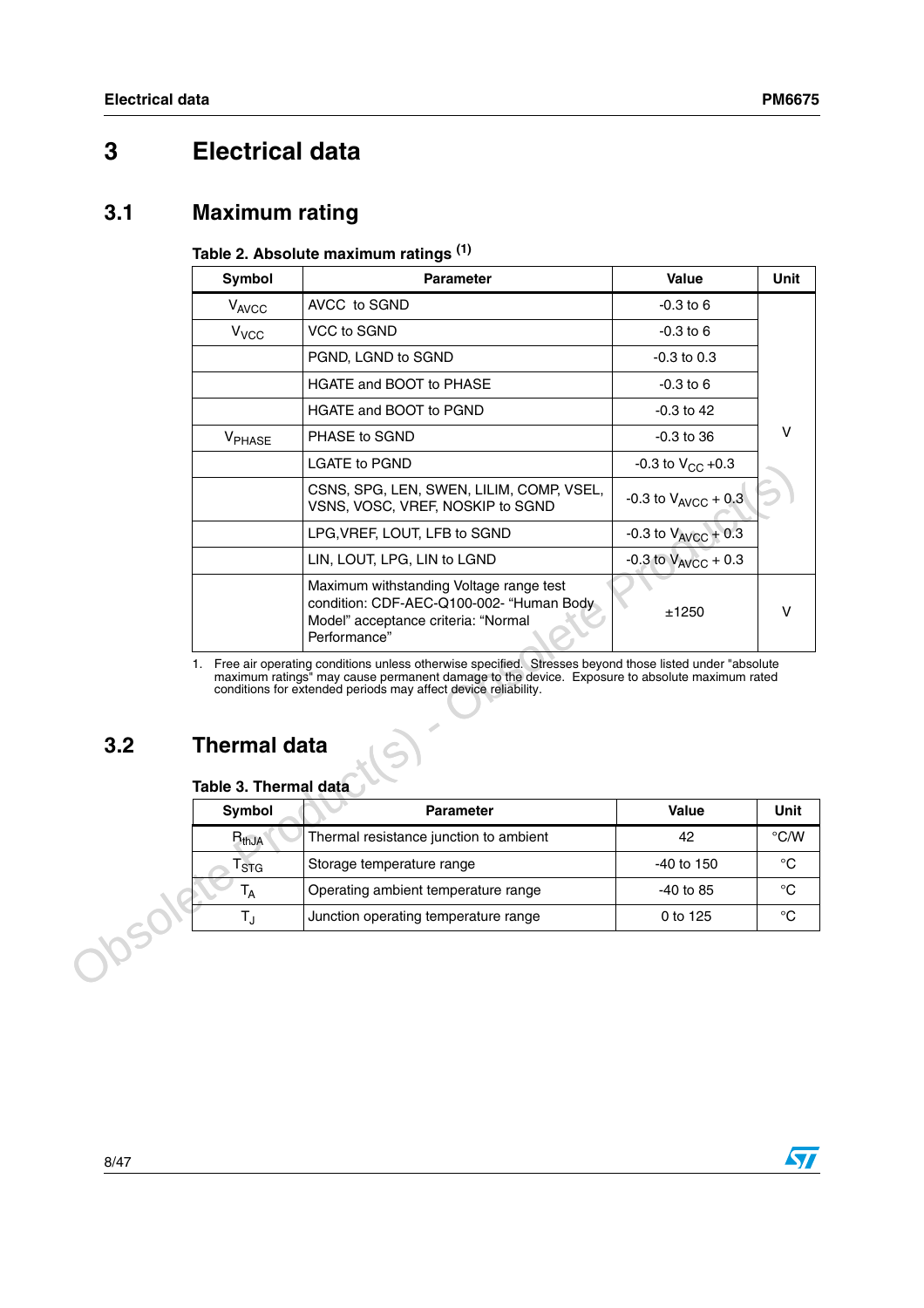# <span id="page-8-0"></span>**4 Electrical characteristics**

 $V_{\text{IN}}$  = 12V; T<sub>A</sub> = 0°C to 85°C, VCC = AVCC = +5V, LIN = 1.5V and LOUT = 0.9V (if not otherwise specified)

|                        |                                               |                                                                       |                              | <b>Values</b> |            |                |        |
|------------------------|-----------------------------------------------|-----------------------------------------------------------------------|------------------------------|---------------|------------|----------------|--------|
| Symbol                 | <b>Parameter</b>                              |                                                                       | <b>Test condition</b>        | Min           | <b>Typ</b> | Max            | Unit   |
| <b>Supply section</b>  |                                               |                                                                       |                              |               |            |                |        |
| $V_{IN}$               | Input voltage range                           |                                                                       |                              | 4.5           |            | 28             |        |
| VAVCC                  | IC supply voltage                             |                                                                       |                              | 4.5           |            | 5.5            | v      |
| $V_{VCC}$              | IC supply voltage                             |                                                                       |                              | 4.5           |            | 5.5            |        |
| <b>I<sub>IN</sub></b>  | Operating current<br>(Switching + LDO)        | SWEN, LEN, VSEL and<br>No load on LOUT output.                        | NOSKIP connected to AVCC,    |               |            | $\overline{c}$ |        |
| $I_{SW}$               | Operating current (Switching)                 | SWEN, VSEL and NOSKIP<br>connected to AVCC, LEN<br>connected to SGND. |                              |               |            |                | mA     |
| <b>I</b> SHDN          | Shutdown operating current                    |                                                                       | SWEN and LEN tied to SGND.   |               |            | 10             | μA     |
|                        | AVCC under voltage lockout<br>upper threshold |                                                                       |                              | 4.1           | 4.25       | 4.4            | v      |
| <b>UVLO</b>            | AVCC under voltage lockout<br>upper threshold |                                                                       |                              | 3.9           | 4.0        | 4.1            |        |
|                        | <b>UVLO</b> hysteresis                        |                                                                       |                              | 70            |            |                | mV     |
| <b>ON-time (SMPS)</b>  |                                               |                                                                       |                              |               |            |                |        |
|                        | On-time duration                              | VSELhigh,<br>and                                                      | VOSC=300mV                   | 550           | 630        | 710            |        |
| $t_{ON}$               |                                               | NOSKIP low,<br>$V_{VSNS} = 2V$                                        | VOSC=500mV                   | 330           | 380        | 430            | ns     |
| <b>OFF-time (SMPS)</b> |                                               |                                                                       |                              |               |            |                |        |
| t <sub>OFFMIN</sub>    | Minimum OFF-time                              |                                                                       |                              |               | 300        | 350            | ns     |
| Voltage reference      |                                               |                                                                       |                              |               |            |                |        |
|                        | Voltage accuracy                              | 4.5V< $V_{IN}$ < 25V                                                  |                              | 1.224         | 1.237      | 1.249          | $\vee$ |
|                        | Load regulation                               | -50µA< $I_{VREF}$ < 50µA                                              |                              | $-4$          |            | 4              |        |
|                        | Undervoltage Lockout Fault<br>Threshold       |                                                                       |                              |               | 800        |                | mV     |
| <b>SMPS output</b>     |                                               |                                                                       |                              |               |            |                |        |
|                        | SMPS fixed output voltage (1)                 | VSEL connected to AVCC,                                               |                              |               | 1.5        |                | $\vee$ |
| $V_{OUT}$              | Output voltage accuracy (1)                   |                                                                       | NOSKIP tied to SGND, No Load | $-1.5$        |            | 1.5            | $\%$   |
|                        |                                               |                                                                       |                              |               |            |                |        |

1. Guaranteed by design. Not production tested

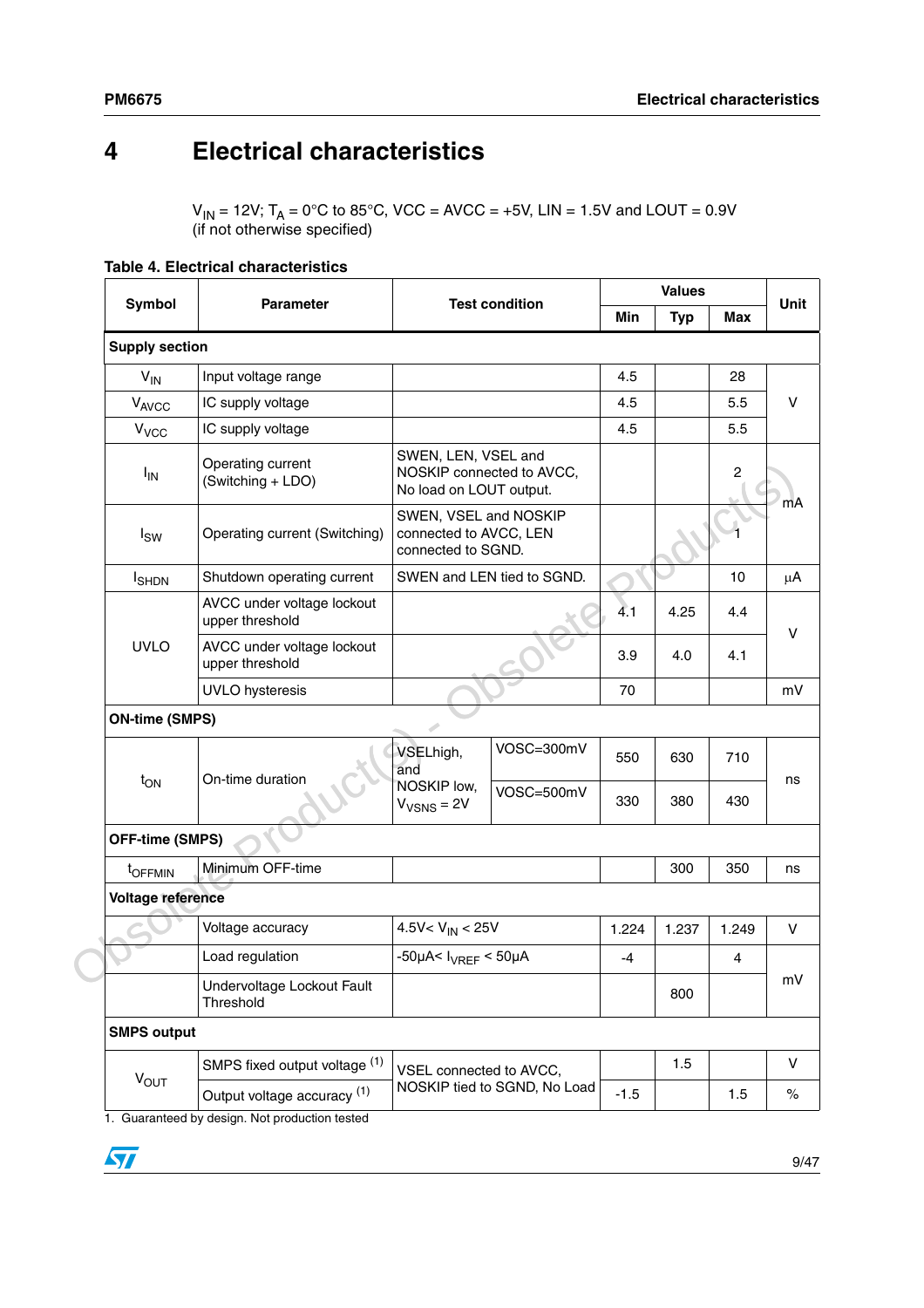| Symbol                | <b>Parameter</b>                                  | <b>Test condition</b>                 | <b>Values</b> |            |            | Unit |
|-----------------------|---------------------------------------------------|---------------------------------------|---------------|------------|------------|------|
|                       |                                                   |                                       | <b>Min</b>    | <b>Typ</b> | <b>Max</b> |      |
|                       | <b>Current limit and zero crossing comparator</b> |                                       |               |            |            |      |
| <b>I</b> CSNS         | CSNS input bias current                           |                                       | 90            | 100        | 110        |      |
|                       | Comparator offset                                 |                                       | $-5$          |            | 5          |      |
|                       | Positive current limit threshold                  | V <sub>PGND</sub> - V <sub>CSNS</sub> | $-115$        | $-100$     | -85        |      |
|                       | Fixed negative current limit<br>threshold         |                                       | $-130$        | $-110$     | $-90$      |      |
| V <sub>ZC, OFFS</sub> | Zero crossing comparator<br>offset                |                                       | -10           | -5         | 0          |      |
|                       | High and low side gate drivers                    |                                       |               |            |            |      |
|                       |                                                   | HGATE high state (pull-up)            |               | 2.0        | 3          |      |
|                       | <b>HGATE</b> driver on-resistance                 | HGATE low state (pull-down)           |               | 1.8        | 2.7        |      |
|                       |                                                   | LGATE high state (pull-up)            |               | 1.4        | 2.1        |      |
|                       | <b>LGATE</b> driver on-resistance                 | LGATE low state (pull-down)           |               | 0.6        | 0.9        |      |
|                       | UVP/OVP protections and PGOOD signals             |                                       |               |            |            |      |
| <b>OVP</b>            | Over voltage threshold                            |                                       | 112           | 115        | 118        |      |
| <b>UVP</b>            | Under voltage threshold                           |                                       | 67            | 70         | 73         |      |
|                       | SMPS upper threshold                              |                                       | 107           | 110        | 113        | $\%$ |
|                       | SMPS lower threshold                              |                                       | 87            | 90         | 93         |      |
| <b>PGOOD</b>          | LDO upper threshold                               |                                       | 107           | 110        | 113        |      |
|                       | LDO lower threshold                               | P                                     | 87            | 90         | 93         |      |
| <b>I</b> PG,LEAK      | SPG and LPG Leakage<br>Current <sup>1</sup>       | SPG and LPG forced to 5.5V            |               |            | 1          |      |
| V <sub>PG,LOW</sub>   | SPG and LPG Low Level<br>Voltage                  | $I_{LPG, SINK} = I_{SPG, SINK} = 4mA$ |               | 150        | 250        |      |
|                       | <b>Soft start section (SMPS)</b>                  |                                       |               |            |            |      |
|                       | Soft-start ramp time<br>(4 steps current limit)   |                                       | $\mathbf{2}$  | 3          | 4          |      |
|                       | Soft-start current limit step                     |                                       |               | 25         |            |      |

## **Table 4. Electrical characteristics (continued)**

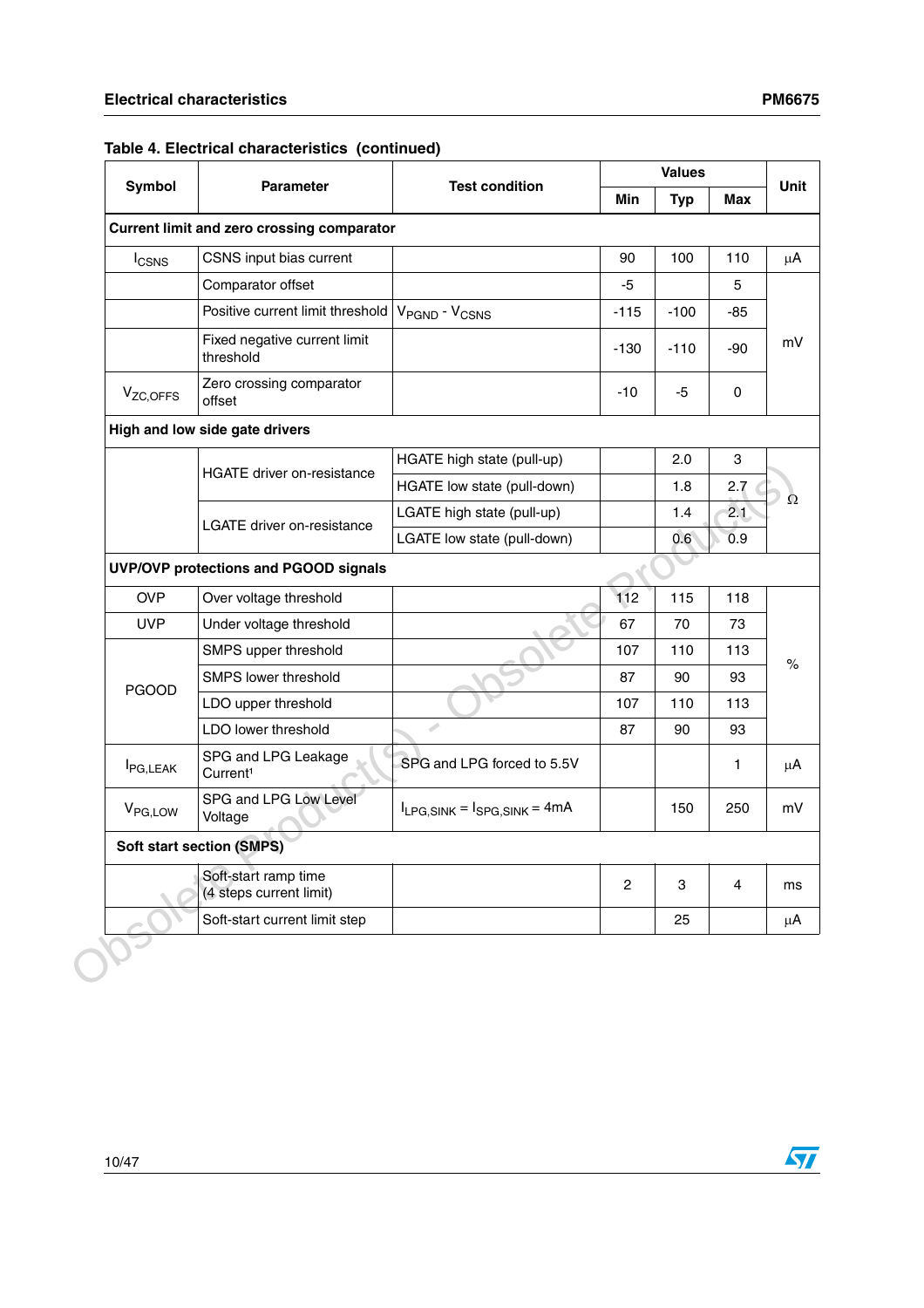|                       | <b>Parameter</b>                                     | <b>Test condition</b>                                     | <b>Values</b> |                  |                   | Unit |
|-----------------------|------------------------------------------------------|-----------------------------------------------------------|---------------|------------------|-------------------|------|
| Symbol                |                                                      |                                                           | <b>Min</b>    | Typ              | Max               |      |
| Soft end section      |                                                      |                                                           |               |                  |                   |      |
|                       | Switching section discharge<br>resistance            |                                                           | 15            | 25               | 35                | Ω    |
|                       | LDO section discharge<br>resistance                  |                                                           | 15            | 25               | 35                |      |
| <b>LDO</b> section    |                                                      |                                                           |               |                  |                   |      |
| <b>VLREF</b>          | LDO reference voltage                                |                                                           | 0.594         | 0.6              | 0.606             |      |
| V <sub>DROP</sub>     | LDO drop-out voltage                                 | $V_{LOUT} = 0.9V, I_{LOUT} = 1A,$<br>-10% output drop     |               | 0.25             |                   | V    |
|                       | LDO Internal high-side<br>MOSFET R <sub>DS(ON)</sub> | $I_{LOUT}$ = 1A, AVCC=5V                                  |               | 0.2 <sub>0</sub> | 0.23              | Ω    |
|                       | LDO sink current limit                               | $V_{LFB}$ > $V_{LBFF}$ , LILIM = 5V                       | $-2$          | $-2.3$           | $-2.8$            |      |
|                       |                                                      | $V_{IFB}$ > $V_{IBFF}$ LILIM = 0V                         | -1            | $-1.15$          | $-1.\overline{4}$ |      |
|                       |                                                      | $0.9 \cdot V_{LREF} < V_{LFB} < V_{LREF}$<br>$LILIM = 5V$ | 2.8           | 2.3              | $\overline{2}$    | A    |
| LDO,CL                | LDO source current limit                             | $0.9 \cdot V_{LREF} < V_{LFB} < V_{LREF}$<br>$LILIM = OV$ | 1.4           | 1.15             | $\mathbf{1}$      |      |
|                       |                                                      | $V_{LFB}$ < 0.9 • $V_{LREF}$ LILIM = 5V                   | 1.4           | 1.15             | $\mathbf{1}$      |      |
|                       |                                                      | $V_{LFB}$ < 0.9 $\bullet$ $V_{LREF}$ LILIM = 0V           | 0.7           | 0.55             | 0.5               |      |
| I <sub>LIN,BIAS</sub> | LDO input bias current, ON                           | LEN connected to AVCC, no<br>load                         |               | 1                | 10                |      |
|                       | LDO input bias current, OFF                          | $LEN = 0V$ , no load                                      |               |                  | $\mathbf{1}$      |      |
| LFB, BIAS             | LFB input bias current                               | <b>LEN connected to AVCC</b><br>$V_{LFB} = 0.6V$          | -1            |                  | 1.                | μA   |
| LFB, LEAK             | LFB leakage current<br>Obsoleter                     | LEN = 0V, $V_{1FB} = 0.6V$                                | -1            |                  | $\mathbf{1}$      |      |

### **Table 4. Electrical characteristics (continued)**

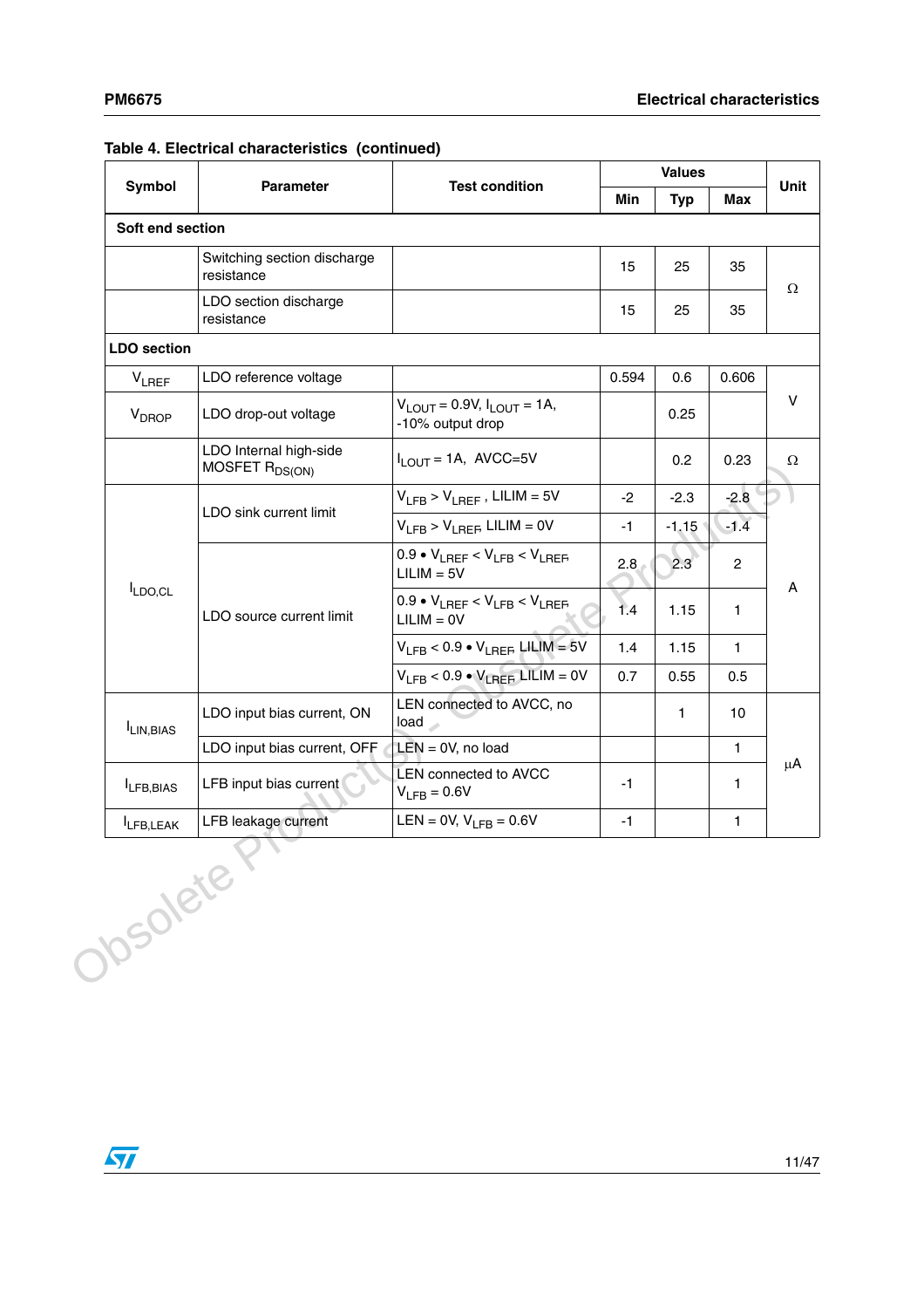|                             |                                                    |                          | <b>Values</b>   |            |                      | Unit |
|-----------------------------|----------------------------------------------------|--------------------------|-----------------|------------|----------------------|------|
| Symbol                      | <b>Parameter</b>                                   | <b>Test condition</b>    | <b>Min</b>      | <b>Typ</b> | <b>Max</b>           |      |
|                             | Power management section                           |                          |                 |            |                      |      |
|                             | VSEL pin thresholds                                | Fixed mode               | VAVCC<br>$-0.7$ |            |                      |      |
| <b>V<sub>VTHVSEL</sub></b>  |                                                    | Adjustable mode          |                 |            | $V_{AVCC}$<br>$-1.3$ |      |
|                             |                                                    | Forced-PWM mode          | VAVCC<br>$-0.8$ |            |                      |      |
| V <sub>VTHNOSKIP</sub>      | NOSKIP pin thresholds <sup>1</sup>                 | No-audible mode          | 1.0             |            | VAVCC<br>$-1.5$      |      |
|                             |                                                    | Pulse-skip mode          |                 |            | 0.5                  |      |
| <b>V<sub>VTHLILIM</sub></b> | LILIM pin thresholds <sup>1</sup>                  | ±2A LDO current limit    | VAVCC<br>$-0.8$ |            |                      |      |
|                             |                                                    | ±1A LDO current limit    |                 |            | 0.5                  |      |
| I <sub>IN,LEAK</sub>        | Logic input leakage current (1)                    | LEN, SWEN and LILIM = 5V |                 |            | 10                   |      |
| I <sub>IN3, LEAK</sub>      | Multilevel input leakage<br>current <sup>(1)</sup> | VSEL and NOSKIP = 5V     |                 |            | 10                   |      |
| <b>l</b> osc, LEAK          | VOSC pin leakage current (1)                       | $VOSC = 1V$              |                 |            | 1                    |      |
| Thermal shutdown            |                                                    |                          |                 |            |                      |      |
| T <sub>SHDN</sub>           | Shutdown temperature <sup>1</sup>                  |                          |                 | 150        |                      |      |
|                             | 1. Guaranteed by design. Not production tested     |                          |                 |            |                      |      |
| Obsolete P                  | roduct(S)                                          |                          |                 |            |                      |      |
|                             |                                                    |                          |                 |            |                      |      |

| Table 4. Electrical characteristics (continued) |  |
|-------------------------------------------------|--|
|-------------------------------------------------|--|

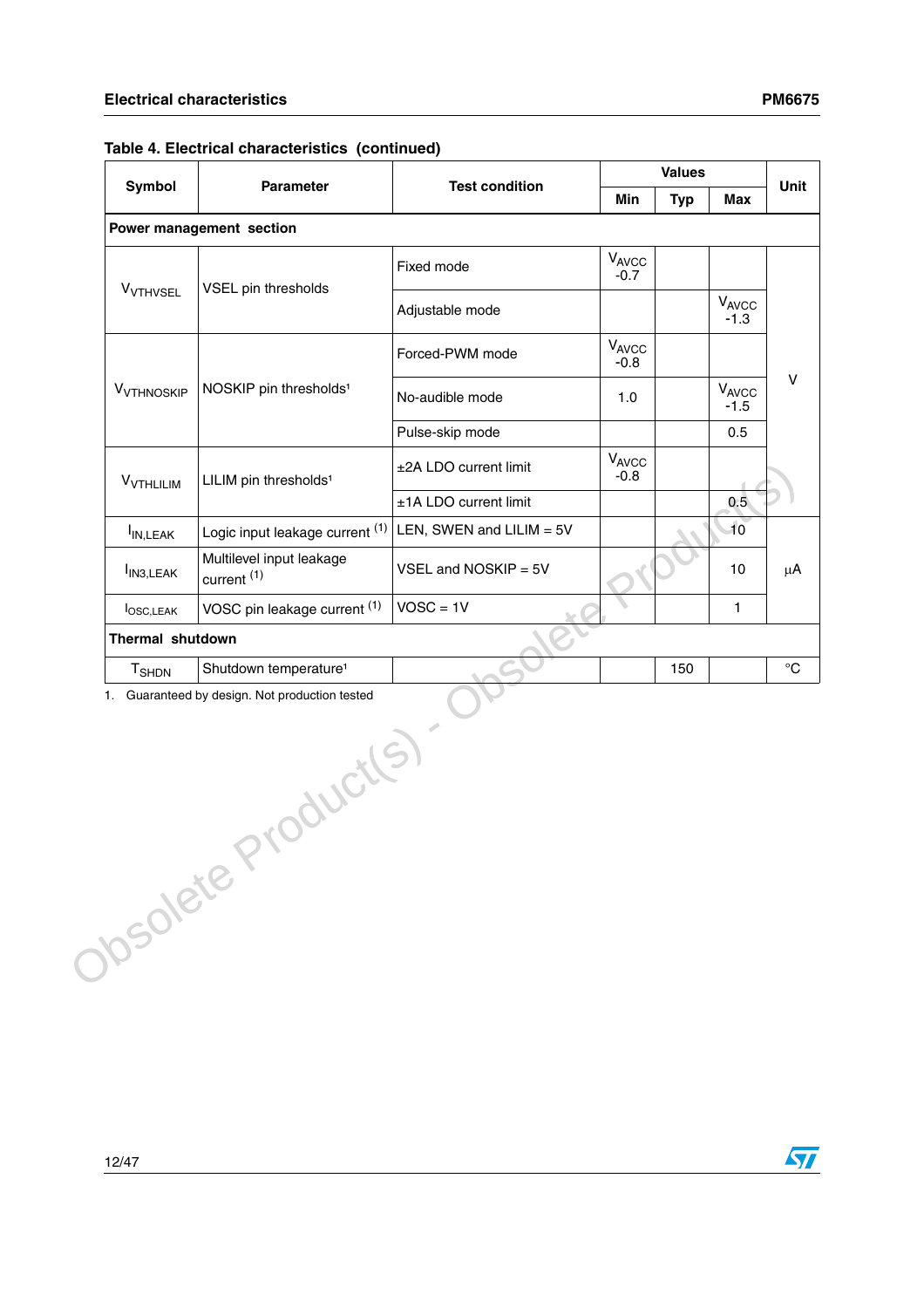# <span id="page-12-0"></span>**5 Block diagram**



**Figure 3. Functional and block diagram**

### **Table 5. Legend**

| <b>SWEN</b> | Switching controller enable       |  |  |  |
|-------------|-----------------------------------|--|--|--|
| ∟EN         | LDO regulator enable              |  |  |  |
| LDS         | LDO output discharge enable       |  |  |  |
| <b>SDS</b>  | Switching output discharge enable |  |  |  |
| LILIM       | LDO regulator current limit       |  |  |  |

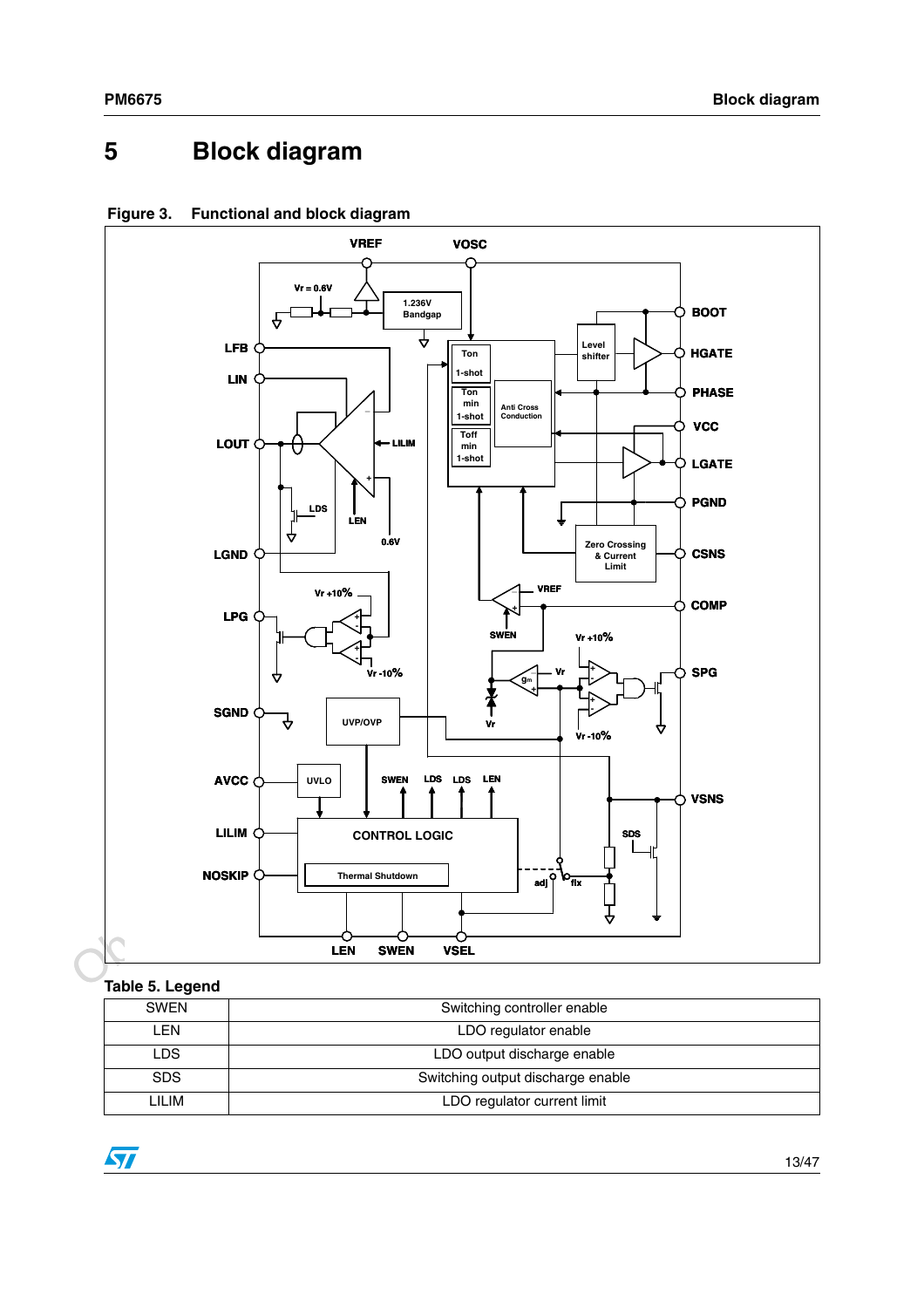## <span id="page-13-0"></span>**6 Device description**

The PM6675 combines a single high efficiency step-down controller and an independent Low Drop-Out (LDO) linear regulator in the same package.

The switching controller section is a high-performance, pseudo-fixed frequency, Constant-On-Time (COT) based regulator specifically designed for handling fast load transient over a wide range of input voltages.

The switching section output can be easily set to a fixed 1.5V voltage without additional components or adjusted in the 0.6V to 3.3V range using an external resistor divider. The Switching Mode Power Supply (SMPS) can handle different modes of operation in order to minimize noise or power consumption, depending on the application needs. Selectable lowconsumption and low-noise modes allow the highest efficiency and a 33kHz minimum switching frequency respectively at light loads.

A loss less current sensing scheme, based on the Low-Side MOSFET's turn-on resistance, avoids the need for an external sensing resistor.

Would be liberal of a law therefore the colorer of the LDO can be either the switching section output or a lower voltage rail in<br>order to reduce the total power dissipation. Linear regulator stability is achieved by filter The input of the LDO can be either the switching section output or a lower voltage rail in order to reduce the total power dissipation. Linear regulator stability is achieved by filtering its output with a ceramic capacitor  $(20\mu\text{F}$  or greater). The LDO linear regulator can sink and source up to 2Apk.

Two fixed current limit (±1A-±2A) can be chosen.

An active Soft-End is independently performed on both the switching and the linear regulators outputs when disabled.

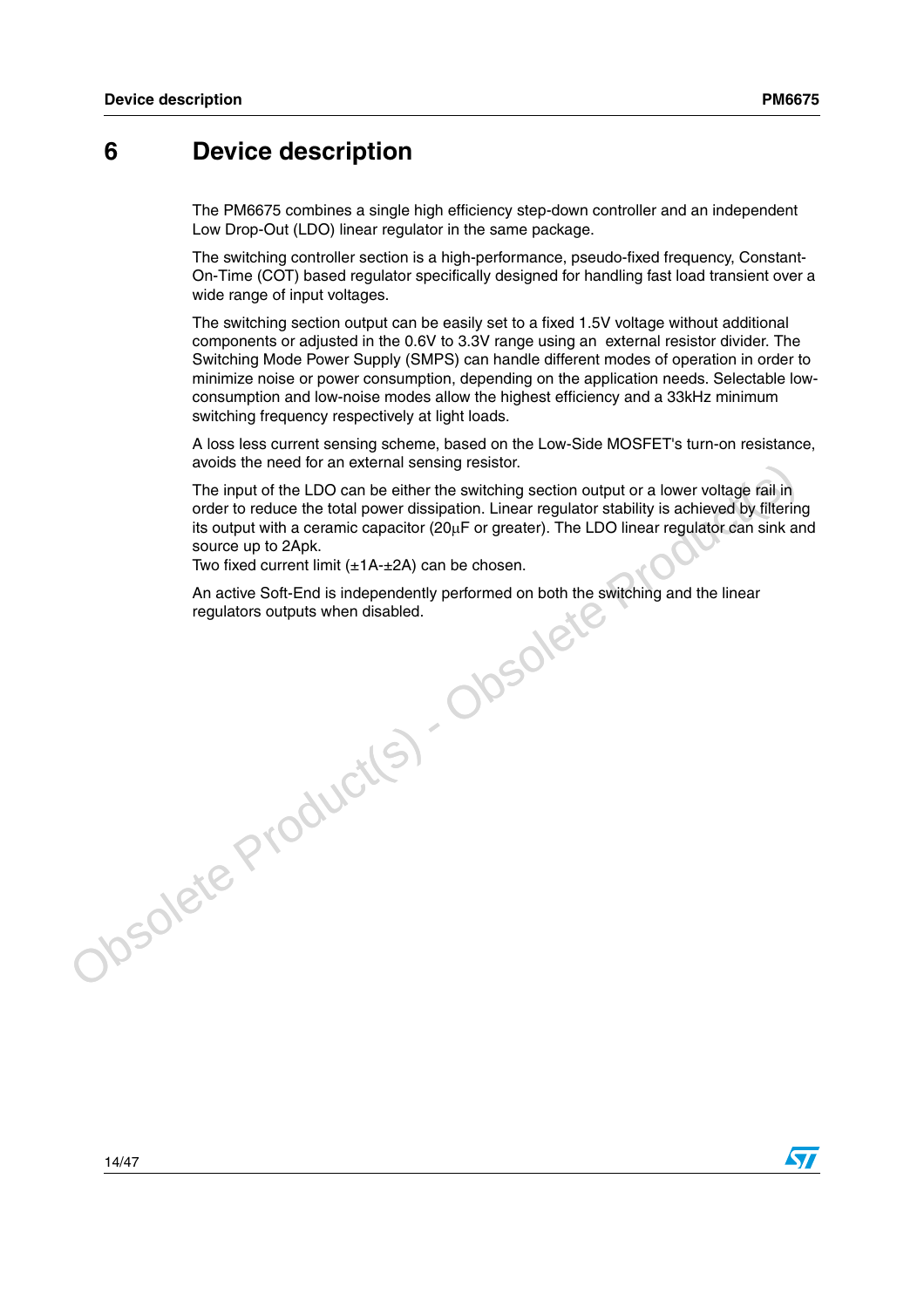$\sqrt{}$ 

## <span id="page-14-0"></span>**6.1 Switching section - constant on-time PWM controller**

The PM6675 employees a pseudo-fixed frequency, Constant On-Time (COT) controller as the core of the switching section. It is well known that the COT controller uses a relatively simple algorithm and uses the ripple voltage derived across the output capacitor's ESR to trigger the On-Time one-shot generator. In this way, the output capacitor's ESR acts as a current sense resistor providing the appropriate ramp signal to the PWM comparator. Nearly constant switching frequency is achieved by the system's loop in steady-state operating conditions by varying the On-Time duration, avoiding thus the need for a clock generator. The On-Time one shot duration is directly proportional to the output voltage, detected by theVSNS pin, and inversely proportional to the input voltage, detected by the the VOSC pin, as follows:

#### **Equation 1**

$$
T_{ON} = K_{OSC} \frac{V_{SNS}}{V_{OSC}} + \tau
$$

where K<sub>OSC</sub> is a constant value (130ns typ.) and  $\tau$  is the internal propagation delay (40ns typ.). The one-shot generator directly drives the high-side MOSFET at the beginning of each switching cycle allowing the inductor current to increase; after the On-Time has expired, an Off-Time phase, in which the low-side MOSFET is turned on, follows. The Off-Time duration is solely determined by the output voltage: when lower than the set value (i.e. the voltage at VSNS pin is lower than the internal reference  $V_R = 0.6V$ ), the synchronous rectifier is turned off and a new cycle begins (*Figure 4*).

<span id="page-14-1"></span>

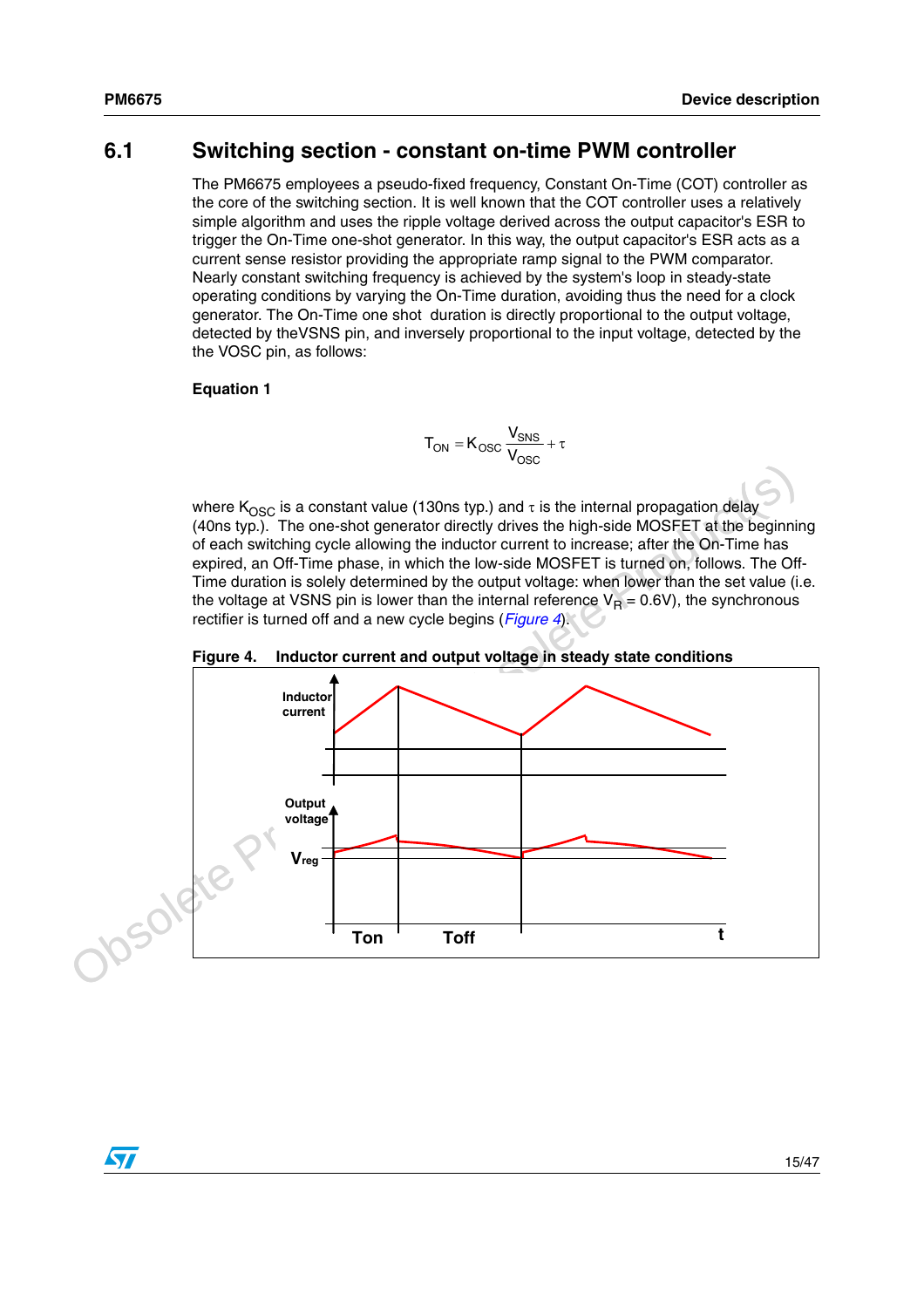The duty-cycle of the buck converter is, in steady-state conditions, given by

#### **Equation 2**

$$
D = \frac{V_{OUT}}{V_{IN}}
$$

The switching frequency is thus calculated as

#### **Equation 3**

$$
f_{SW} = \frac{D}{T_{ON}} = \frac{\frac{V_{OUT}}{V_{IN}}}{K_{OSC} \frac{V_{SNS}}{V_{OSC}}} = \frac{\alpha_{OSC}}{\alpha_{OUT}} \cdot \frac{1}{K_{OSC}}
$$

 $\ddot{\phantom{0}}$ 

where

**Equation 4a**

$$
\alpha_{\rm OSC} = \frac{V_{\rm OSC}}{V_{\rm IN}}
$$

#### **Equation 4b**

$$
\alpha_{\text{OUT}} = \frac{V_{\text{SNS}}}{V_{\text{OUT}}}
$$

 $\alpha_{\text{OUT}} = \frac{V_{\text{SNS}}}{V_{\text{OUT}}}$ <br>Referring to the typical application schematic (figures on cover page and *Figure 5*), the final expression is then:

### **Equation 5**

$$
f_{SW} = \frac{\alpha_{OSC}}{K_{OSC}} = \frac{R_2}{R_1 + R_2} \cdot \frac{1}{K_{OSC}}
$$

Equation 4a<br>  $u_{\text{OSC}} = \frac{v_{\text{SSC}}}{v_{\text{IN}}}$ <br>
Equation 4b<br>  $v_{\text{OUT}} = \frac{v_{\text{SMS}}}{v_{\text{IN}}}$ <br>
Referring to the typical application sohematic (figures on cover page and *Figure 5*), the final<br>
expression is then:<br>
Equation 5<br> Even if the switching frequency is theoretically independent from battery and output voltages, parasitic parameters involved in the power path (like MOSFETs' on-resistance and inductor's DCR) introduce voltage drops responsible for a slight dependence on load current. In addition, the internal delay is due to a small dependence on input voltage.

The PM6675 switching frequency can be set by an external divider connected to the VOSC pin.

#### **Figure 5. Switching frequency selection and VOSC pin**



The voltage seen at this pin must be greater than 0.8V and lower than 2V in order to ensure the system's linearity.

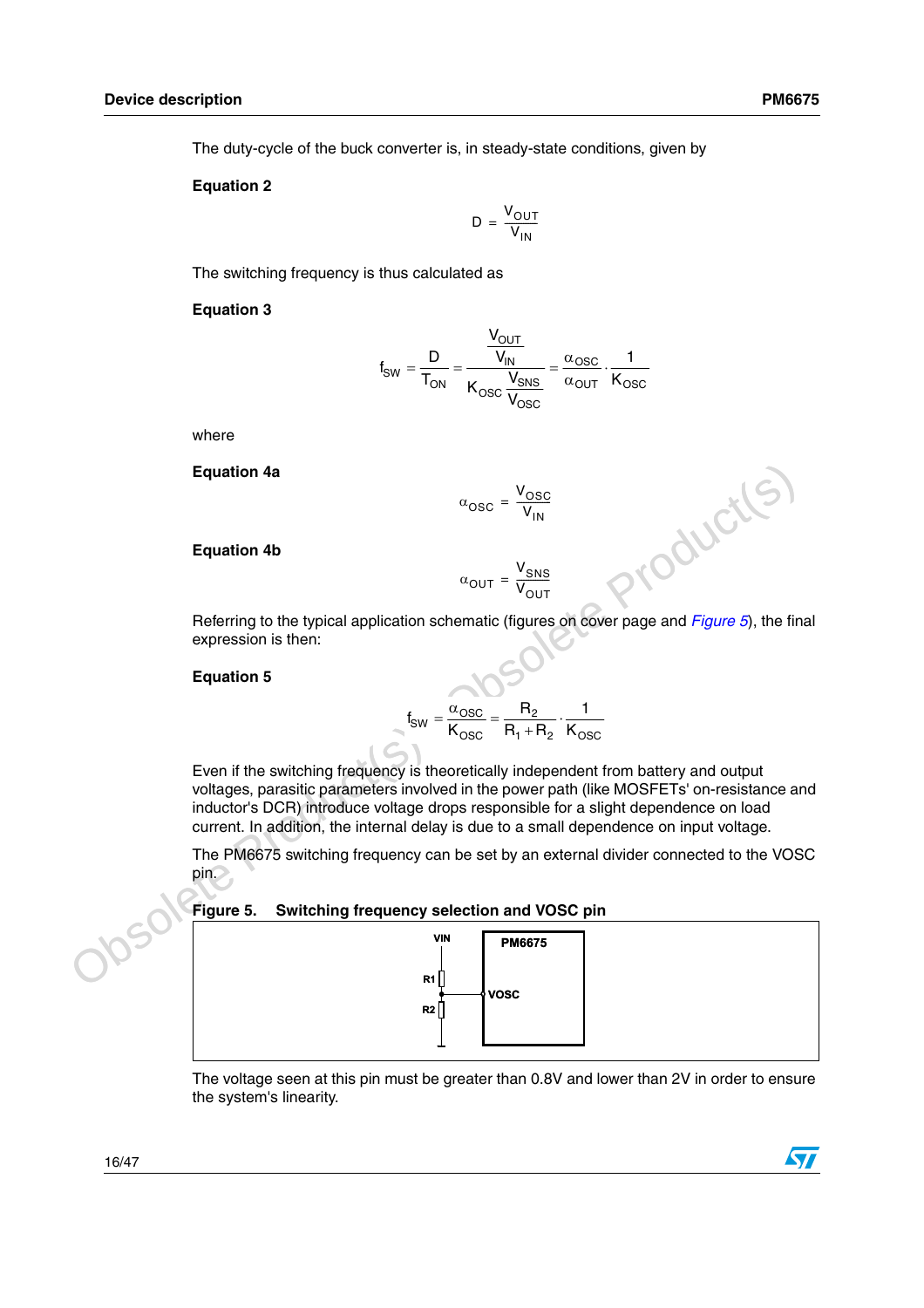### <span id="page-16-0"></span>**6.1.1 Constant-On-Time architecture**

*[Figure 6](#page-16-1)* shows the simplified block diagram of the Constant-On-Time controller.

The switching regulator of the PM6675 controls a one-shot generator that initiates the highside MOSFET when the following conditions are simultaneously satisfied: the PWM comparator is high (i.e. output voltage is lower than  $Vr = 0.6V$ ), the synchronous rectifier current is below the current limit threshold and the minimum off-time has expired.

A minimum Off-Time contraint (300ns typ.) is introduced to assure the boot capacitor charge and allow inductor valley current sensing on low-side MOSFET. A minimum On-Time is also introduced to assure the start-up switching sequence.

Once the On-Time has timed out, the high side switch is turned off, while the synchronous rectifier is ignited according to the anti-cross conduction management circuitry.

When the output voltage reaches the valley limit (determined by internal reference  $V = 0.6V$ , the low-side MOSFET is turned off according to the anti-cross conduction logic once again, and a new cycle begins.



## <span id="page-16-1"></span>**Figure 6. Switching section simplified block diagram**

 $\sqrt{2}$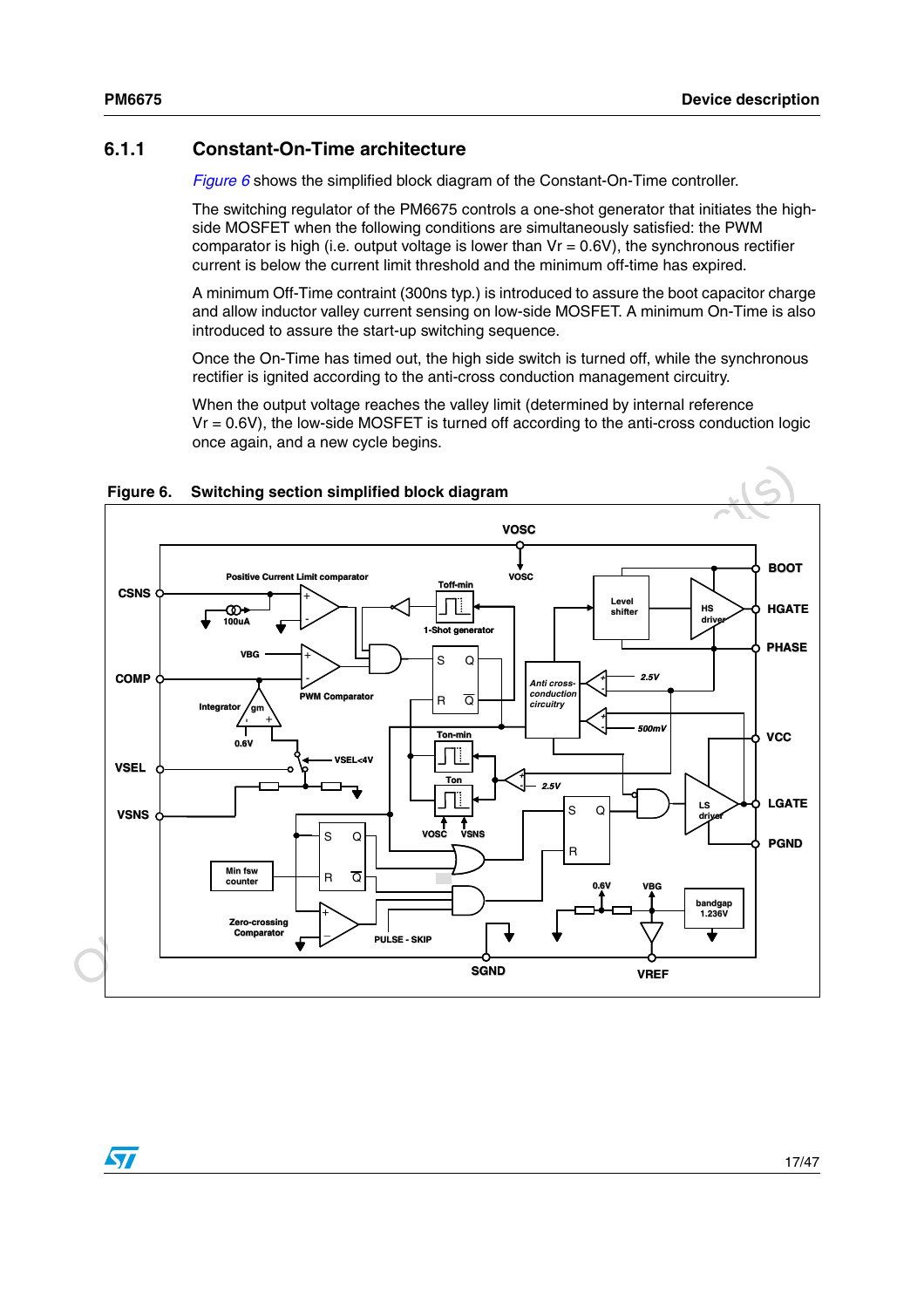$\sqrt{2}$ 

### <span id="page-17-0"></span>**6.1.2 Output ripple compensation and loop stability**

The loop is closed connecting the center tap of the output divider (internally, when the fixed output voltage is chosen, or externally, using the VSEL pin in the adjustable output voltage mode). The feedback node is the negative input of the error comparator, while the positive input is internally connected to the reference voltage ( $Vr = 0.6V$ ). When the feedback voltage becomes lower than the reference voltage, the PWM comparator goes to high and sets the control logic, turning on the high-side MOSFET. After the On-Time (calculated as previously described), the system releases the high-side MOSFET and turns on the synchronous rectifier.

The voltage drop along ground and supply PCB paths, used to connect the output capacitor to the load, is a source of DC error. Furthermore the system regulates the output voltage valley, not the average, as shown in *[Figure 9](#page-21-1)*. Thus, the voltage ripple on the output capacitor is an additional source of DC error. To compensate this error, an integrative network is introduced in the control loop, by connecting the output voltage to the COMP pin through a capacitor (C<sub>INT</sub>) as shown in *Figure 7*.



The additional capacitor is used to reduce the voltage on the COMP pin when higher than 300mVpp and is unnecessary for most of applications. The trans conductance amplifier (gm) generates a current, proportional to the DC error, used to charge the  $C_{\text{INT}}$  capacitor. The voltage across the  $C<sub>INT</sub>$  capacitor feeds the negative input of the PWM comparator, forcing the loop to compensate the total static error. An internal voltage clamp forces the COMP pin voltage range to  $\pm 150$ mV respect to V<sub>REF</sub>. This is useful to avoid or smooth output voltage overshoot during a load transient. When the Pulse-Skip Mode is entered, the clamping range is automatically reduced to 60mV in order to enhance the recovering capability. If the ripple amplitude is larger than 150mV, an additional capacitor  $C_{FII}$  can be connected between the COMP pin and ground to reduce ripple amplitude, otherwise the integrator will operate out of its linearity range. This capacitor is unnecessary for most of applications and can be omitted.

18/47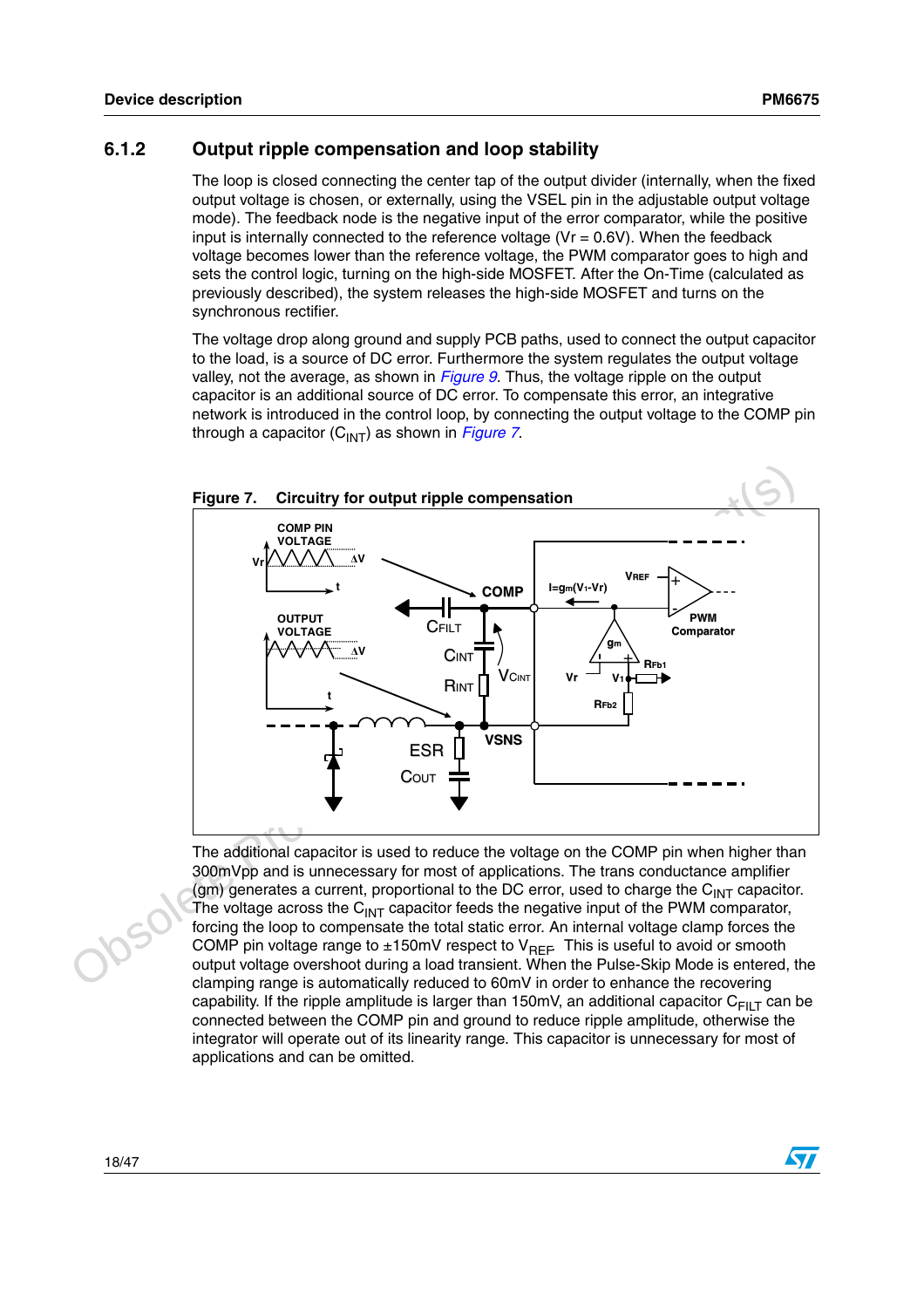The design of the external feedback network depends on the output voltage ripple. If the ripple is higher than approximately 20mV, the correct  $C<sub>INT</sub>$  capacitor is usually enough to keep the loop stable. The stability of the system depends firstly on the output capacitor zero frequency.

The following condition must be satisfied:

#### **Equation 6**

$$
f_{SW} > k \cdot f_{Zout} = \frac{k}{2\pi \cdot C_{out} \cdot ESR}
$$

where k is a fixed design parameter  $(k > 3)$ . It determinates the minimum integrator capacitor value:

#### **Equation 7**

$$
C_{INT} > \frac{g_m}{2\pi\cdot\left(\frac{f_{SW}}{k}-f_{Zout}\right)}\cdot\frac{Vr}{Vout}
$$

where  $gm = 50\mu s$  is the integrator trans conductance.

If the ripple on the COMP pin is greater than the integrator 150mV, the auxiliary capacitor  $C_{FII T}$  can be added. If q is the desired attenuation factor of the output ripple,  $C_{FII T}$  is given by:

#### **Equation 8**

$$
C_{FILT} = \frac{C_{INT} \cdot (1-q)}{q}
$$

In order to reduce the noise on the COMP pin, it is possible to add a resistor  $R_{INT}$  that, together with CINT and  $C_{\text{FILT}}$ , becomes a low pass filter. The cutoff frequency  $f_{\text{CUT}}$  must be much greater (10 or more times) than the switching frequency:

#### **Equation 9**

$$
R_{INT} = \frac{1}{2\pi \cdot f_{CUT} \cdot \frac{C_{INT} \cdot C_{FILT}}{C_{INT} + C_{FILT}}}
$$

 $2\pi \cdot \left(\frac{1 \text{ g_W}}{\text{g_W}} - t_{\text{Zout}}\right)$  Vout<br>
Where gm = 50<sub>Hs</sub> is the integrator trans conductance.<br>
If the ripple on the COMP pin is greater than the integrator 150mV, the auxiliary capacitor<br>
C<sub>FILT</sub> can be added. If q i If the ripple is very small (lower than approximately 20mV), a different compensation network, called "Virtual-ESR" Network, is needed. This additional circuit generates a triangular ripple that is added to the output voltage ripple at the input of the integrator. The complete control scheme is shown in *Figure 8*.

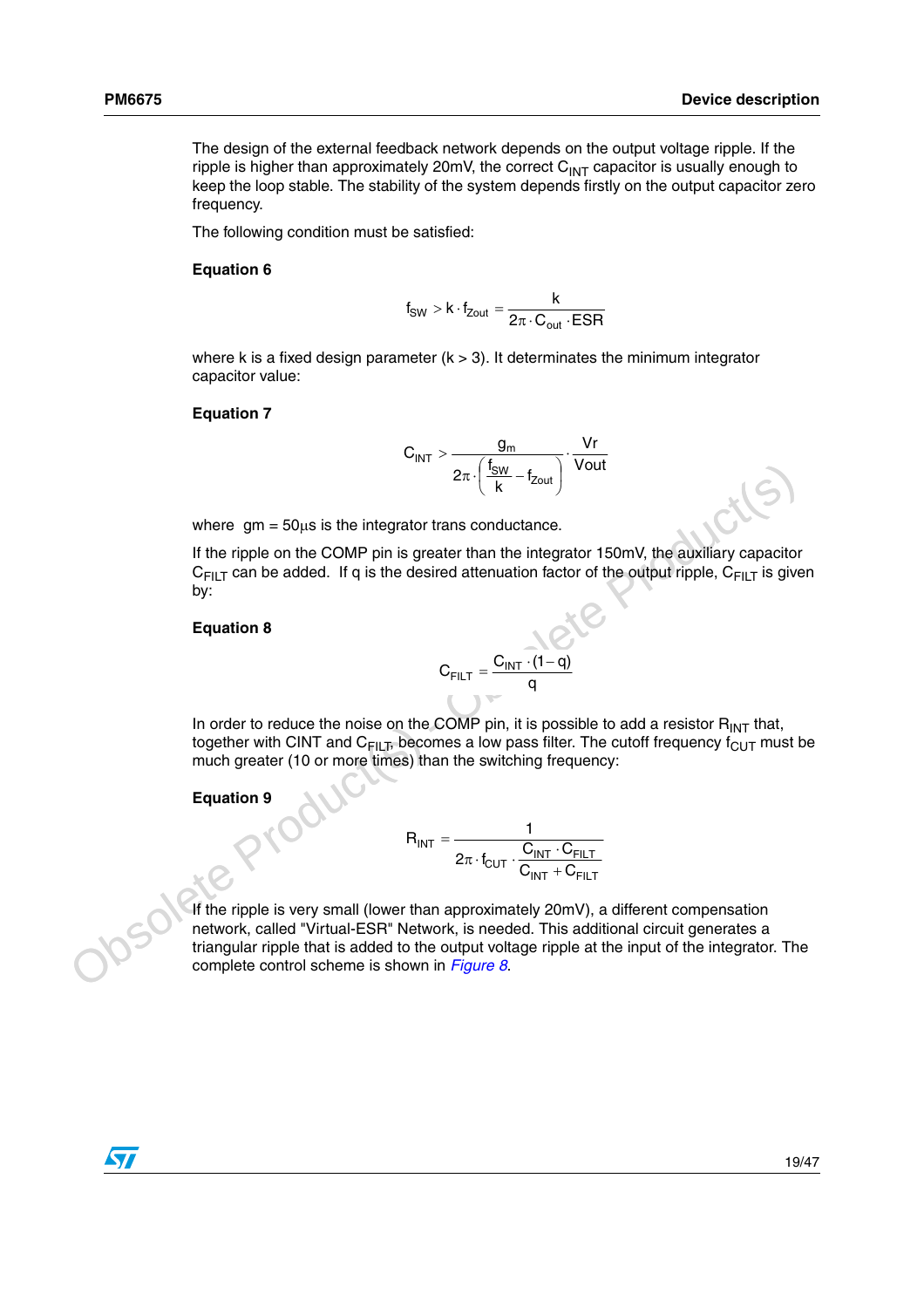

<span id="page-19-0"></span>**Figure 8. "Virtual-ESR" network**

The ripple on the COMP pin is the sum of the output voltage ripple and the triangular ripple generated by the Virtual-ESR Network. In fact the Virtual-ESR Network behaves like a another equivalent series resistor  $R_{VESR}$ .

A good trade-off is to design the network in order to achieve an  $R_{VESR}$  given by:

### **Equation 10**

$$
R_{\text{VESR}} = \frac{V_{\text{RIPPLE}}}{\Delta I_L} - ESR
$$

where ∆I<sub>L</sub> is the inductor current ripple and V<sub>RIPPLE</sub> is the total ripple at the T node, chosen greater than approximately 20mV.

The new closed-loop gain depends on  $C_{\text{INT}}$ . In order to ensure stability it must be verified that:

**Equation 11**

$$
C_{INT} > \frac{g_m}{2\pi \cdot f_Z} \cdot \frac{Vr}{Vout}
$$

where:

**Equation 12**

$$
f_Z = \frac{1}{2\pi \cdot C_{out} \cdot R_{TOT}}
$$

and:

20/47

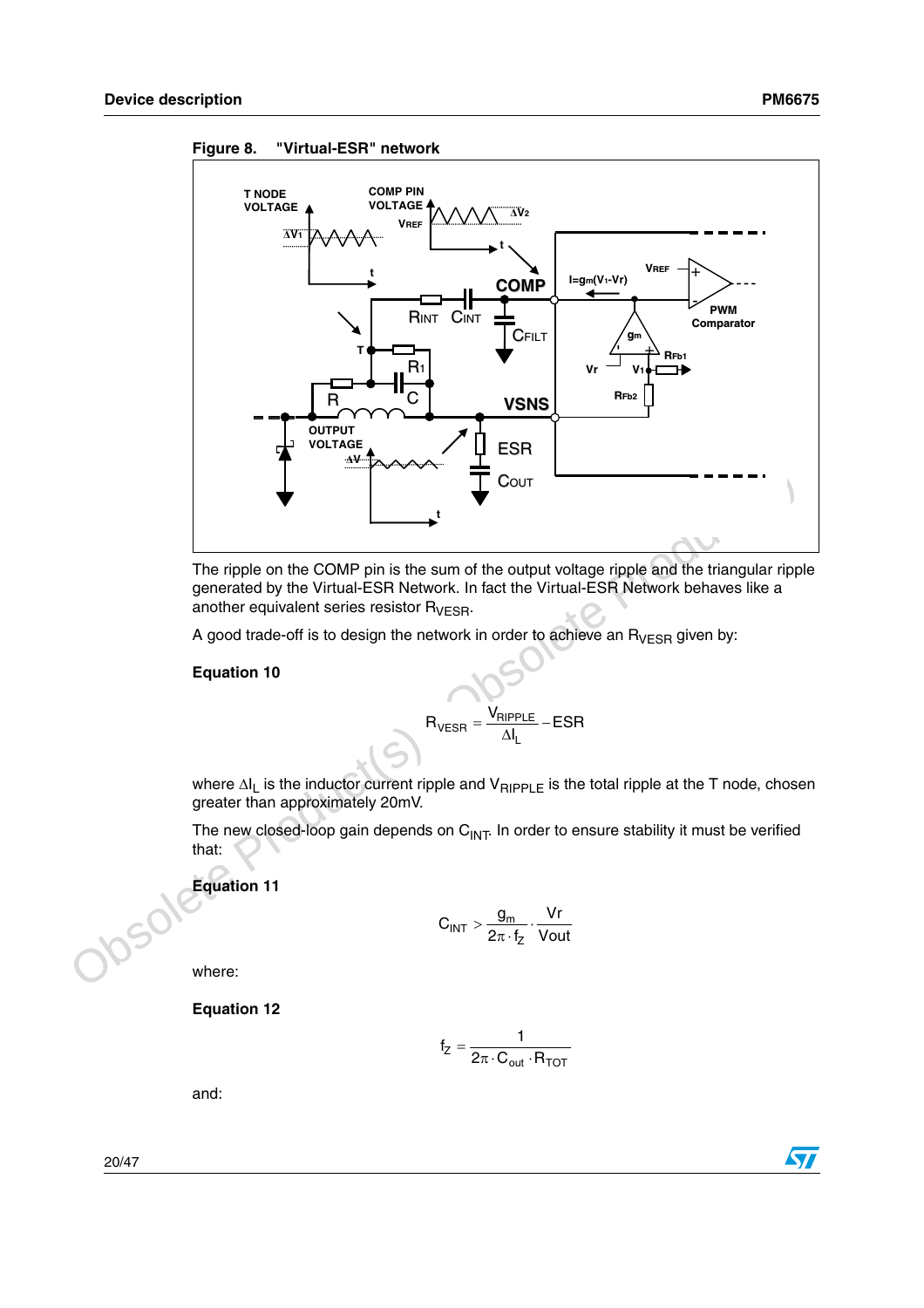### **Equation 13**

$$
R_{TOT} = ESR + R_{VESR}
$$

Moreover, the  $C<sub>INT</sub>$  capacitor must meet the following condition:

#### **Equation 14**

$$
f_{SW} > k \cdot f_Z = \frac{k}{2\pi \cdot C_{out} \cdot R_{TOT}}
$$

where  $R_{TOT}$  is the sum of the ESR of the output capacitor and the equivalent ESR given by the Virtual-ESR Network ( $R_{VESR}$ ). The k parameter must be greater than unity (k > 3) and determines the minimum integrator capacitor value  $C_{INT}$ :

### **Equation 15**

The capacitor of the Virtual-ESR Network, C, is chosen as follow  
\nEquation 16  
\n
$$
C > 5 \cdot C_{INT}
$$
\nand R is calculated to provide the desired triangular ripple voltage:  
\nEquation 17  
\nR =  $\frac{L}{R_{VESR} \cdot C}$   
\nFinally the R1 resistor is calculated according to expression 18:  
\nEquation 18  
\n
$$
R = \frac{L}{R_{VESR} \cdot C}
$$
\n
$$
= \frac{R \cdot \left(\frac{1}{\pi \cdot f_Z \cdot C}\right)}{R - \frac{1}{\pi \cdot f_Z \cdot C}}
$$

#### **Equation 16**

$$
C > 5 \cdot C_{INT}
$$
  
and R is calculated to provide the desired triangular ripple voltage:

**Equation 17**

$$
R = \frac{L}{R_{VESR} \cdot C}
$$

Finally the R1 resistor is calculated according to expression 18:

**Equation 18** 

$$
R1 = \frac{R \cdot \left(\frac{1}{\pi \cdot f_Z \cdot C}\right)}{R - \frac{1}{\pi \cdot f_Z \cdot C}}
$$

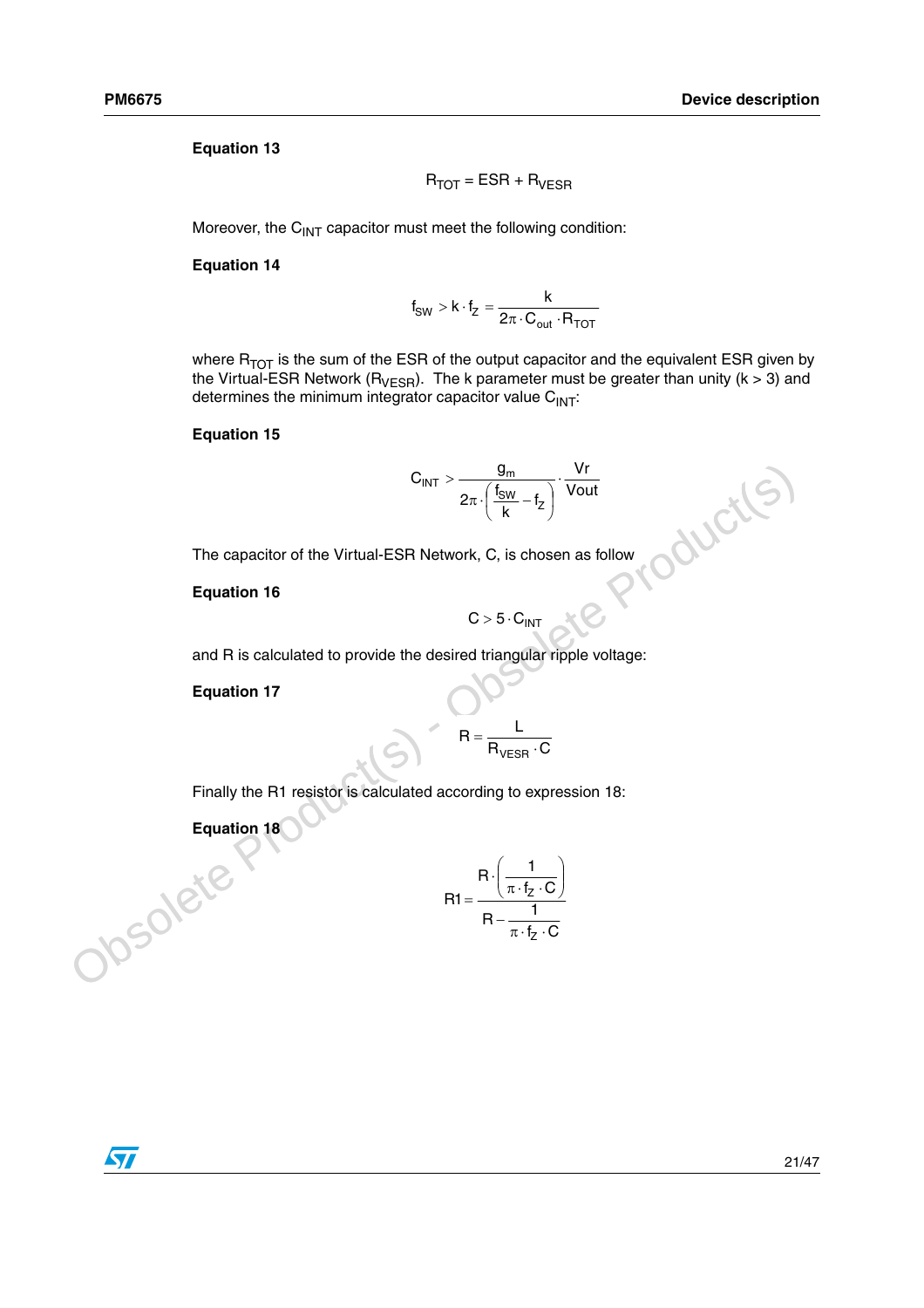### <span id="page-21-0"></span>**6.1.3 Pulse-Skip and No-Audible Pulse-Skip Modes**

High efficiency at light load conditions is achieved by PM6675 entering the Pulse-Skip Mode (if enabled). When one of the two fixed output voltages is set, Pulse-Skip power saving is a default feature. At light load conditions the zero-crossing comparator truncates the low-side switch on-time as soon as the inductor current becomes negative; in this way the comparator determines the On-Time duration instead of the output ripple (see *[Figure 9](#page-21-1)*).

<span id="page-21-1"></span>**Figure 9. Inductor current and output voltage at light load with Pulse-Skip** 



Tow<br>
Tow Tore<br>
The Control of the coupled capacitor is left floating and its discharge depends solely on<br>
the current drained from the load. When the cutret riple on the pin COMP falls under the<br>
reference, a new shot is As a consequence, the output capacitor is left floating and its discharge depends solely on the current drained from the load. When the output ripple on the pin COMP falls under the reference, a new shot is triggered and the next cycle begins. The Pulse-Skip mode is naturally obtained enabling the zero-crossing comparator and automatically takes part in the C.O.T. algorithm when the inductor current is about half the ripple current amount, i.e. migrating from continuous conduction mode (C.C.M.) to discontinuous conduction mode (D.C.M.).

The output current threshold related to the transition between PWM Mode and Pulse-Skip Mode can be approximately calculated as:

**Equation 19**

$$
I_{\text{LOAD}}(\text{PWM2Skip}) = \frac{V_{\text{IN}} - V_{\text{OUT}}}{2 \cdot L} \cdot T_{\text{ON}}
$$

At higher loads, the inductor current never crosses the zero and the device works in pure PWM mode with a switching frequency around the nominal value.

A physiological consequence of Pulse-Skip Mode is a more noisy and asynchronous (than normal conditions) output, mainly due to very low load. If the Pulse-Skip is not compatible with the application, the PM6675, when set in adjustable mode-of-operation, allows the user to choose between forced-PWM and No-Audible Pulse-Skip alternative modes (see *[Section 6.1.4: Mode-of-operation selection on page 24](#page-23-0)* for details).

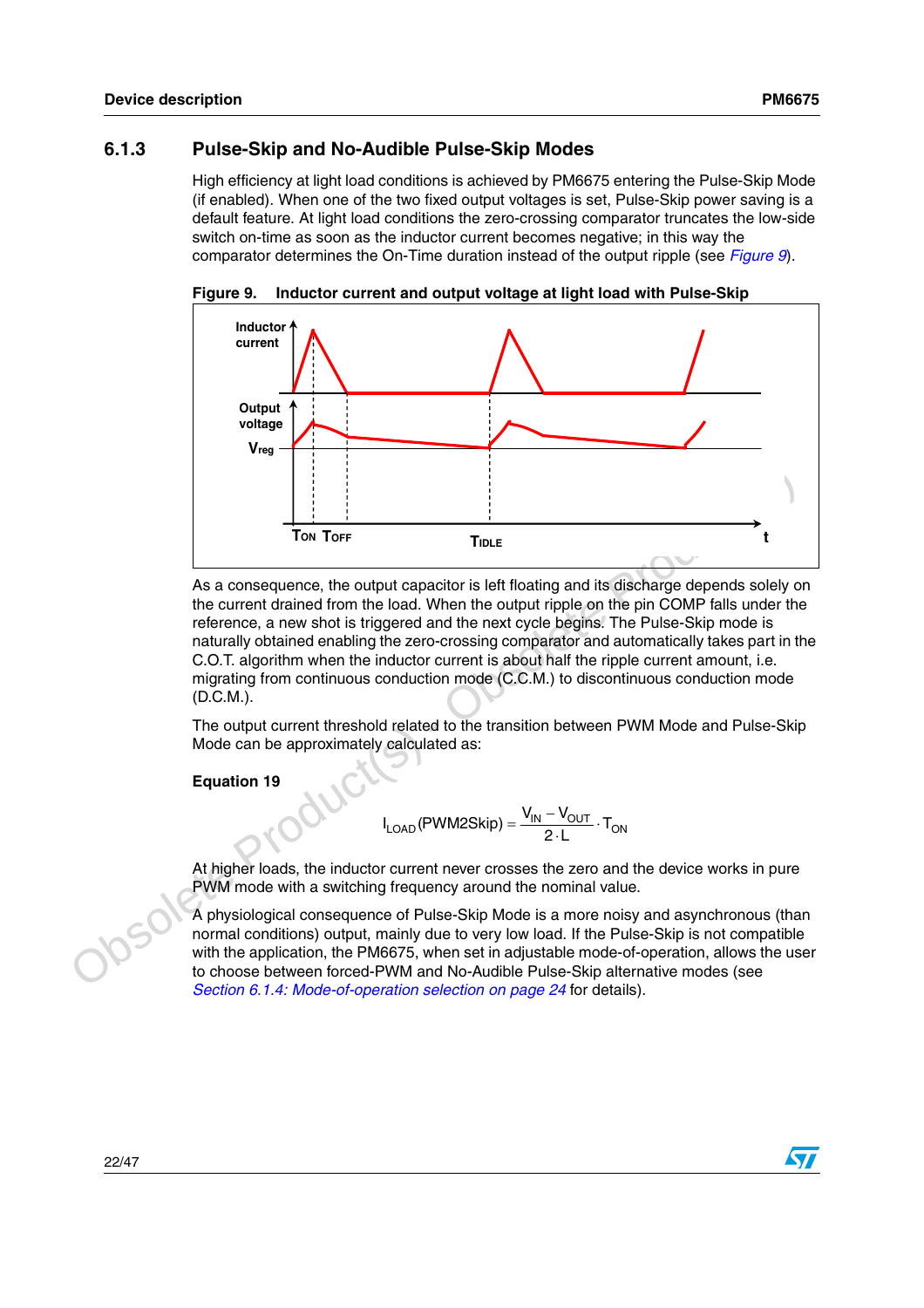### **No-Audible Pulse-Skip Mode**

Some audio-noise sensitive applications cannot accept the switching frequency to enter the audible range as it is possible in Pulse-Skip mode with very light loads. For this reason, the PM6675 implements an additional feature to maintain a minimum switching frequency of 33kHz despite a slight efficiency loss. At very light load conditions, if any switching cycle has taken place within 30µs (typ.) since the last one (because of the output voltage is still higher than the reference), a No-Audible Pulse-Skip cycle begins. The low-side MOSFET is turned on and the output is driven to fall until the reference point has been crossed. Then, the highside switch is turned on for a  $T_{ON}$  period and, once it has expired, the synchronous rectifier is enabled until the inductor current reaches the zero-crossing threshold (see *[Figure 10](#page-22-0)*).

<span id="page-22-0"></span>



For frequencies higher than 33kHz (due to heavier loads) the device works in the same way as in Pulse-Skip mode. It is important to notice that in both Pulse-Skip and No-Audible Pulse-Skip modes, the switching frequency changes not only with the load but also with the input voltage.

 $\sqrt{2}$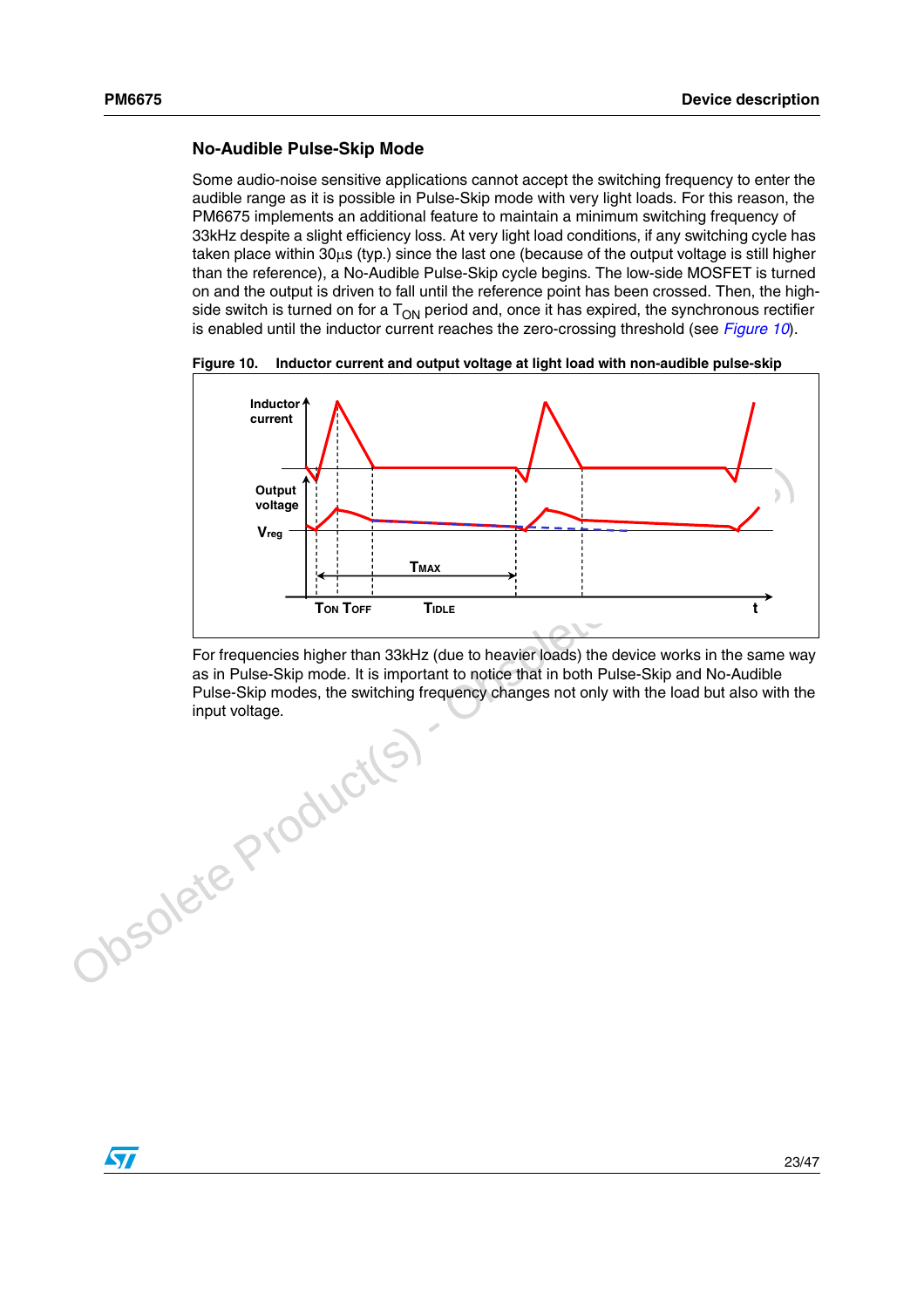## <span id="page-23-0"></span>**6.1.4 Mode-of-operation selection**



#### **Figure 11. VSEL and NOSKIP multifunction pin configurations**

The PM6675 has been designed to satisfy the widest range of applications. The device is provided with some multilevel pins which allow the user to choose the appropriate configuration. The VSEL pin is used to firstly decide between fixed preset or adjustable (user defined) output voltages.

When the VSEL pin is connected to +5V, the PM6675 sets the switching section output voltage to 1.5V without the need of an external divider.

The PM6675 has been designed to satisfy the widest range of applications. The device is<br>provided with some multilevel pins withet allow the user to choose the appropriate<br>configuration. The VSEL pin is used to firstly dec Applications requiring different output voltages can be managed by PM6675 simply setting the adjustable mode. Consider that if the VSEL pin voltage is higher than 4V, the fixed output mode is selected. When connecting an external divider to the VSEL pin, it is used as negative input of the error amplifier and the output voltage is given by expression (20).

**Equation 20**

$$
VOUT_{ADJ}=0.6\cdot\frac{R8+R9}{R8}
$$

The output voltage can be set in the range from 0.6V to 3.3V.

The NOSKIP is the power saving algorithm selector: if tied to +5V, the forced-PWM (fixed frequency) control is performed. If grounded or connected to VREF pin (1.237V reference voltage), the Pulse-Skip or Non-Audible Pulse-Skip Modes are respectively selected.

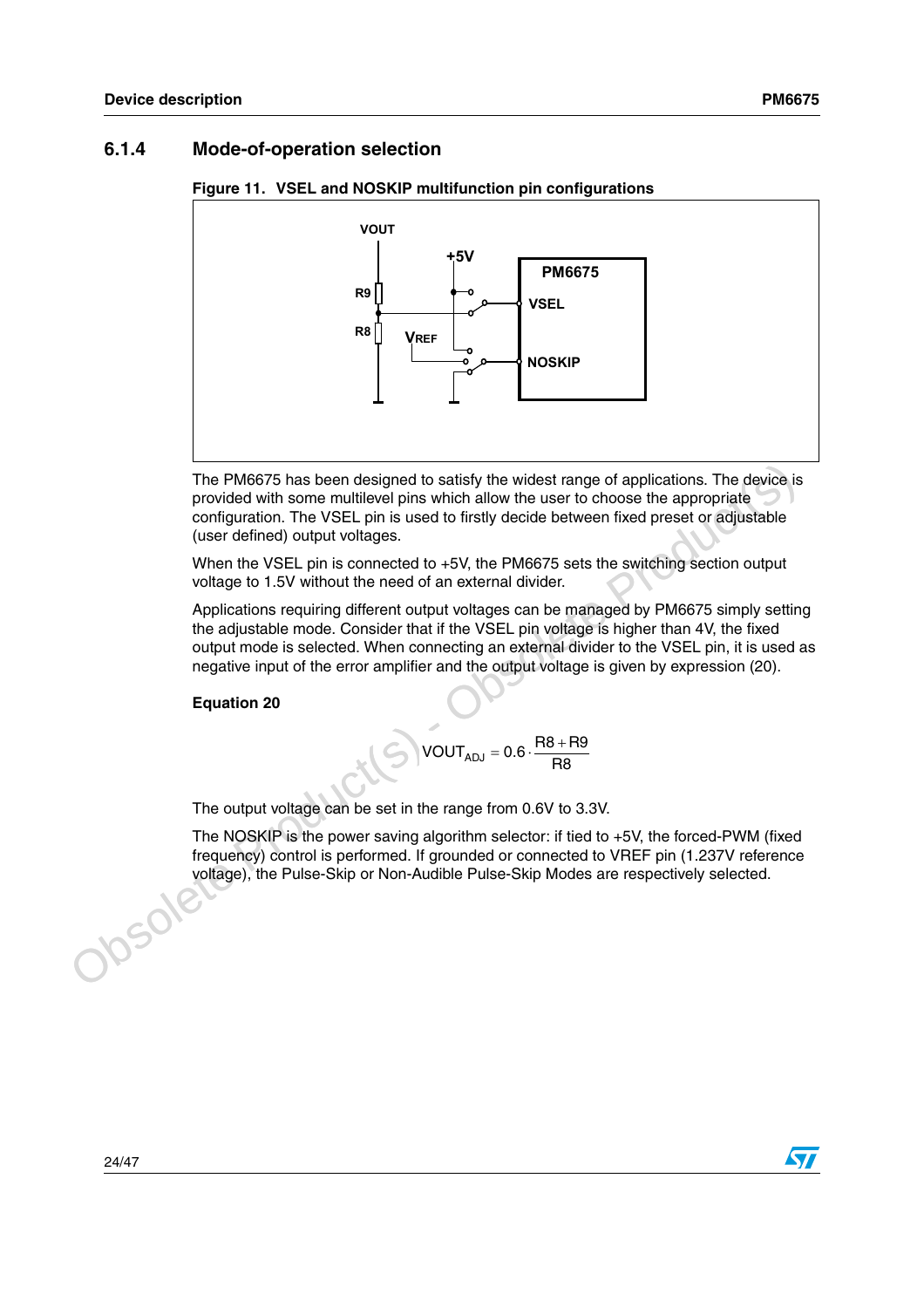| <b>VSEL</b>       | <b>NOSKIP</b>                   | <b>VOUT</b> | <b>Operating mode</b>  |  |  |
|-------------------|---------------------------------|-------------|------------------------|--|--|
|                   | $V_{NOSKIP} > 4.2V$             |             | Forced-PWM             |  |  |
| $V_{VSEL}$ > 4.3V | 1V < V <sub>NOSKIP</sub> < 3.5V | 1.5V        | Non-audible pulse-skip |  |  |
|                   | < 0.5V                          |             | Pulse-skip             |  |  |
|                   | $V_{NOSKIP} > 4.2V$             |             | Forced-PWM             |  |  |
| $V_{VSEL}$ < 3.7V | 1V < V <sub>NOSKIP</sub> < 3.5V | <b>ADJ</b>  | Non-audible pulse-skip |  |  |
|                   | $V_{NOSKIP}$ < 0.5V             |             | Pulse-skip             |  |  |

**Table 6. Mode-of-operation settings summary**

### <span id="page-24-0"></span>**6.1.5 Current sensing and current limit**

The PM6675 switching controller uses a valley current sensing algorithm to properly handle the current limit protection and the inductor current zero-crossing information. The current is detected during the conduction time of the low-side MOSFET. The current sensing element is the on-resistance of the low-side switch. The sensing scheme is visible in *Figure 12*.



<span id="page-24-1"></span>

An internal 100 $\mu$ A current source is connected to  $C_{SNS}$  pin that is also the non-inverting input of the positive current limit comparator. When the voltage drop developed across the sensing parameter equals the voltage drop across the programming resistor  $R_{\text{ILIM}}$ , the controller skips subsequent cycles until the overcurrent condition is detected or the output UV protection latches off the device (see *Section 6.1.11: Switching section OV and UV protections on page 28* ).

Referring to *[Figure 12](#page-24-1)*, the R<sub>DS(on)</sub> sensing technique allows high efficiency performance without the need for an external sensing resistor. The on-resistance of the MOSFET is affected by temperature drift and nominal value spread of the parameter itself; this must be considered during the  $R_{II,IM}$  setting resistor design.

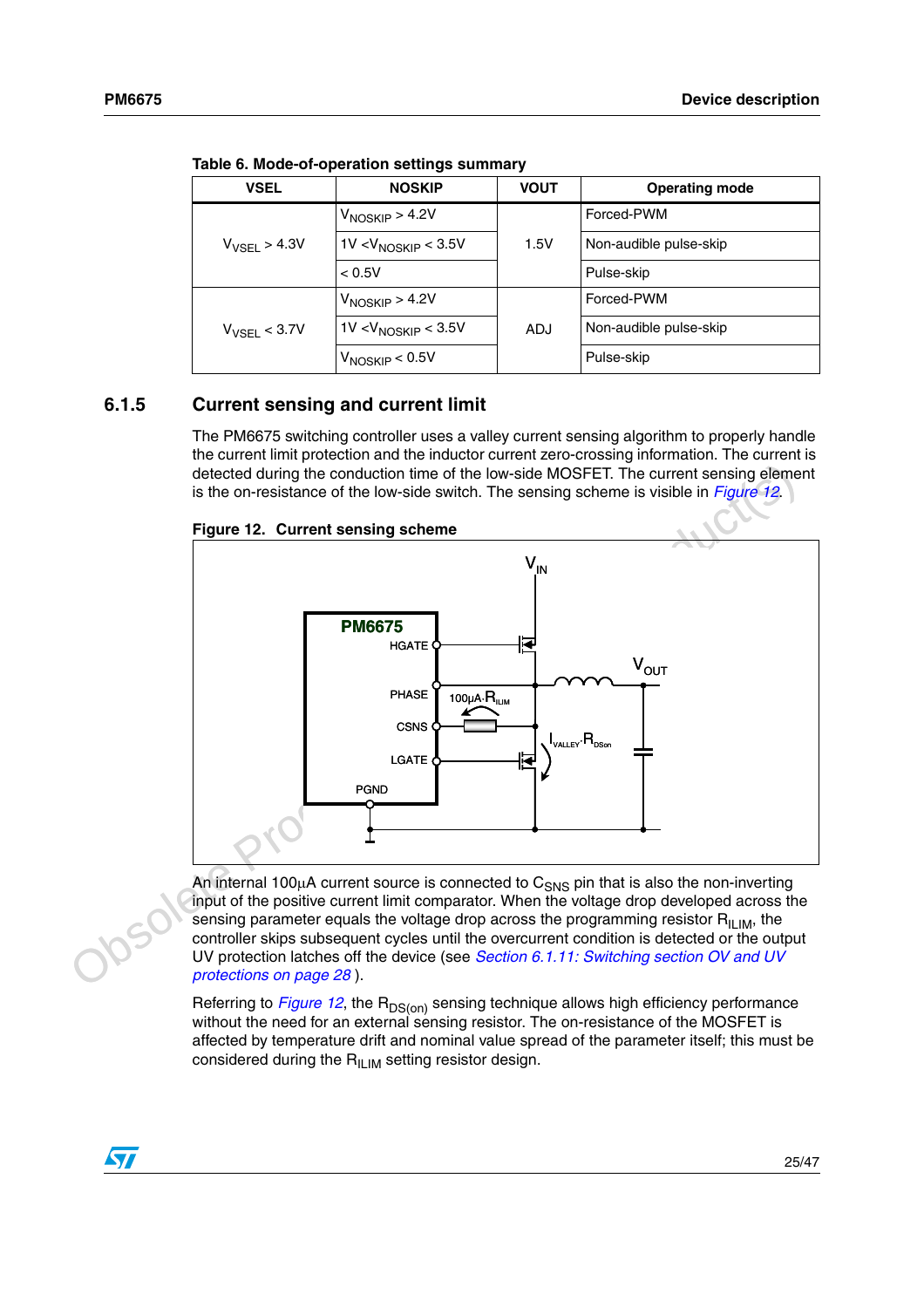It must be taken into account that the current limit circuit actually regulates the inductor valley current. This means that  $R<sub>II IM</sub>$  must be calculated to set a limit threshold given by the maximum DC output current plus half of the inductor ripple current:

#### **Equation 21**

$$
I_{CL} = 100 \mu A \cdot \frac{R_{ILIM}}{R_{DSon}}
$$

The PM6675 provides also a fixed negative current limit to prevent excessive reverse inductor current when the switching section sinks current from the load in forced-PWM (3<sup>rd</sup> quadrant working conditions). This negative current limit threshold is measured between PHASE and PGND pins, comparing the drop magnitude on PHASE pin with an internal 120mV fixed threshold.

### <span id="page-25-0"></span>**6.1.6 POR, UVLO and Soft Start**

The PM6675 automatically performs an internal startup sequence during the rising phase of the analog supply of the device (AVCC). The switching controller remains in a stand-by state until AVCC crosses the upper UVLO threshold (4.2V typ.), keeping active the internal discharge MOSFETs (only if AVCC > 1V).

The soft-start allows a gradual increase of the internal current limit threshold during startup reducing the input/output surge currents. At the beginning of start-up, the PM6675 current limit is set to 25% of nominal value and the Under Voltage Protection is disabled. Then, the current limit threshold is sequentially brought to 100% in four steps of approximately 750µs (*Figure 13*).



<span id="page-25-1"></span>

After a fixed 3ms total time, the soft-start finishes and UVP is released: if the output voltage doesn't reach the Power-Good lower threshold within soft-start duration, the UVP condition is detected and the device performs a soft end and latches off. Depending on the load conditions, the inductor current may or may not reach the nominal value of the current limit during the soft-start (*[Figure 14](#page-26-2)* shows two examples).

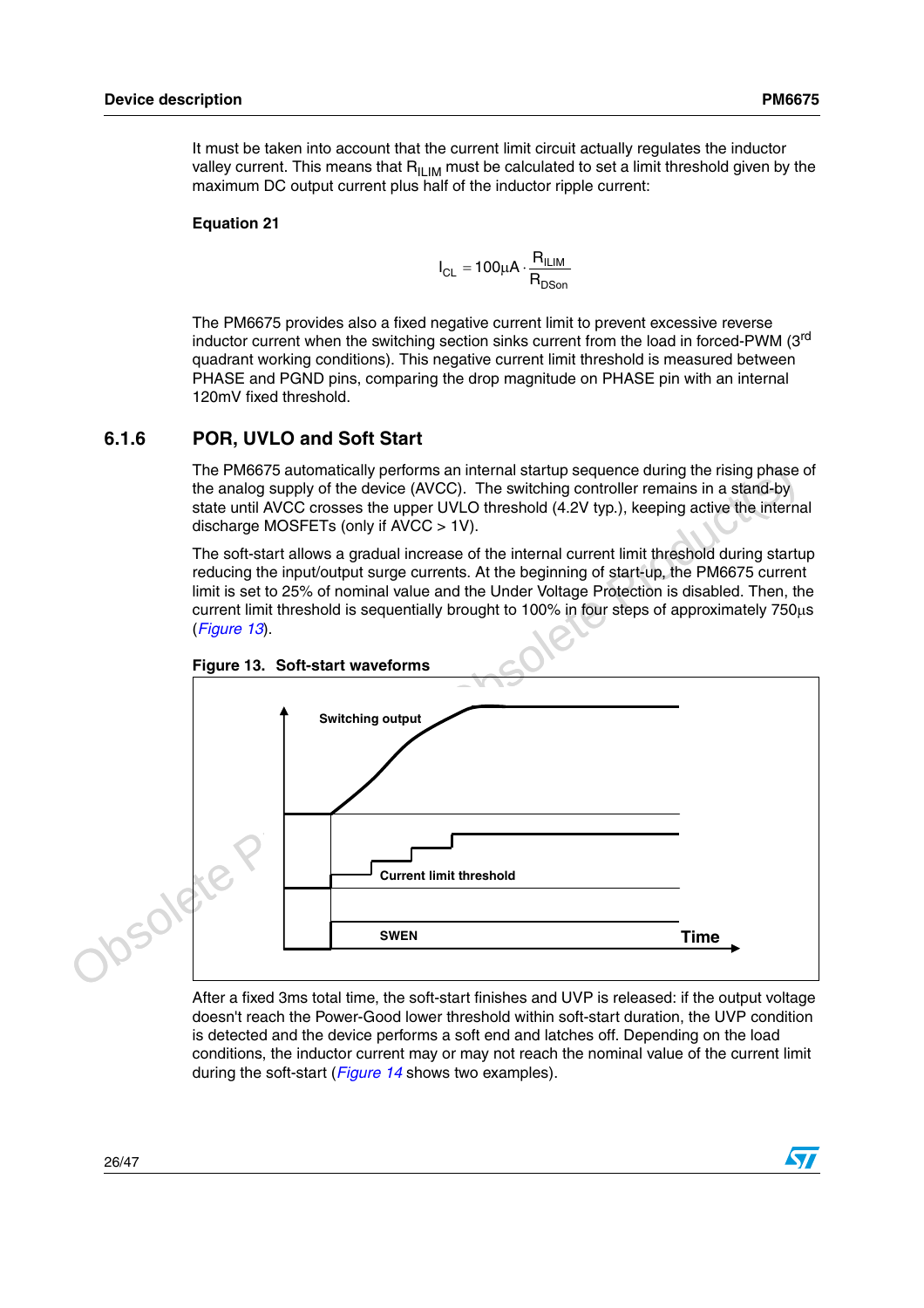

<span id="page-26-2"></span>**Figure 14. Soft-start at heavy load (a) and short-circuit (b) conditions, Pulse-Skip enabled**

### <span id="page-26-0"></span>**Switching section Power-Good signal**

The SPG pin is an open drain output used to monitor output voltage through VSNS (in fixed output voltage mode) or VSEL (in adjustable output voltage mode) pins and is enabled after the soft-start timer has expired. The SPG signal is held low if the output voltage drops 10% below or rises 10% above the nominal regulated value. The SPG output can sink current up to 4mA.

## <span id="page-26-1"></span>**6.1.8 Switching section output discharge**

Active soft-end of the output occurs when the SWEN (SWitching ENable) is forced low. When the switching section is turned off, an internal 25Ω resistor discharges the output through the VSNS pin.



### **Figure 15. Switching section Soft-End**

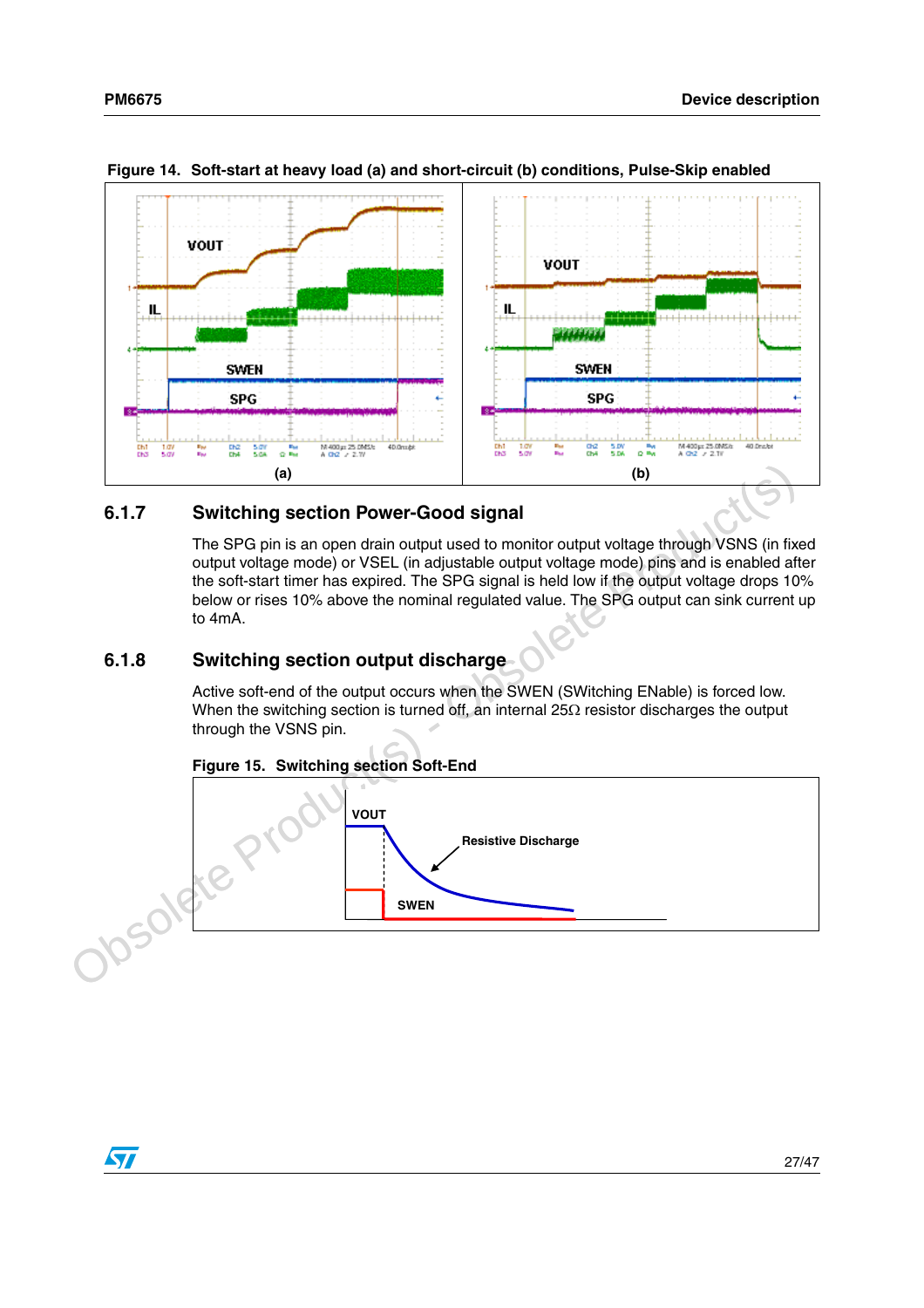### <span id="page-27-0"></span>**6.1.9 Gate drivers**

The integrated high-current gate drivers allow using different power MOSFETs. The highside driver uses a bootstrap circuit which is supplied by the +5V rail. The BOOT and PHASE pins work respectively as supply and return path for the high-side driver, while the low-side driver is directly fed through VCC and PGND pins.

An important feature of the PM6675 gate drivers is the Adaptive Anti-Cross-Conduction circuitry, which prevents high-side and low-side MOSFETs from being turned on at the same time. When the high-side MOSFET is turned off, the voltage at the PHASE node begins to fall. The low-side MOSFET is turned on only when the voltage at the PHASE node reaches an internal threshold (2.5V typ.). Similarly, when the low-side MOSFET is turned off, the high-side one remains off until the LGATE pin voltage is above 1V.

The power dissipation of the drivers is a function of the total gate charge of the external power MOSFETs and the switching frequency, as shown in the following equation:

### **Equation 22**

$$
P_D(\text{driver}) = V_{DRV} \cdot Q_g \cdot f_{SW}
$$

The low-side driver has been designed to have a low-resistance pull-down transistor (0.6Ω typ.) in order to prevent undesired start-up of the low-side MOSFET due to the Miller effect.

### <span id="page-27-1"></span>**6.1.10 Reference voltage and bandgap**

The 1.237V internal bandgap reference has a granted accuracy of  $\pm 1\%$  over the 0°C to 85°C temperature range. The VREF pin is a buffered replica of the bandgap voltage. It can supply up to  $\pm 100\mu A$  and is suitable to set the intermediate level of NOSKIP multifunction pin. A 100nF (min.) bypass capacitor toward SGND is required to enhance noise rejection. If VREF falls below 0.87V (typ.), the system detects a fault condition and all the circuitry is turned off.

An internal divider derives a  $0.6V<sub>±</sub>1%$  voltage (Vr) from the bandgap. This voltage is used as reference for both the switching and the linear sections. The Over-Voltage Protection, the Under-Voltage Protection and the Power-Good signals are also referred to Vr.

### <span id="page-27-2"></span>**6.1.11 Switching section OV and UV protections**

 $P_0$ (driver) – V<sub>pry</sub>,  $Q_a$  : <sup>5</sup><sub>5</sub>w<br>
The low-side driver has been designed to have a low-resistance pull-down transistor<br>
(0.60 typ.) in order to prevent undesired start-up of the low-side MOSFET due to the Miller<br>
eff When the switching output voltage is about 115% of its nominal value, a latched Over-Voltage Protection (OVP) occurs. In this case the synchronous rectifier immediately turns on while the high-side MOSFET turns off. The output capacitor is rapidly discharged and the load is preserved from being damaged. The OVP is also active during the soft start. Once an OVP has taken part, a toggle on SWEN pin or a Power-On-Reset is necessary to exit from the latched state.

When the switching output voltage is below 70% of its nominal value, a latched Under-Voltage Protection occurs. This event causes the switching section to be immediately disabled and both switches to be opened. The controller performs a Soft-End and the output is eventually kept to ground, turning the low side MOSFET on when the voltage is lower than 400mV.

The Under-Voltage Protection circuit is enabled only at the end of the soft-start. Once an UVP has taken part, a toggle on SWEN pin or a Power-On-Reset is necessary to clear the fault state and restart the section.



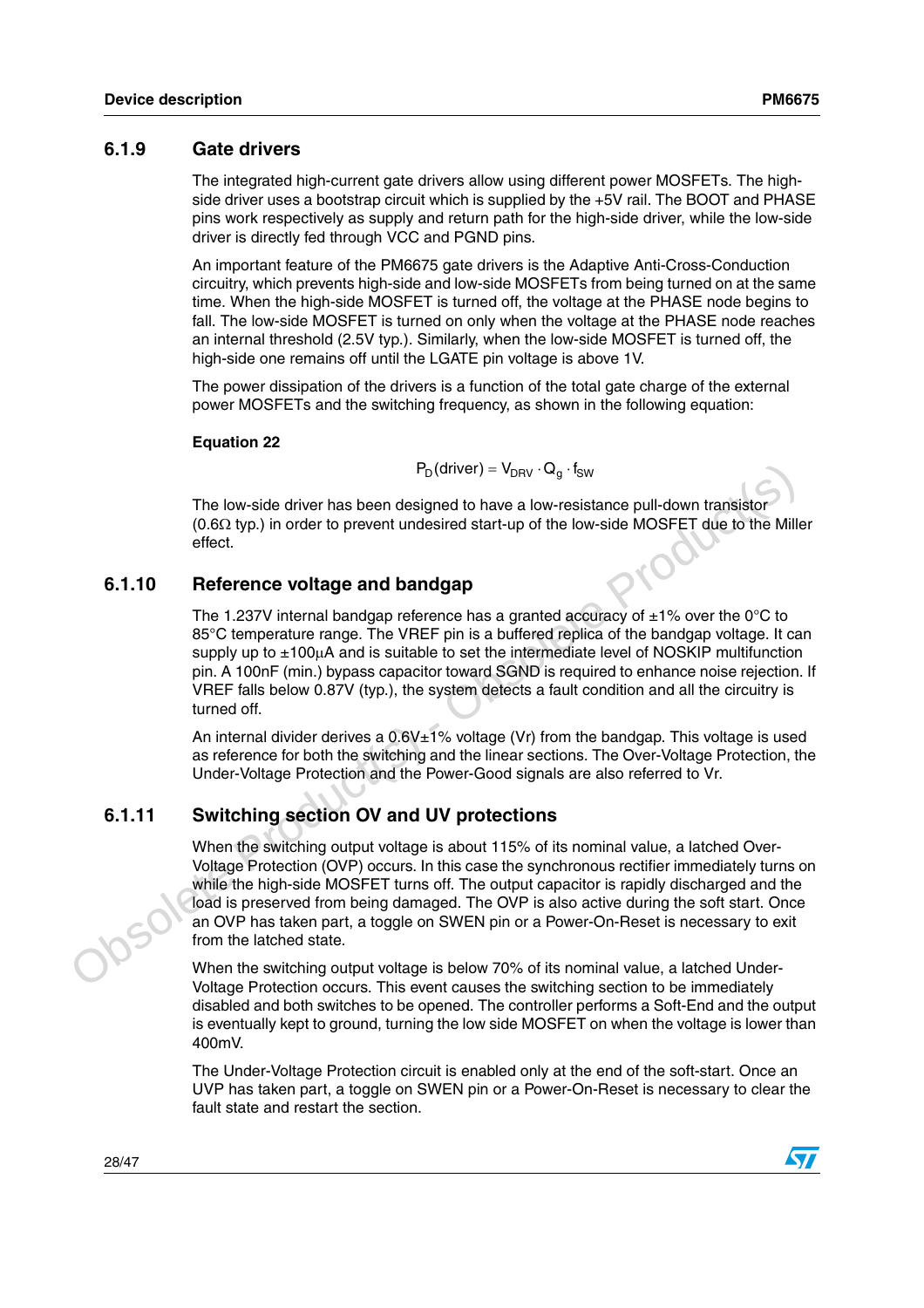## <span id="page-28-0"></span>**6.1.12 Device thermal protection**

The internal control circuitry of the PM6675 self-monitors the junction temperature and turns all outputs off when the 150°C limit has been overrun. This event causes the switching section to be immediately disabled and both switches to be opened. The controller performs a Soft-End and both the outputs are eventually kept to ground, then the low side MOSFET is turned on when the voltage of the switching section is lower than 400mV.

The thermal fault is a latched protection and, in normal operating conditions it is restored by a Power-On Reset or toggling SWEN and LEN pins at the same time.

| <b>Fault</b>                 | <b>Conditions</b>                     | <b>Action</b>                                                                                                                                                     |
|------------------------------|---------------------------------------|-------------------------------------------------------------------------------------------------------------------------------------------------------------------|
| Over voltage                 | VOUT $> 115%$ of the<br>nominal value | LGATE pin is forced high and the device latches off.<br>Exit by a Power-On Reset or toggling SWEN                                                                 |
| Under voltage                | VOUT $<$ 70% of the<br>nominal value  | LGATE pin is forced high after the Soft-End, then the<br>device latches off. Exit by a Power-On Reset or<br>toggling SWEN.                                        |
| Junction over<br>temperature | $T_{\rm J}$ > +150°C                  | LGATE pin is forced high after the Soft-End, then the<br>device latches off. Exit by a Power-On Reset or<br>toggling SWEN and LEN after 15°C temperature<br>drop. |

**Table 7. Switching Section OV, UV and OT Faults management**

## <span id="page-28-1"></span>**6.2 LDO Linear Regulator section**

The independent Low-Drop-Out (LDO) linear regulator has been designed to sink and source up to 2A peak current and 1A continuously. The LDO output voltage can be adjusted in the range 0.6V to 3.3V simply connecting a resistor divider as shown in *Figure 16*.

**Equation 23**

$$
VLDO_{ADJ} = 0.6 \cdot \frac{R19 + R20}{R20}
$$

<span id="page-28-2"></span>

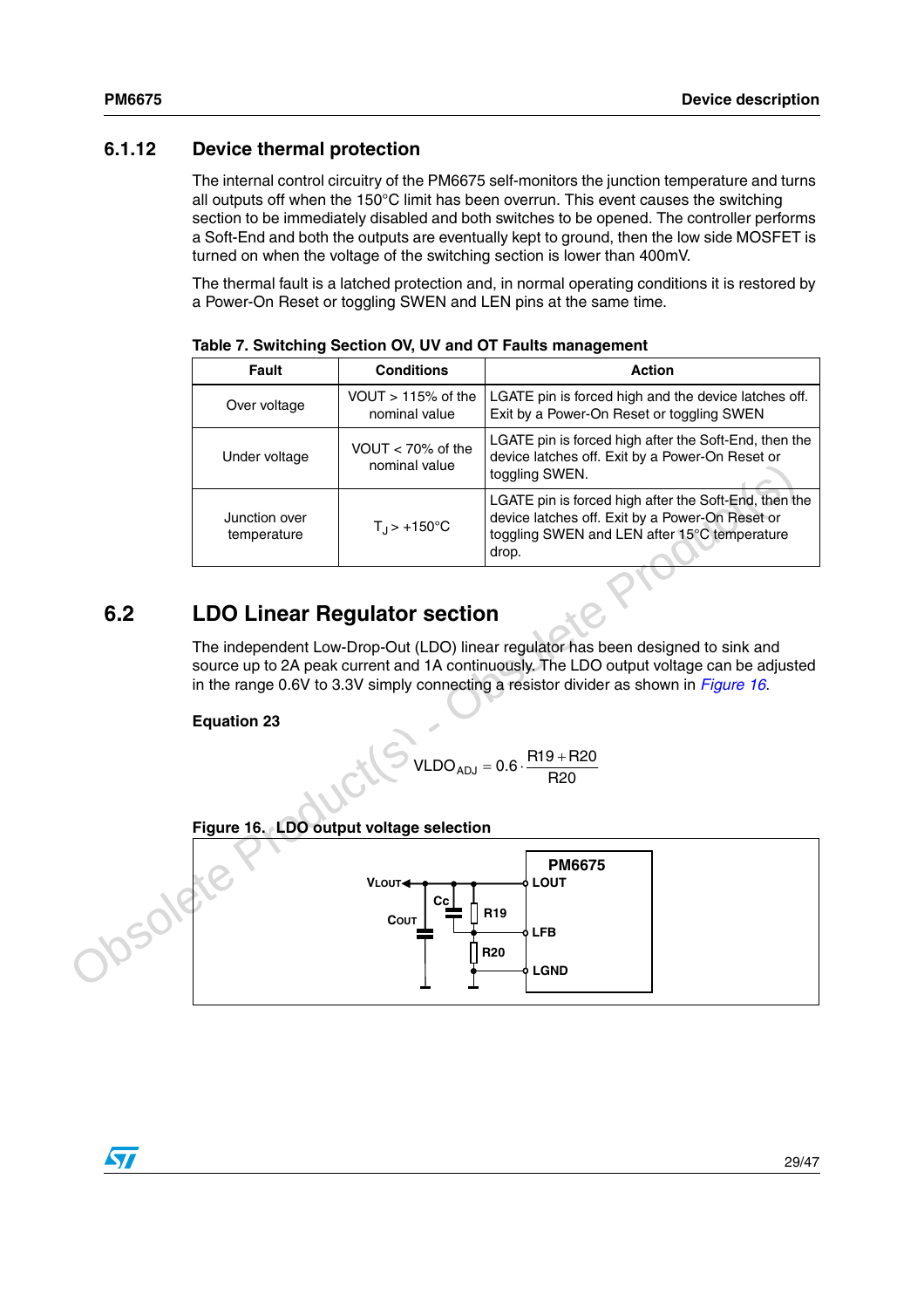A compensation capacitor Cc must be added to adjust the dynamic response of the loop. The value of Cc is calculated according to the desired bandwidth of the LDO regulator and depends on the value of the feedback resistors. In most of applications the pole due to the compensation capacitor is placed at 100-200kHz (equation 24).

#### **Equation 24**

 ${\rm f}_{\rm p} = \frac{1}{2\pi ({\sf R19}\oplus {\sf R20})\cdot {\sf C}_{\rm C}}$  = 200kHz  $E_p^{\rm i} = \frac{1}{2\pi (R19 \oplus R20) \cdot C_{\rm C}} =$ 

The LIN input can be connected to the switching section output for compact solutions or to a lower supply, if available in the system, in order to reduce the power dissipation of the LDO.

A minimum output capacitance of 20µF (2x10µF MLCC capacitors) is enough to assure stability and fast load transient response.

### <span id="page-29-0"></span>**6.2.1 LDO Section current limit**

The LDO regulator can handle up to  $\pm 2$ Apk, depending on the LDO input voltage and the LILIM pin setting. The output current is limited to  $\pm 1A$  or  $\pm 2A$  if the LILIM pin is connected to SGND or AVCC respectively (*Figure 17*).

### <span id="page-29-1"></span>**Figure 17. LDO current limit setting**



The maximum current that the LDO can source depends also on the input and output voltages. Due to the high side MOSFET of the output stage, the LDO cannot source the limit current at high output voltages. In *Figure 18* it is shown the maximum current that the LDO can source as function of the input and output voltages. For output voltages higher than 2V,<br>the maximum output current is limited as reported. the maximum output current is limited as reported.



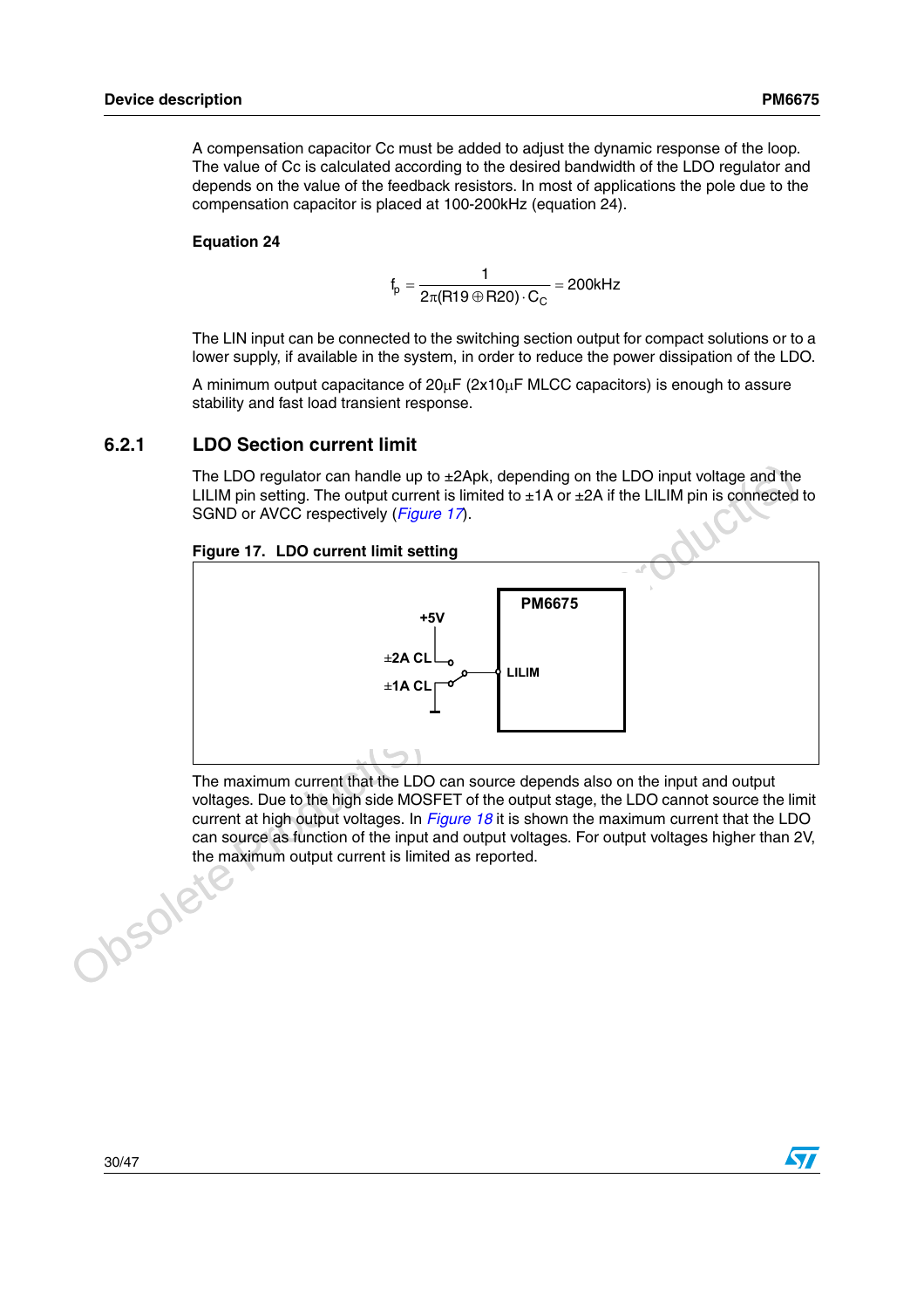

<span id="page-30-3"></span>**Figure 18. Maximum LDO source able output current vs input voltage** 

## <span id="page-30-0"></span>**6.2.2 LDO Section Soft-Start**

Compared The LDO Section Soft-Start<br>
The LDO section Soft-Start<br>
The LDO section Soft-Start<br>
The LDO section Soft-Start<br>
LDO Universide Product (s) also a the angular burge inversion function of<br>
LDO Section Soft-Start is The LDO section Soft-Start is performed by clamping the current limit. During startup, the LDO current limit voltage is set to 1A and the output voltage increases linearly. When the output voltage rises above 90% of the nominal value, the current limit is released to 2A according to the LILIM pin setting. At the end of the ramp-up phase of the Soft-Start, the LPG signal is masked for about 100µs in order to ignore dynamic overshoot on the feedback pin.

## <span id="page-30-1"></span>**6.2.3 LDO Section Power-Good signal**

The LPG pin is an open drain output used to monitor the LDO output voltage through LFB pin.

The LPG signal is held low if the output voltage drops 10% below or rises 10% above the nominal regulated value. The LPG output can sink current up to 4mA.

## <span id="page-30-2"></span>**6.2.4 LDO Section output discharge**

Active soft-end of the LDO output occurs when the LEN (Linear ENable) is forced low. When the LDO section is turned off, an internal 25 $\Omega$  resistor, directly connected to the LOUT pin, discharges the output.





 $\sqrt{}$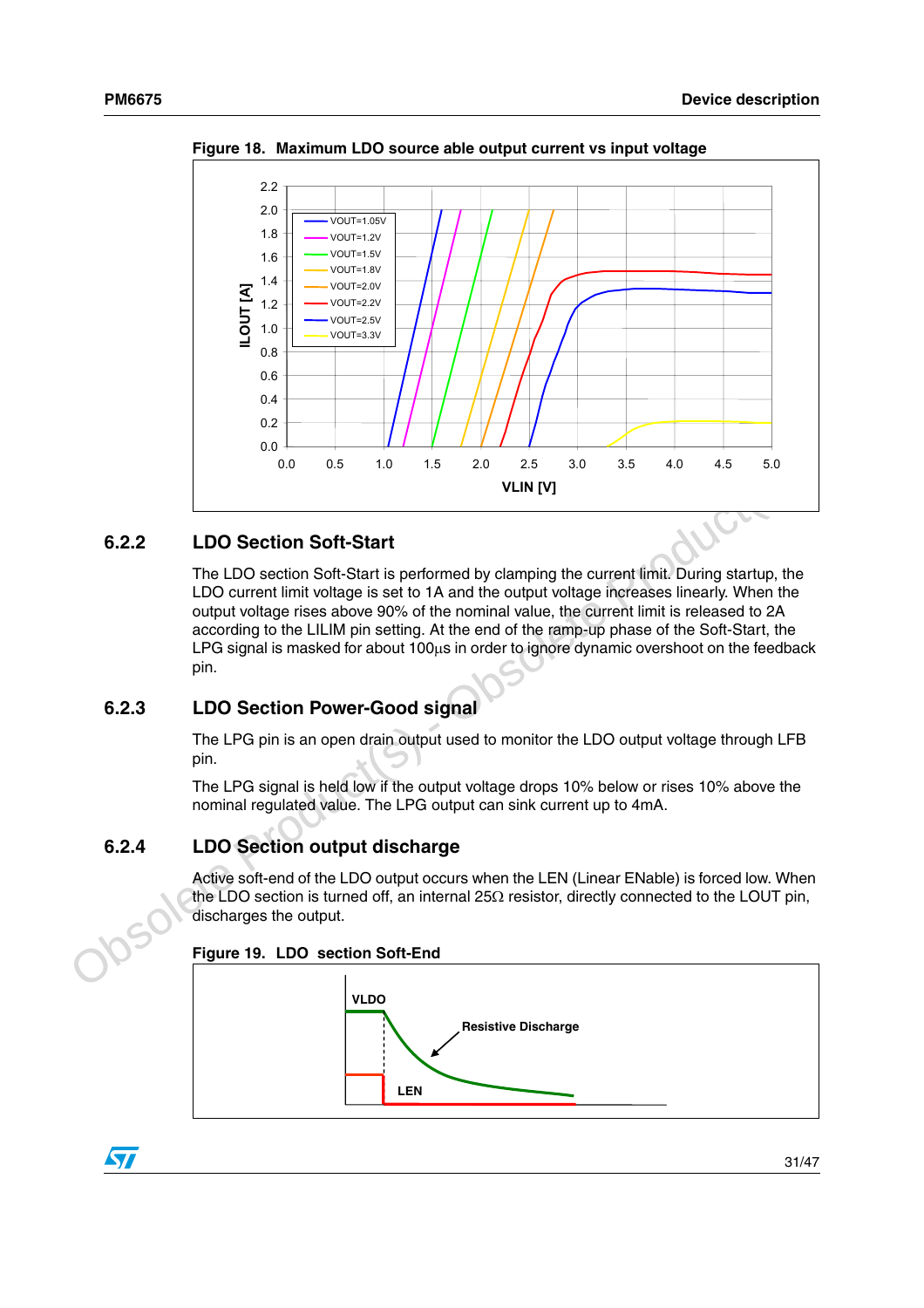## <span id="page-31-0"></span>**7 Application information**

The purpose of this chapter is showing the design procedure of the switching section.

The design starts from three main specifications:

- The input voltage range, provided by the battery or the external supply. The two extreme values ( $V_{INMAX}$  and  $V_{INmin}$ ) are important for the design.
- The maximum load current, indicated with  $I_{\text{LOAD,MAX}}$ .
- The maximum allowed output voltage ripple  $V_{RIPPLE,MAX}$ .

It's also possible that specific designs should involve other specifications.

The following paragraphs will guide the user into a step-by-step design.

## <span id="page-31-1"></span>**7.1 External components selection**

The PM6675 uses a pseudo-fixed frequency, Constant On-Time (COT) controller as the core of the switching section. The switching frequency can be set by connecting an external divider to the VOSC pin. The voltage seen at this pin must be greater than 0.8V and lower than 2V in order to ensure system's linearity.

The PM6675 uses a pseudo-fixed frequency, Constant On-Time (COT) controller as the<br>core of the switching section. The switching frequency can be set by connecting an external<br>divider to the VOSC pin. The voltage seen at t Nearly constant switching frequency is achieved by the system's loop in steady-state operating conditions by varying the On-Time duration, avoiding thus the need for a clock generator. The On-Time one shot duration is directly proportional to the output voltage, sensed at VSNS pin, and inversely proportional to the input voltage, sensed at the VOSC pin, as follows:

#### **Equation 25**

$$
T_{ON} = K_{OSC} \frac{V_{SNS}}{V_{OSC}} + \tau
$$

where K<sub>OSC</sub> is a constant value (130ns typ.) and  $\tau$  is the internal propagation delay (40ns typ.).

The duty cycle of the buck converter is, in under steady state conditions, given by

$$
D = \frac{V_{OUT}}{V_{IN}}
$$

Equation 26 The switching frequency is thus calculated as

**Equation 27**

$$
f_{SW} = \frac{D}{T_{ON}} = \frac{\frac{V_{OUT}}{V_{IN}}}{K_{OSC} \cdot \frac{V_{SNS}}{V_{OSC}}} = \frac{\alpha_{OSC}}{\alpha_{OUT}} \cdot \frac{1}{K_{OSC}}
$$

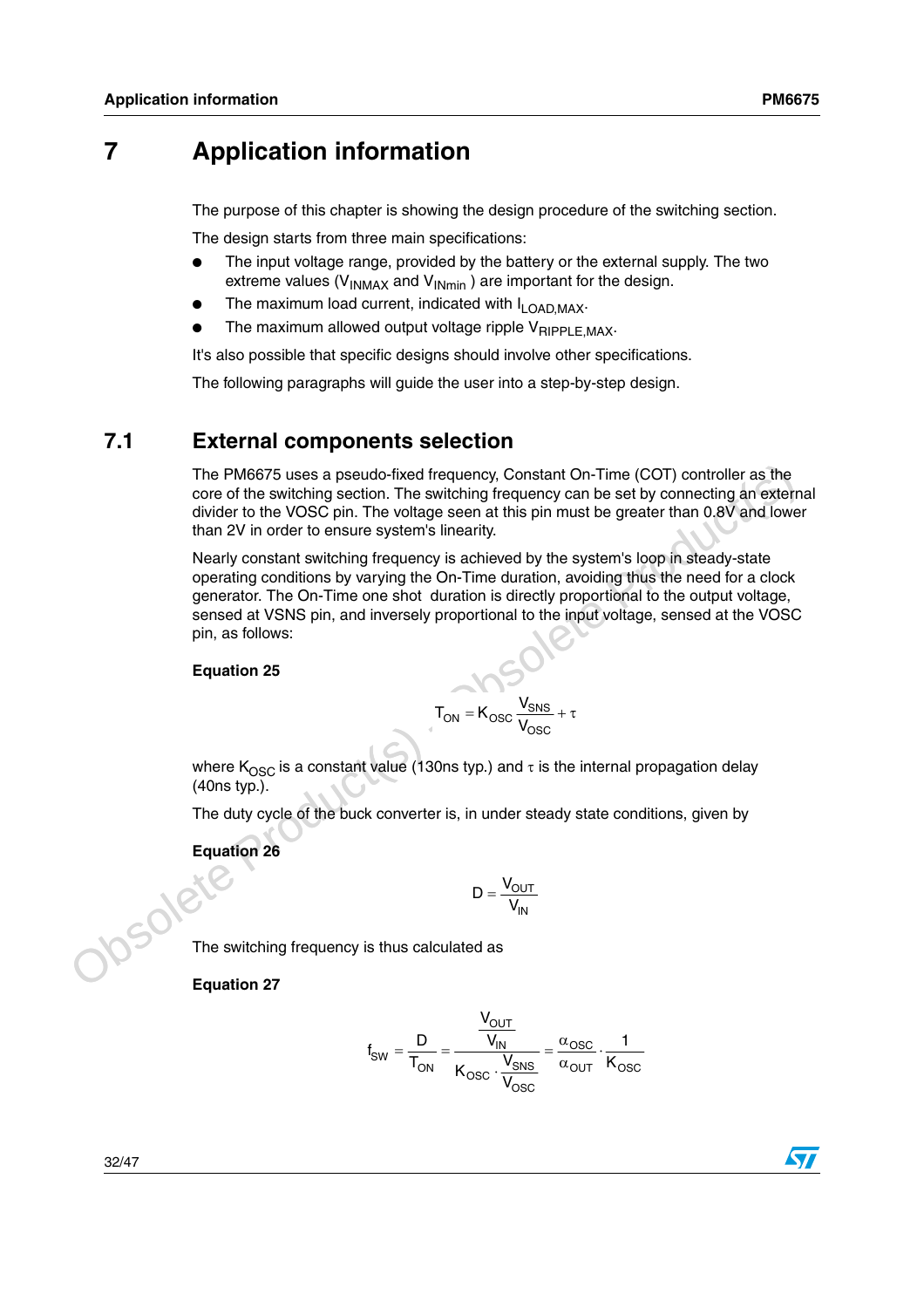where

**Equation 28a**

$$
\alpha_{\text{OSC}} = \frac{V_{\text{OSC}}}{V_{\text{IN}}}
$$

**Equation 28b**

OUT  $\textsf{out} = \frac{\textbf{v}_\mathsf{SNS}}{\textsf{V}_\mathsf{OUT}}$  $\alpha_{\text{OUT}} = \frac{V_0}{V}$ 

Referring to the typical application schematic (figure in cover page and *Figure 5*), the final expression is then:

#### **Equation 29**

$$
f_{SW} = \frac{\alpha_{OSC}}{K_{OSC}} = \frac{R_2}{R_1 + R_2} \cdot \frac{1}{K_{OSC}}
$$

- Inductor size: greater frequencies mean smaller inductances. In notebook applications, real estate solutions (i.e. low-profile power inductors) are mandatory also with high saturation and r.m.s. currents.
- Efficiency: switching losses are proportional to the frequency. Generally, higher frequencies imply lower efficiency.

|                                                                                                                                                                                                                                                                                                                                                                                                                                      | $f_{SW} = \frac{\alpha_{OSC}}{K_{OSC}} = \frac{R_2}{R_1 + R_2} \cdot \frac{1}{K_{OSC}}$ |                                  |  |  |  |  |  |
|--------------------------------------------------------------------------------------------------------------------------------------------------------------------------------------------------------------------------------------------------------------------------------------------------------------------------------------------------------------------------------------------------------------------------------------|-----------------------------------------------------------------------------------------|----------------------------------|--|--|--|--|--|
| The switching frequency directly affects two parameters:                                                                                                                                                                                                                                                                                                                                                                             |                                                                                         |                                  |  |  |  |  |  |
| Inductor size: greater frequencies mean smaller inductances. In notebook applications,<br>real estate solutions (i.e. low-profile power inductors) are mandatory also with high<br>saturation and r.m.s. currents.                                                                                                                                                                                                                   |                                                                                         |                                  |  |  |  |  |  |
| Efficiency: switching losses are proportional to the frequency. Generally, higher<br>frequencies imply lower efficiency.                                                                                                                                                                                                                                                                                                             |                                                                                         |                                  |  |  |  |  |  |
| Even if the switching frequency is theoretically independent from battery and output<br>voltages, parasitic parameters involved in power path (like MOSFETs' on-resistance and<br>inductor's DCR) introduce voltage drops responsible for a slight dependence on load<br>current.<br>In addition, the internal delay is cause of a light dependence from input voltage.<br>Table 8. Typical values for switching frequency selection |                                                                                         |                                  |  |  |  |  |  |
|                                                                                                                                                                                                                                                                                                                                                                                                                                      |                                                                                         |                                  |  |  |  |  |  |
| $R1$ (k $\Omega$ )                                                                                                                                                                                                                                                                                                                                                                                                                   | $R2 (k\Omega)$                                                                          | Approx switching frequency (kHz) |  |  |  |  |  |
| 330                                                                                                                                                                                                                                                                                                                                                                                                                                  | 11                                                                                      | 250                              |  |  |  |  |  |
| 330                                                                                                                                                                                                                                                                                                                                                                                                                                  | 13                                                                                      | 300                              |  |  |  |  |  |
| 330                                                                                                                                                                                                                                                                                                                                                                                                                                  | 15                                                                                      | 350                              |  |  |  |  |  |
| 330                                                                                                                                                                                                                                                                                                                                                                                                                                  | 18                                                                                      | 400                              |  |  |  |  |  |
| 330                                                                                                                                                                                                                                                                                                                                                                                                                                  | 20                                                                                      | 450                              |  |  |  |  |  |

**Table 8. Typical values for switching frequency selection**

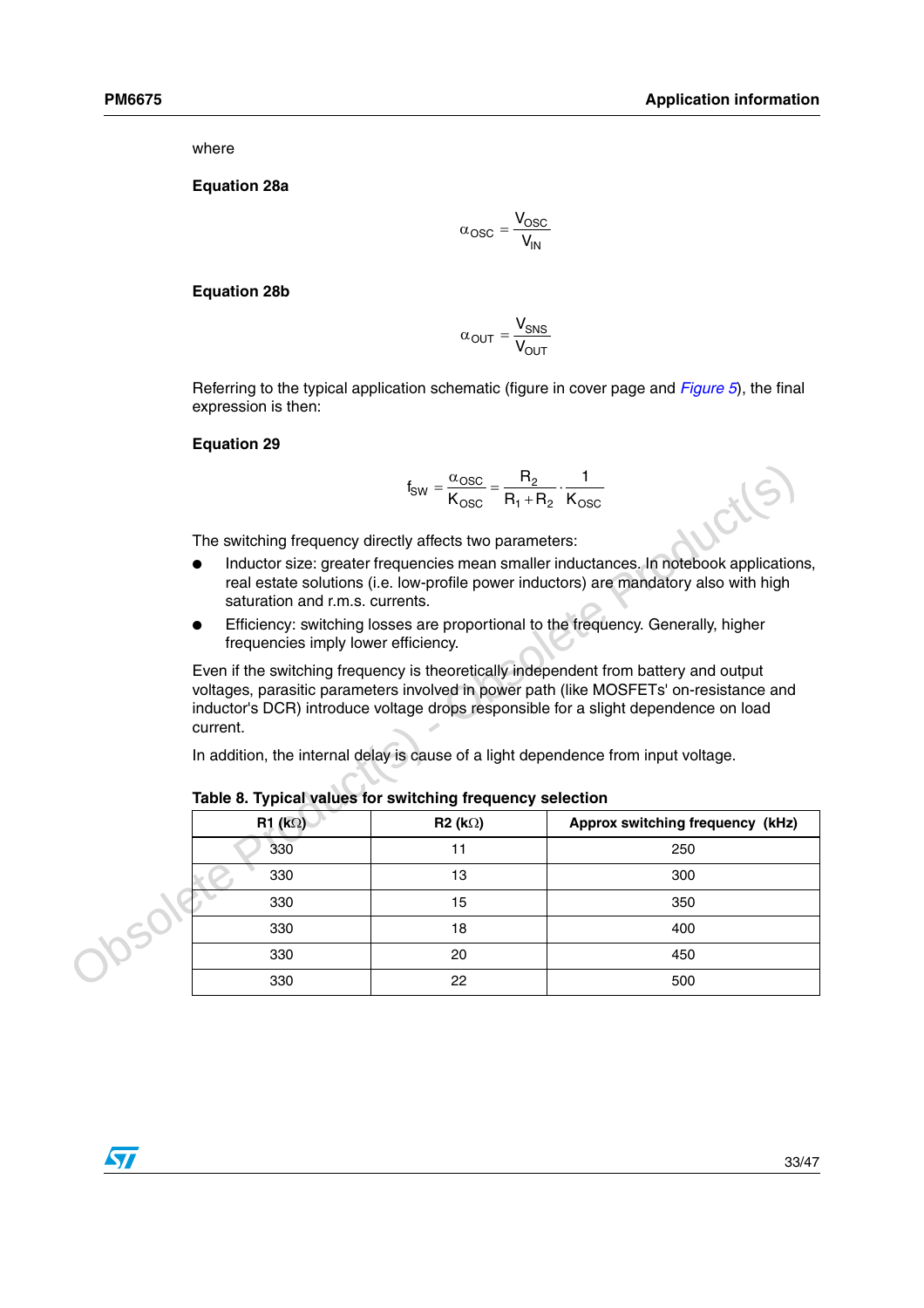### <span id="page-33-0"></span>**7.1.1 Inductor selection**

Once the switching frequency has been defined, the inductance value depends on the desired inductor ripple current. Low inductance value means great ripple current that brings poor efficiency and great output noise. On the other hand a great current ripple is desirable for fast transient response when a load step is applied.

High inductance brings to good efficiency but the transient response is critical, especially if  $V_{INmin}$  -  $V_{OUT}$  is little. Moreover a minimum output ripple voltage is necessary to assure system stability and jitter-free operations (see *[Section 7.1.3: Output capacitor selection on](#page-35-0)  [page 36](#page-35-0)*). The product of the output capacitor's ESR multiplied by the inductor ripple current must be taken in consideration. A good trade-off between the transient response time, the efficiency, the cost and the size is choosing the inductance value in order to maintain the inductor ripple current between 20% and 50% (usually 40%) of the maximum output current.

The maximum inductor ripple current,  $\Delta I_{LMAX}$ , occurs at the maximum input voltage.

Given these considerations, the inductance value can be calculated using the following expression:

#### **Equation 30**

$$
L = \frac{V_{IN} - V_{OUT}}{fsw \cdot \Delta I_L} \cdot \frac{V_{OUT}}{V_{IN}}
$$

Equation 30<br>  $L = \frac{V_{\text{IM}} - V_{\text{OUT}}}{f_{\text{SW - Al}_L} \cdot V_{\text{NI}}}$ <br>
Where  $f_{\text{SW}}$  is the switching frequency,  $V_{\text{IN}}$  is the input voltage,  $V_{\text{OUT}}$  is the output voltage and<br>
Once the inductor ripple current.<br>
Once the induct where  $f_{SW}$  is the switching frequency,  $V_{IN}$  is the input voltage,  $V_{OUT}$  is the output voltage and  $\Delta I_1$  is the inductor ripple current.

Once the inductor value is determined, the inductor ripple current is then recalculated:

#### **Equation 31**

$$
\Delta I_{L,MAX} = \frac{V_{IN,MAX} - V_{OUT}}{fsw \cdot L} \cdot \frac{V_{OUT}}{V_{IN,MAX}}
$$

The next step is the calculation of the maximum r.m.s. inductor current:

**Equation 32**

$$
I_{L,RMS} = \sqrt{\left(I_{LOAD,MAX}\right)^2 + \frac{\left(\Delta I_{L,MAX}\right)^2}{12}}
$$

The inductor must have an r.m.s. current greater than I<sub>L,RMS</sub> in order to assure thermal stability.

Then the calculation of the maximum inductor peak current follows:

**Equation 33**

$$
I_{L,PEAK} = I_{LOAD,MAX} + \frac{\Delta I_{L,MAX}}{2}
$$

I<sub>L,PEAK</sub> is important when choosing the inductor, in term of its saturation current.

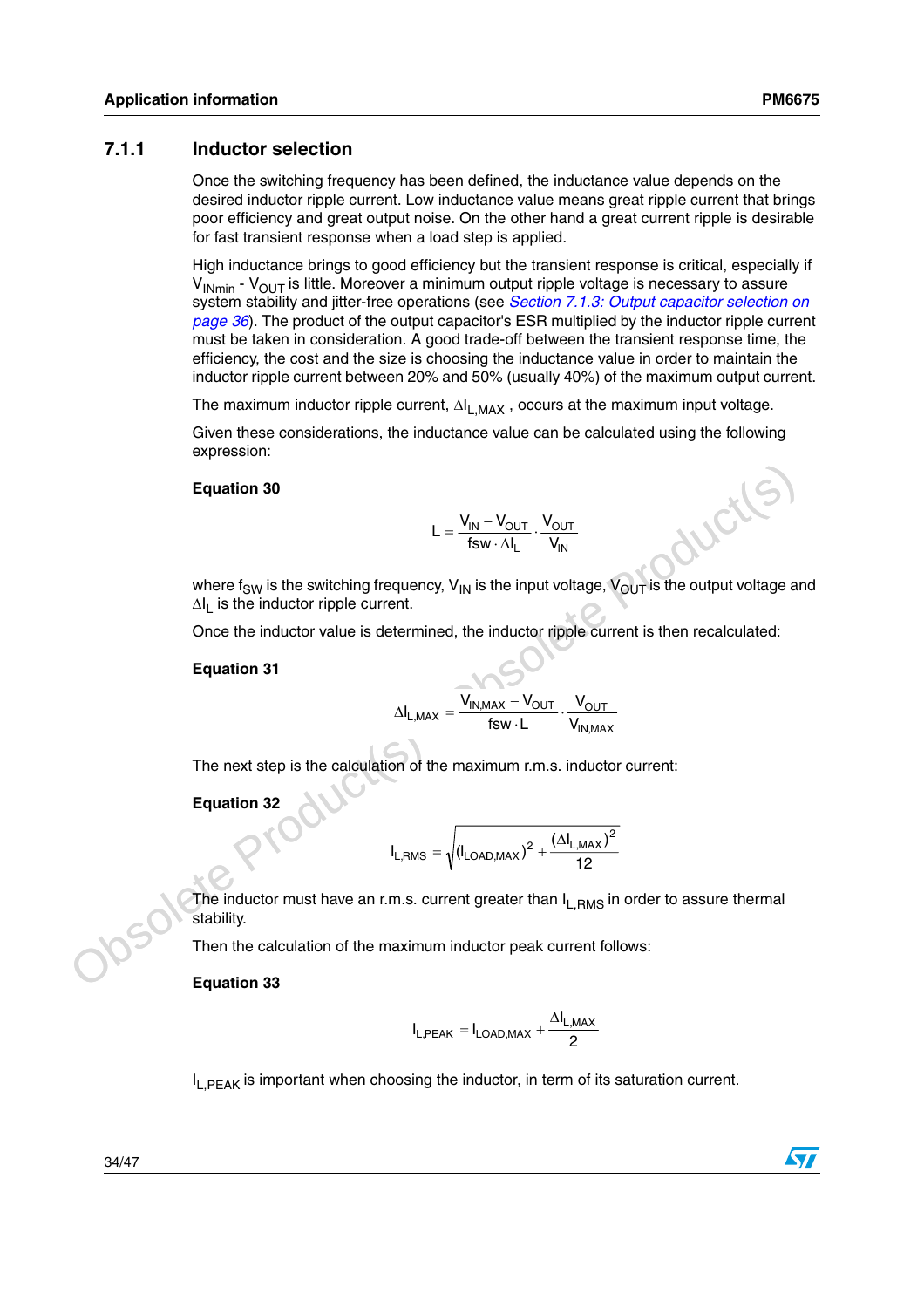The saturation current of the inductor should be greater than  $I_{\text{L}PFAK}$  as well as for case of hard saturation core inductors. Using soft-ferrite cores is possible (but not advisable) to push the inductor working near its saturation current.

In *[Table 9](#page-34-1)* some inductors suitable for notebook applications are listed.

| <b>Manufacturer</b> | <b>Series</b>  | Inductance (iH) | $+40^{\circ}$ C RMS<br>current (A) | -30% saturation<br>current (A) |
|---------------------|----------------|-----------------|------------------------------------|--------------------------------|
| <b>COILCRAFT</b>    | MLC1538-102    |                 | 13.4                               | 21.0                           |
| <b>COILCRAFT</b>    | MLC1240-901    | 0.9             | 12.4                               | 24.5                           |
| <b>COILCRAFT</b>    | MVR1261C-112   | 1.1             | 20                                 | 20                             |
| <b>WURTH</b>        | 7443552100     |                 | 16                                 | 20                             |
| <b>COILTRONICS</b>  | <b>HC8-1R2</b> | 1.2             | 16.0                               | 25.4                           |

<span id="page-34-1"></span>**Table 9. Evaluated inductors (@fsw = 400kHz)**

In Pulse-Skip Mode, low inductance values produce a better efficiency versus load curve.<br> **Obsolet Product Computer Computer** Computer Computer Production in a buck topology converter the current that flows through the in In Pulse-Skip Mode, low inductance values produce a better efficiency versus load curve, while higher values result in higher full-load efficiency because of the smaller current ripple.

### <span id="page-34-0"></span>**7.1.2 Input capacitor selection**

In a buck topology converter the current that flows through the input capacitor is pulsed and with zero average value. The RMS input current can be calculated as follows:

#### **Equation 34**

$$
I_{CinRMS} = \sqrt{I_{LOAD}^2 \cdot D \cdot (1 - D) + \frac{1}{12} D \cdot (\Delta I_L)^2}
$$

Neglecting the second term, the equation 10 is reduced to:

**Equation 35**

 $I_{\text{CinRMS}} = I_{\text{LOAD}} \sqrt{D \cdot (1 - D)}$ 

The losses due to the input capacitor are thus maximized when the duty-cycle is 0.5:

**Equation 36**

$$
P_{loss} = ESR_{cin} \cdot I_{CinRMS}(max)^{2} = ESR_{cin} \cdot (0.5 \cdot I_{LOAD}(max))^{2}
$$

The input capacitor should be selected with a RMS rated current higher than  $I_{\text{CINRMS}}(\text{max})$ . Tantalum capacitors are good in terms of low ESR and small size, but they occasionally can burn out if subjected to very high current during operation. Multi-Layers-Ceramic-Capacitors (MLCC) have usually a higher RMS current rating with smaller size and they remain the best choice. The drawback is their quite high cost.

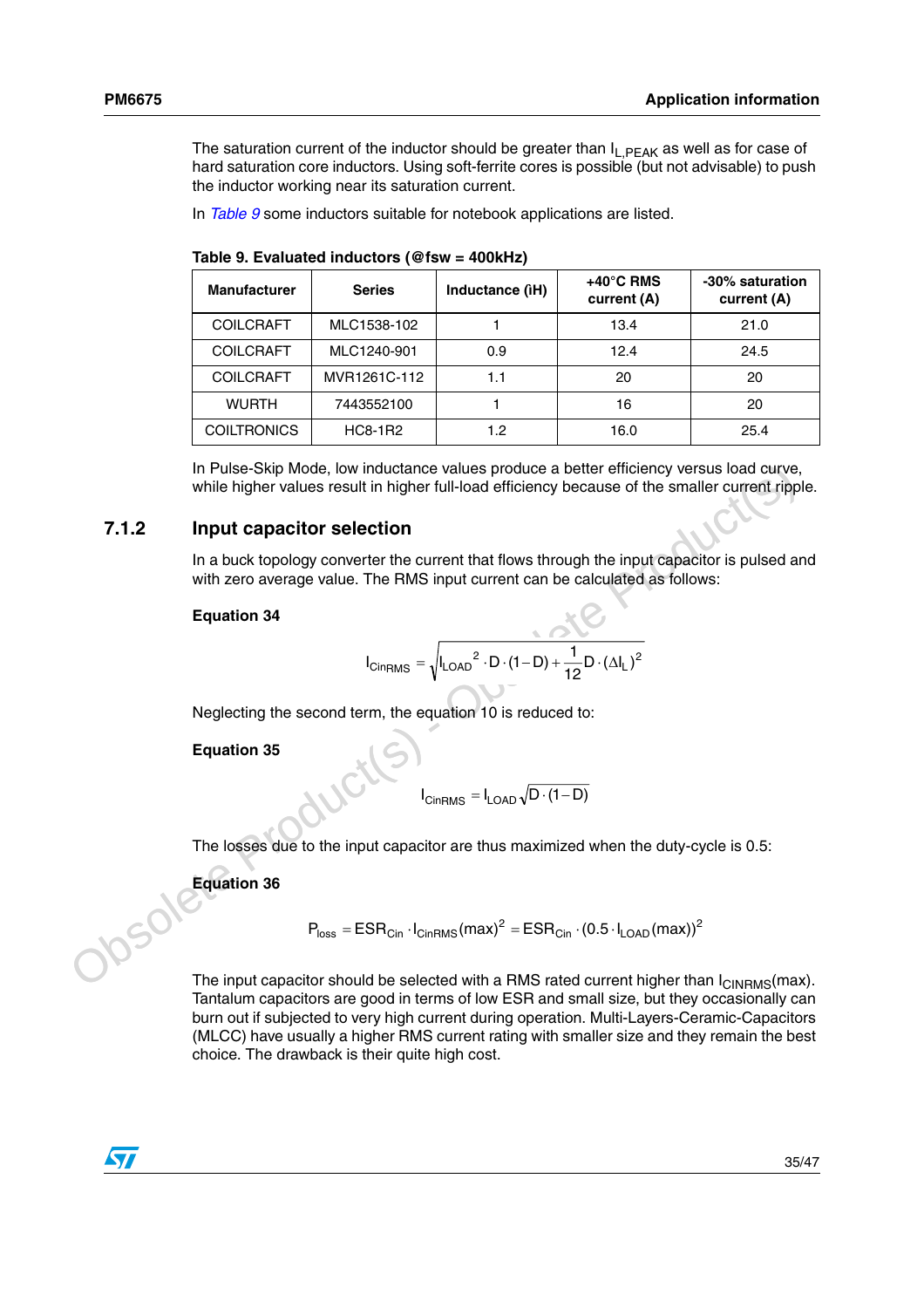It must be taken into account that in some MLCC the capacitance decreases when the operating voltage is near the rated voltage. In *[Table 10](#page-35-1)* some MLCC suitable for most of applications are listed.

| <b>Manufacturer</b> | <b>Series</b>               | Capacitance $(\mu F)$ | Rated voltage (V) | <b>Maximum Irms</b><br>@100kHz(A) |
|---------------------|-----------------------------|-----------------------|-------------------|-----------------------------------|
|                     | TAIYO YUDEN UMK325BJ106KM-T | 10                    | 50                |                                   |
| TAIYO YUDEN         | GMK316F106ZL-T              | 10                    | 35                | 2.2                               |
| <b>TAIYO YUDEN</b>  | GMK325F106ZH-T              | 10                    | 35                | 2.2                               |
| <b>TAIYO YUDEN</b>  | GMK325BJ106KN               | 10                    | 35                | 2.5                               |
| TDK                 | C3225X5R1E106M              | 10                    | 25                |                                   |

<span id="page-35-1"></span>**Table 10. Evaluated MLCC for input filtering**

### <span id="page-35-0"></span>**7.1.3 Output capacitor selection**

Using tantalum or electrolytic capacitors, the selection is made referring to ESR and voltage rating rather than by a specific capacitance value.

Using tantalum or electrolytic capacitors, the selection is made referring to ESR and voltage<br>rating rather than by a specific capacitance value.<br>The output capacitor has to satisfy the output voltage ripple requirements. The output capacitor has to satisfy the output voltage ripple requirements. At a given switching frequency, small inductor values are useful to reduce the size of the choke but increase the inductor current ripple. Thus, to reduce the output voltage ripple a low ESR capacitor is required.

To reduce jitter noise between different switching regulators in the system, it is preferable to work with an output voltage ripple greater than 25mV.

Concerning the load transient requirements, the Equivalent Series Resistance (ESR) of the output capacitor must satisfy the following relationship:

**Equation 37**

L,MAX RIPPLE,MAX I  $\mathsf{ESR} \leq \frac{\mathsf{V}_{\mathsf{RIF}}}{\Delta}$ 

where  $V_{\text{RIPPLE}}$  is the maximum tolerable ripple voltage.

In addition, the ESR must be high enough high to meet stability requirements. The output capacitor zero must be lower than the switching frequency:

**Equation 38** 

$$
f_{SW} > f_Z = \frac{1}{2\pi \cdot ESR \cdot C_{out}}
$$



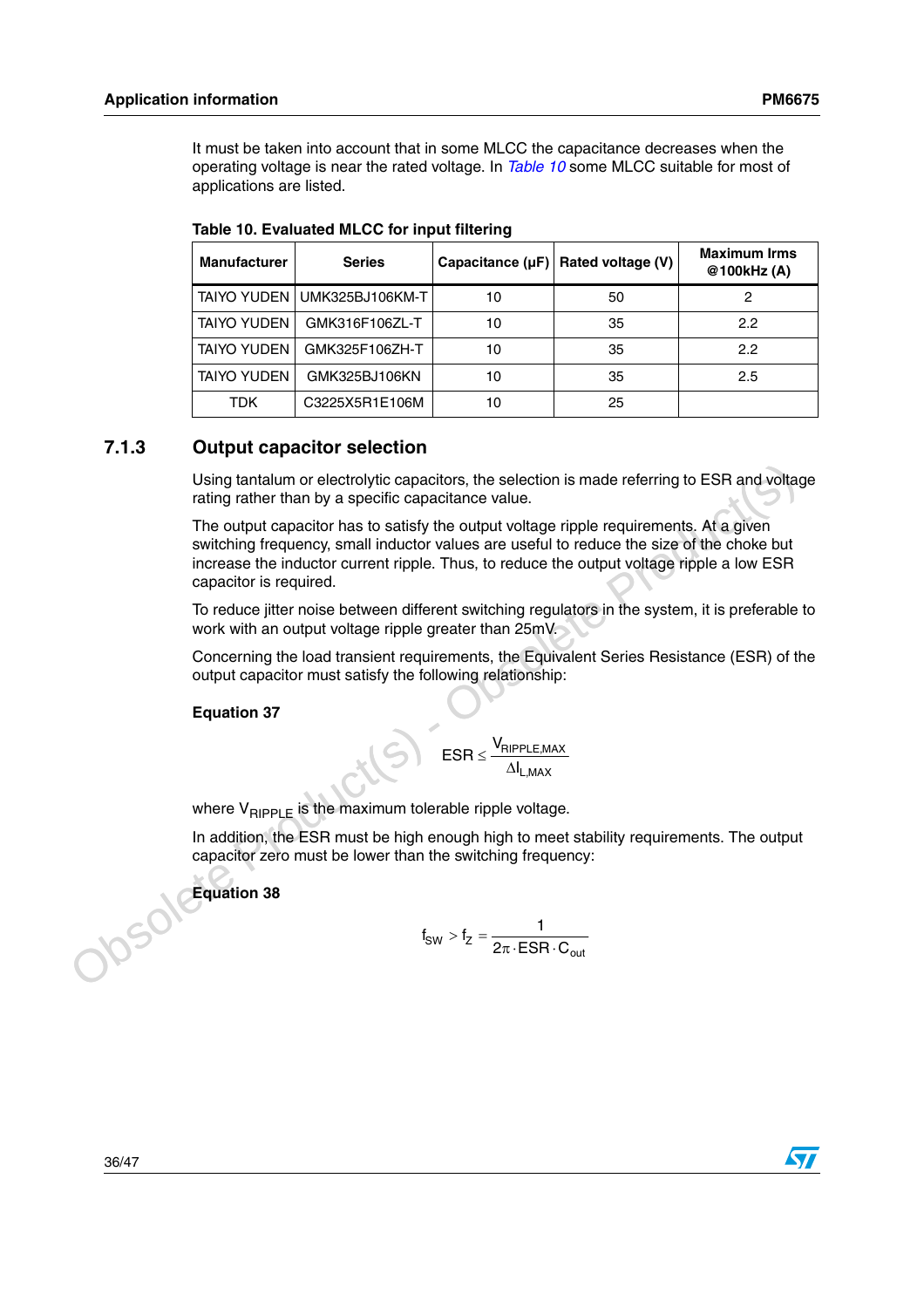If ceramic capacitors are used, the output voltage ripple due to inductor current ripple is negligible. Then the inductance should be smaller, reducing the size of the choke. In this case it is important that output capacitor can adsorb the inductor energy without generating an over-voltage condition when the system changes from a full load to a no load condition.

The minimum output capacitance can be chosen by the following equation:

### **Equation 39**

$$
C_{OUT,min}=\frac{L\cdot I_{LOAD,MAX}}{Vf^2-Vi^2}
$$

where Vf is the output capacitor voltage after the load transient, while Vi is the output capacitor voltage before the load transient.

In *[Table 11](#page-36-1)* are listed some tested polymer capacitors.

|       | <b>Manufacturer</b>                                                                                                                                                                                                                                                         | <b>Series</b>                                                             | Capacitance<br>$(\mu F)$                                                                                                                                                               | <b>Rated voltage</b><br>(V) | ESR max @100kHz<br>$(m\Omega)$ |  |  |
|-------|-----------------------------------------------------------------------------------------------------------------------------------------------------------------------------------------------------------------------------------------------------------------------------|---------------------------------------------------------------------------|----------------------------------------------------------------------------------------------------------------------------------------------------------------------------------------|-----------------------------|--------------------------------|--|--|
|       |                                                                                                                                                                                                                                                                             | 4TPE220MF                                                                 | 220                                                                                                                                                                                    | 4V                          | 15 to 25                       |  |  |
|       | SANYO                                                                                                                                                                                                                                                                       | 4TPE150MI                                                                 | 220                                                                                                                                                                                    | 4V                          | 18                             |  |  |
|       |                                                                                                                                                                                                                                                                             | 4TPC220M                                                                  | 220                                                                                                                                                                                    | 4V                          | 40                             |  |  |
|       | <b>HITACHI</b>                                                                                                                                                                                                                                                              | TNCB OE227MTRYF                                                           | 220                                                                                                                                                                                    | 2.5V                        | 25                             |  |  |
| 7.1.4 | <b>MOSFETs selection</b>                                                                                                                                                                                                                                                    |                                                                           |                                                                                                                                                                                        |                             |                                |  |  |
|       | In a notebook application, power management efficiency is a high level requirement.<br>The power dissipation on the power switches becomes an important factor in the selection<br>of switches. Losses of high-side and low-side MOSFETs depend on their working condition. |                                                                           |                                                                                                                                                                                        |                             |                                |  |  |
|       |                                                                                                                                                                                                                                                                             | Considering the high-side MOSFET, the power dissipation is calculated as: |                                                                                                                                                                                        |                             |                                |  |  |
|       | <b>Equation 40</b><br>$P_{DHighSide} = P_{conduction} + P_{switching}$                                                                                                                                                                                                      |                                                                           |                                                                                                                                                                                        |                             |                                |  |  |
|       |                                                                                                                                                                                                                                                                             | Maximum conduction losses are approximately given by:                     |                                                                                                                                                                                        |                             |                                |  |  |
|       | <b>Equation 41</b>                                                                                                                                                                                                                                                          |                                                                           |                                                                                                                                                                                        |                             |                                |  |  |
|       |                                                                                                                                                                                                                                                                             |                                                                           | $\mathsf{P}_{\mathsf{conduction}} = \mathsf{R}_{\mathsf{DSon}} \cdot \frac{\mathsf{V}_{\mathsf{OUT}}}{\mathsf{V}_{\mathsf{IN}.min}} \cdot \mathsf{I}_{\mathsf{LOAD},\mathsf{MAX}}{}^2$ |                             |                                |  |  |

### <span id="page-36-1"></span>**Table 11. Evaluated output capacitors**

### <span id="page-36-0"></span>**7.1.4 MOSFETs selection**

$$
P_{DHighSide} = P_{conduction} + P_{switching}
$$

$$
\mathsf{P}_{\textrm{conduction}} = \mathsf{R}_{\textrm{DSon}} \cdot \frac{\mathsf{V}_{\textrm{OUT}}}{\mathsf{V}_{\textrm{IN.min}}} \cdot \mathsf{I}_{\textrm{LOAD,MAX}}{}^2
$$

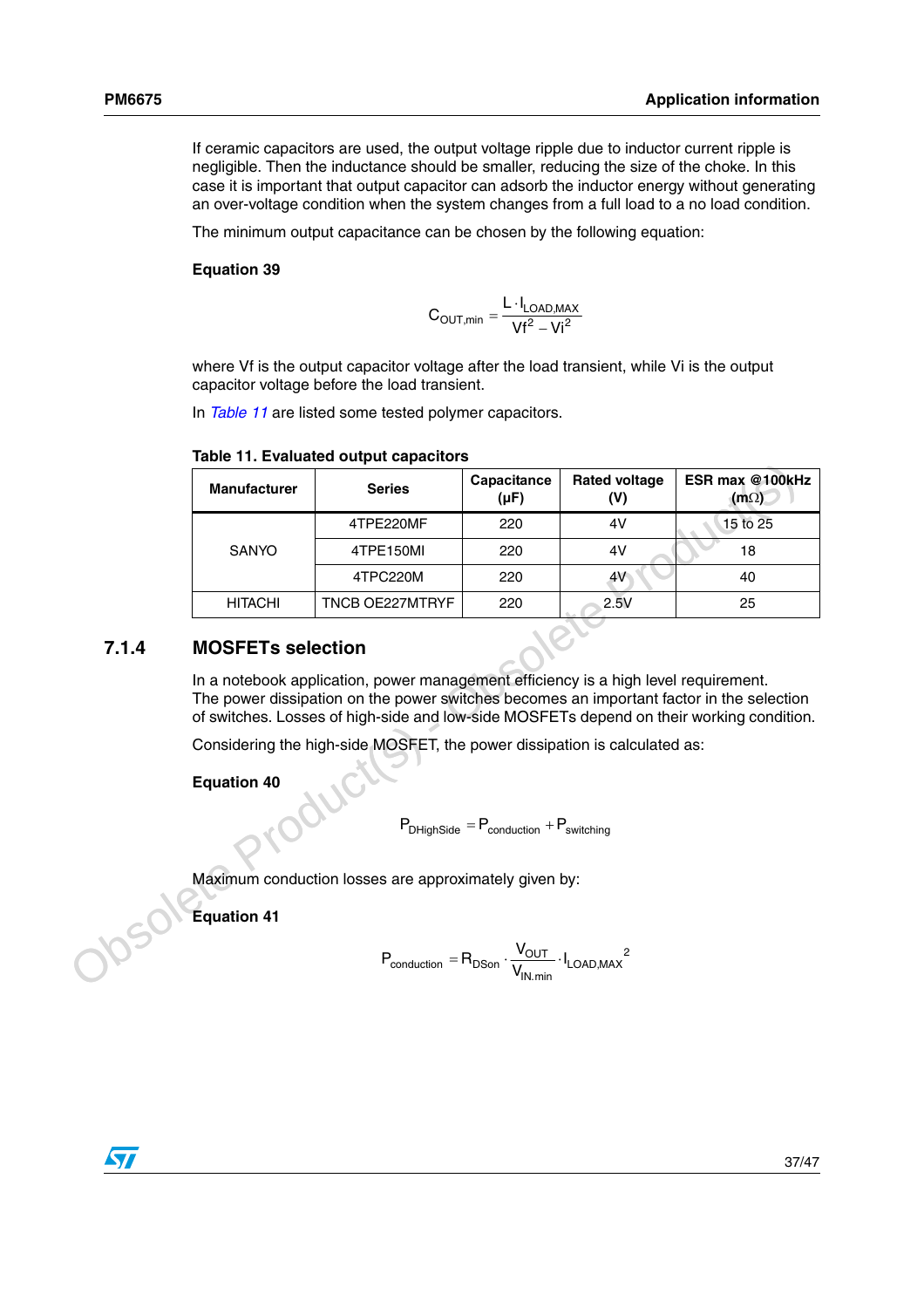where  $R_{DS(on)}$  is the drain-source on-resistance of the control MOSFET.

Switching losses are approximately given by:

### **Equation 42**

$$
P_{switching} = \frac{V_{IN}\cdot (I_{LOAD}(max)-\frac{\Delta I_L}{2})\cdot t_{on}\cdot f_{sw}}{2} + \frac{V_{IN}\cdot (I_{LOAD}(max)+\frac{\Delta I_L}{2})\cdot t_{off}\cdot f_{sw}}{2}
$$

where  $t_{ON}$  and  $t_{OFF}$  are the turn-on and turn-off times of the MOSFET and depend on the gate-driver current capability and the gate charge Q<sub>gate</sub>. A greater efficiency is achieved with low  $R_{DSon}$ . Unfortunately low  $R_{DSon}$  MOSFETs have a great gate charge.

As general rule, the  $R_{DS(on)} \times Q_{\text{gate}}$  product should be minimized to find the suitable MOSFET.

Logic-level MOSFETs are recommended, as long as low-side and high-side gate drivers are powered by  $V_{VCC}$  = +5V. The breakdown voltage of the MOSFETs (V<sub>BRDSS</sub>) must be greater than the maximum input voltage  $V_{INmax}$ .

### **Table 12. Evaluated high-side MOSFETs**

| greater than the maximum input voltage V <sub>INmax</sub> .                                                                                                                                                                                                                                                                                                                                  |                |                             |                     |                                     |  |  |
|----------------------------------------------------------------------------------------------------------------------------------------------------------------------------------------------------------------------------------------------------------------------------------------------------------------------------------------------------------------------------------------------|----------------|-----------------------------|---------------------|-------------------------------------|--|--|
| Below some tested high-side MOSFETs are listed.                                                                                                                                                                                                                                                                                                                                              |                |                             |                     |                                     |  |  |
| Table 12. Evaluated high-side MOSFETs                                                                                                                                                                                                                                                                                                                                                        |                |                             |                     |                                     |  |  |
| <b>Manufacturer</b>                                                                                                                                                                                                                                                                                                                                                                          | <b>Type</b>    | $R_{DS(on)}$<br>$(m\Omega)$ | Gate charge<br>(nC) | <b>Rated reverse</b><br>voltage (V) |  |  |
| ST                                                                                                                                                                                                                                                                                                                                                                                           | STS12NH3LL     | 10.5                        | 12 <sub>2</sub>     | 30                                  |  |  |
| IR.                                                                                                                                                                                                                                                                                                                                                                                          | <b>IRF7811</b> | 9                           | 18                  | 30                                  |  |  |
| In buck converters the power dissipation of the synchronous MOSFET is mainly due to<br>conduction losses:<br><b>Equation 43</b><br>$\text{P}_{\text{DLowSide}} \cong \text{P}_{\text{conduction}}$                                                                                                                                                                                           |                |                             |                     |                                     |  |  |
| Maximum conduction losses occur at the maximum input voltage:<br><b>Equation 44</b><br>$\text{P}_{\text{conduction}} = \text{R}_{\text{DSon}} \cdot \left(1 - \frac{\text{V}_{\text{OUT}}}{\text{V}_{\text{INMAX}}} \right) \cdot \text{I}_{\text{LOAD,MAX}}^2$                                                                                                                              |                |                             |                     |                                     |  |  |
| The synchronous rectifier should have the lowest $R_{DS(on)}$ as possible. When the high-side<br>MOSFET turns on, high $d_V/d_t$ of the phase node can bring up even the low-side gate<br>through its gate-drain capacitance C <sub>RRS</sub> , causing a cross-conduction problem. Once again,<br>the choice of the low-side MOSFET is a trade-off between on resistance and gate charge; a |                |                             |                     |                                     |  |  |

### **Equation 43**

$$
P_{\text{conduction}} = R_{\text{DSon}} \cdot \left(1 - \frac{V_{\text{OUT}}}{V_{\text{IN,MAX}}}\right) \cdot I_{\text{LOAD,MAX}}{}^{2}
$$

The synchronous rectifier should have the lowest  $R_{DS(on)}$  as possible. When the high-side MOSFET turns on, high  $d_V/d_t$  of the phase node can bring up even the low-side gate through its gate-drain capacitance  $C_{RRS}$ , causing a cross-conduction problem. Once again, the choice of the low-side MOSFET is a trade-off between on resistance and gate charge; a good selection should minimizes the ratio  $C_{\rm RSS}$  /  $C_{\rm GS}$  where

**Equation 45**

$$
\boldsymbol{C}_{\text{GS}} = \boldsymbol{C}_{\text{ISS}} - \boldsymbol{C}_{\text{RSS}}
$$

Below some tested low-side MOSFETs are listed.



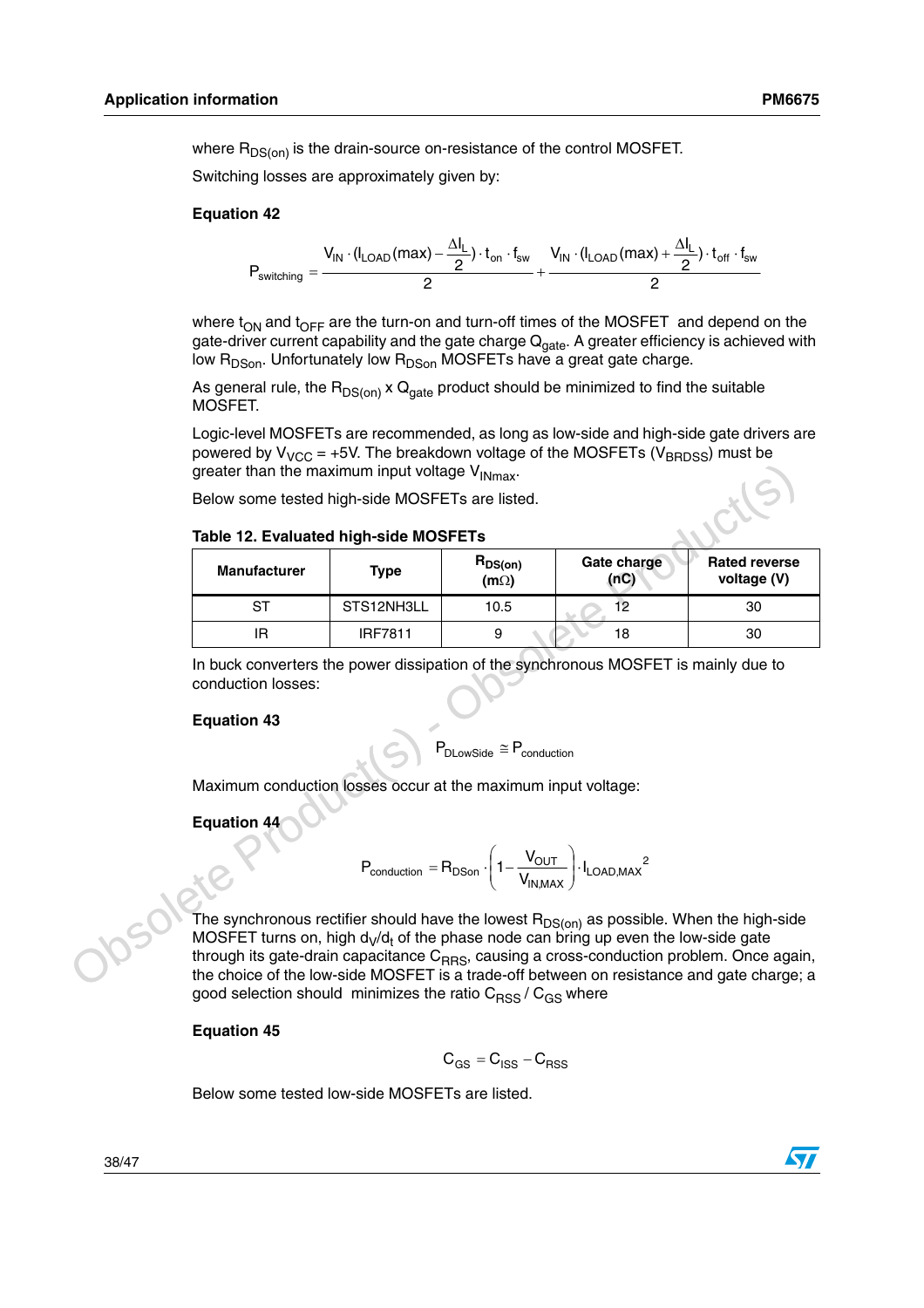| <b>Manufacturer</b> | Type           | $R_{DS(on)}$ (m $\Omega$ ) | $C_{GD} \setminus C_{GS}$ | Rated reverse voltage (V) |
|---------------------|----------------|----------------------------|---------------------------|---------------------------|
| <b>ST</b>           | STS12NH3LL     | 13.5                       | 0.069                     | 30                        |
| ST                  | STS25NH3LL     | 40                         | 0.011                     | 30                        |
| IR                  | <b>IRF7811</b> | 24                         | 0.054                     | 30                        |

**Table 13. Evaluated low-side MOSFETs**

Dual N-MOS can be used in applications with lower output current.

*[Table 14](#page-38-1)* shows some suitable dual MOSFETs for applications requiring about 3A.

#### <span id="page-38-1"></span>**Table 14. Suitable dual MOSFETs**

| <b>Manufacturer</b> | Type           | $R_{DSon}$ (m $\Omega$ ) | Gate Charge (nC) | Rated reverse voltage (V) |
|---------------------|----------------|--------------------------|------------------|---------------------------|
| ST                  | STS8DNH3LL     | 25                       |                  | 30                        |
| ΙR                  | <b>IRF7313</b> | 46                       | 33               | 30                        |

### <span id="page-38-0"></span>**7.1.5 Diode selection**

<span id="page-38-2"></span>

|               | .                                                                                                                                                                                                                                                                                                                           | .         |                               |                                                                                      | ◡                                                                                                                                                                                       |
|---------------|-----------------------------------------------------------------------------------------------------------------------------------------------------------------------------------------------------------------------------------------------------------------------------------------------------------------------------|-----------|-------------------------------|--------------------------------------------------------------------------------------|-----------------------------------------------------------------------------------------------------------------------------------------------------------------------------------------|
| 7.1.5         | <b>Diode selection</b>                                                                                                                                                                                                                                                                                                      |           |                               |                                                                                      |                                                                                                                                                                                         |
|               | Moreover it increases the efficiency of the system.                                                                                                                                                                                                                                                                         |           |                               | dead time between turning the high-side MOSFET off and the synchronous rectifier on. | A rectifier across the synchronous switch is recommended. The rectifier works as a voltage<br>clamp across the synchronous rectifier and reduces the negative inductor swing during the |
|               | Choose a schottky diode as long as its forward voltage drop is very little (0.3V). The reverse<br>voltage should be greater than the maximum input voltage $V_{INmax}$ and a minimum recovery<br>reverse charge is preferable. Table 15 shows some evaluated diodes.<br><b>Table 15. Evaluated recirculation rectifiers</b> |           |                               |                                                                                      |                                                                                                                                                                                         |
|               | <b>Manufacturer</b>                                                                                                                                                                                                                                                                                                         | Type      | <b>Forward</b><br>voltage (V) | <b>Rated reverse</b><br>voltage (V)                                                  | Reverse current $(\mu A)$                                                                                                                                                               |
|               | <b>ST</b>                                                                                                                                                                                                                                                                                                                   | STPS1L30M | 0.34                          | 30                                                                                   | 0.00039                                                                                                                                                                                 |
|               | <b>ST</b>                                                                                                                                                                                                                                                                                                                   | STPS1L30A | 0.34                          | 30                                                                                   | 0.00039                                                                                                                                                                                 |
| <b>solete</b> |                                                                                                                                                                                                                                                                                                                             |           |                               |                                                                                      |                                                                                                                                                                                         |

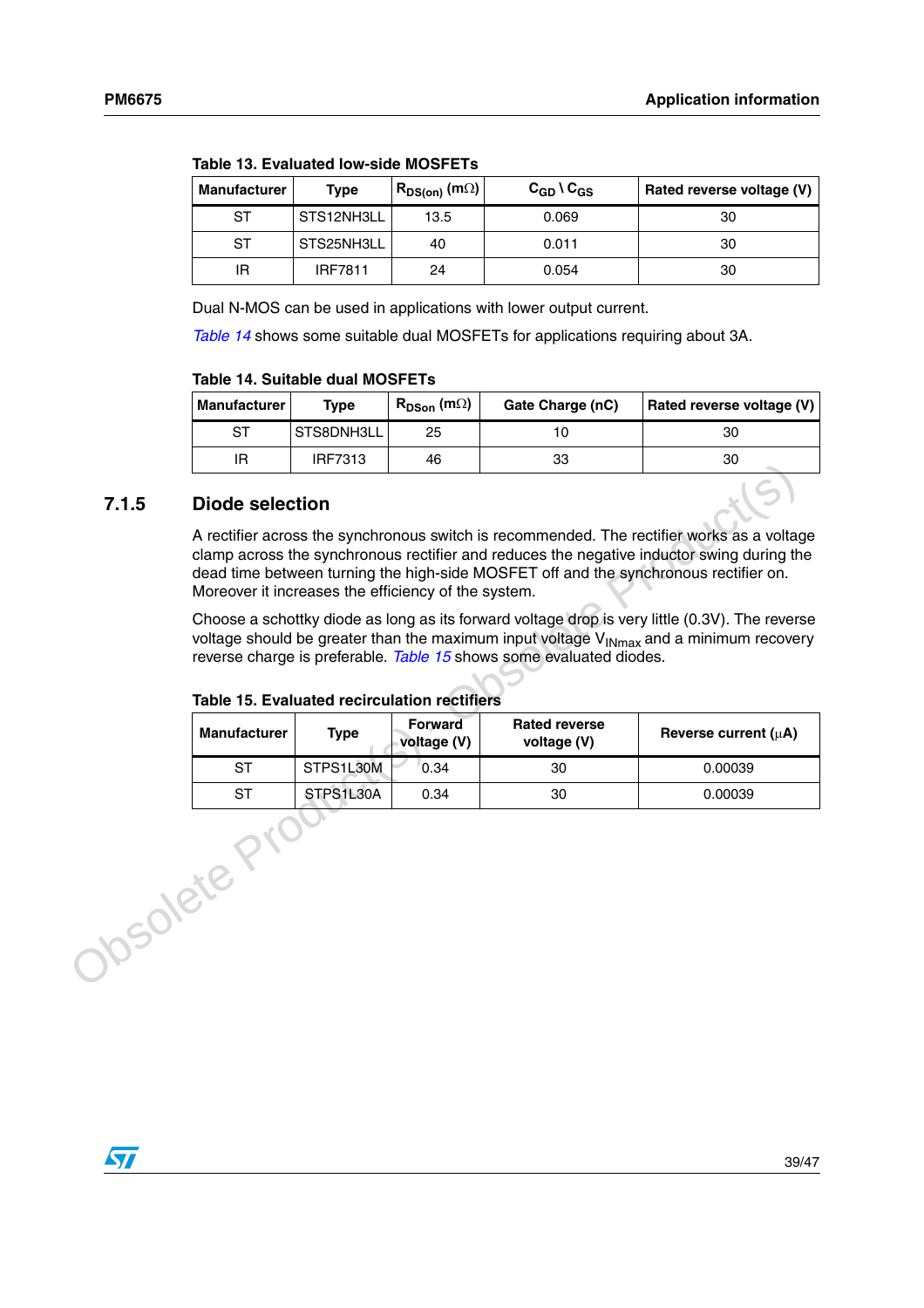## <span id="page-39-0"></span>**7.1.6 VDDQ current limit setting**

The valley current limit is set by  $R_{CSNS}$  and must be chosen to support the maximum load current. The valley of the inductor current  $I_{Lvallev}$  is:

### **Equation 46**

$$
I_{\text{Lvalley}} = I_{\text{LOAD}}(max) - \frac{\Delta I_{\text{L}}}{2}
$$

The output current limit depends on the current ripple as shown in *[Figure 20](#page-39-1)*:

### <span id="page-39-1"></span>**Figure 20. Valley current limit waveforms**



As the valley threshold is fixed, the greater the current ripple, the greater the DC output current will be. If an output current limit greater than  $I_{LOAD}(max)$  over all the input voltage range is required, the minimum current ripple must be considered in the previous formula.

Then the resistor  $R_{CSNS}$  is:

### **Equation 47**

100uA  $R_{CSNS} = \frac{R_{DSon} \cdot I_{Lvalley}}{120 \text{ A}}$  $R_{\text{CSNS}}$ 

where  $R_{DSon}$  is the drain-source on-resistance of the low-side switch. Consider the temperature effect and the worst case value in  $R_{DSon}$  calculation (typically +0.4%/°C).

The accuracy of the valley current also depends on the offset of the internal comparator (±5mV).

The negative valley-current limit (if the device works in forced-PWM mode) is given by:

**Equation 48**

$$
I_{NEG} = \frac{120mV}{R_{DSon}}
$$



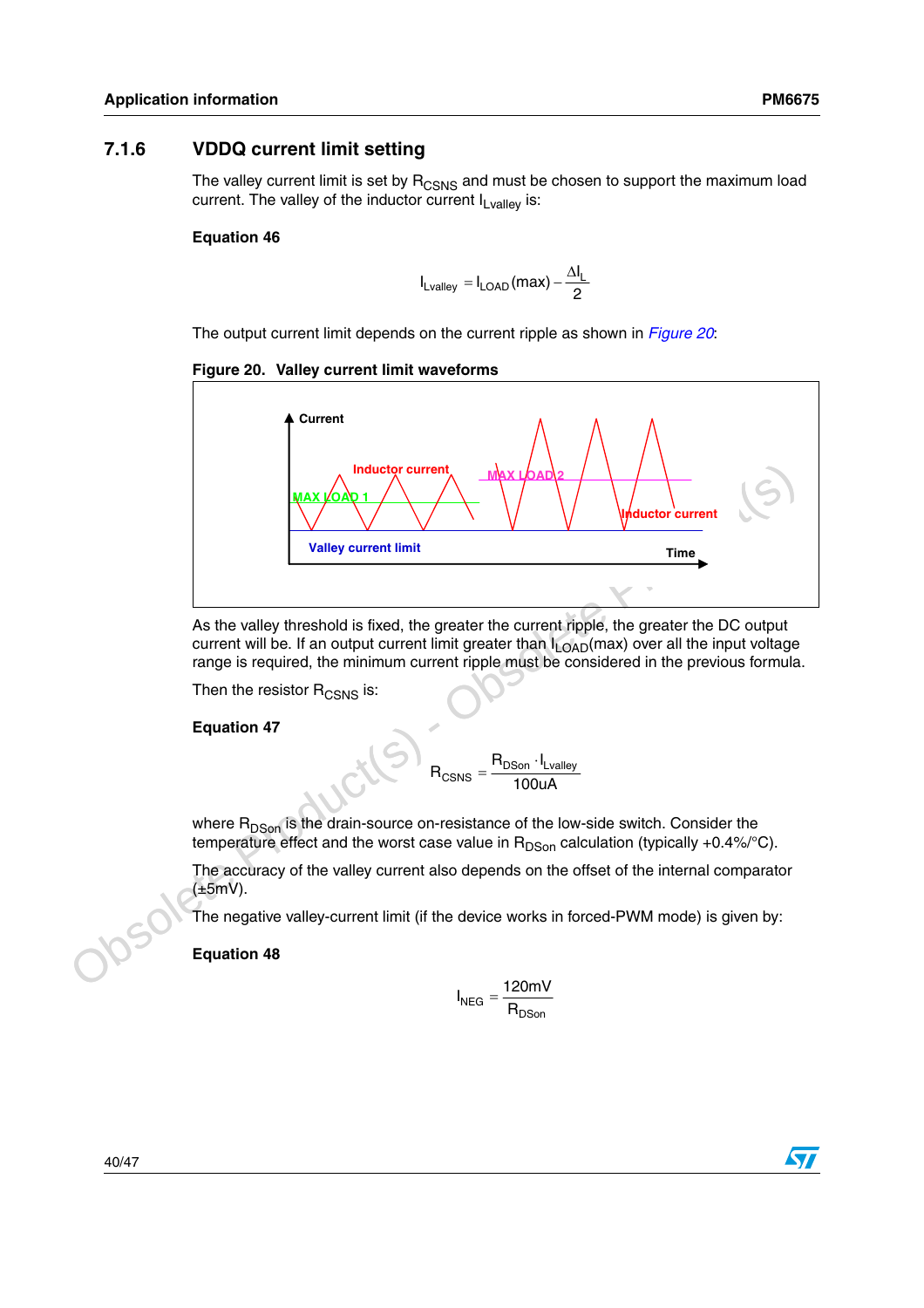## <span id="page-40-0"></span>**7.1.7 All ceramic capacitors application**

Design of external feedback network depends on the output voltage ripple across the output capacitors' ESR. If the ripple is great enough (at least 20mV), the compensation network simply consists of a  $C<sub>INT</sub>$  capacitor.





The stability of the system firstly depends on the output capacitor zero frequency. It must be verified that:

**Equation 49**

$$
f_{SW} > k \cdot f_{Zout} = \frac{k}{2\pi \cdot R_{out} C_{out}}
$$

where k is a free design parameter greater than unity  $(k > 3)$ . It determines the minimum integrator capacitor value  $C<sub>INT</sub>$ :

**Equation 50**

$$
C_{INT}>\frac{g_m}{2\pi\cdot\left(\frac{f_{SW}}{k}-f_{Zout}\right)}\cdot\frac{Vref}{Vo}
$$

If the ripple on the COMP pin is greater than the integrator output dynamic (150mV), an additional capacitor  $C_{\text{filt}}$  could be added in order to reduce its amplitude. If q is the desired attenuation factor of the output ripple, select:

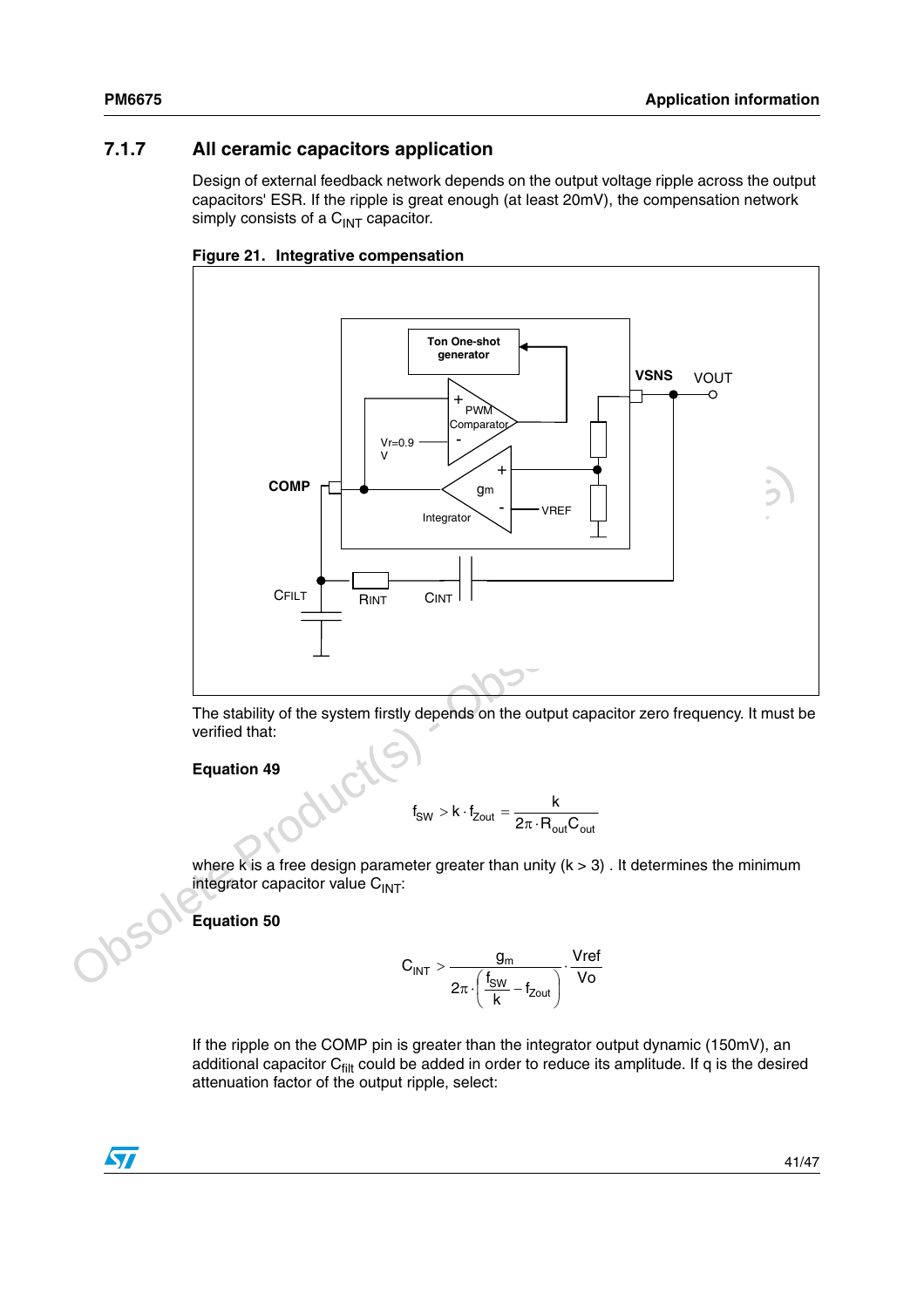In order to reduce noise on the COMP pin, it's possible to introduce a resistor  $R_{INT}$  that, together with C<sub>INT</sub> and C<sub>filt</sub>, becomes a low pas filter. The cutoff frequency  $f_{\text{CUT}}$  must be much greater (10 or more times) than the switching frequency:

### **Equation 52**

$$
R_{INT} = \frac{1}{2\pi \cdot f_{CUT} \frac{C_{INT} \cdot C_{FILT}}{C_{INT} + C_{FILT}}}
$$

For most applications both  $R_{INT}$  and  $C_{filt}$  are unnecessary.

If the ripple is very small (e.g. such as with ceramic capacitors), a further compensation network, called "Virtual ESR" network, is needed. This additional part generates a triangular ripple that substitutes the ESR output voltage ripple. The complete compensation scheme is represented in *Figure 22*.

<span id="page-41-0"></span>



**Equation 53**

 $C > 5 \cdot C_{INT}$ 

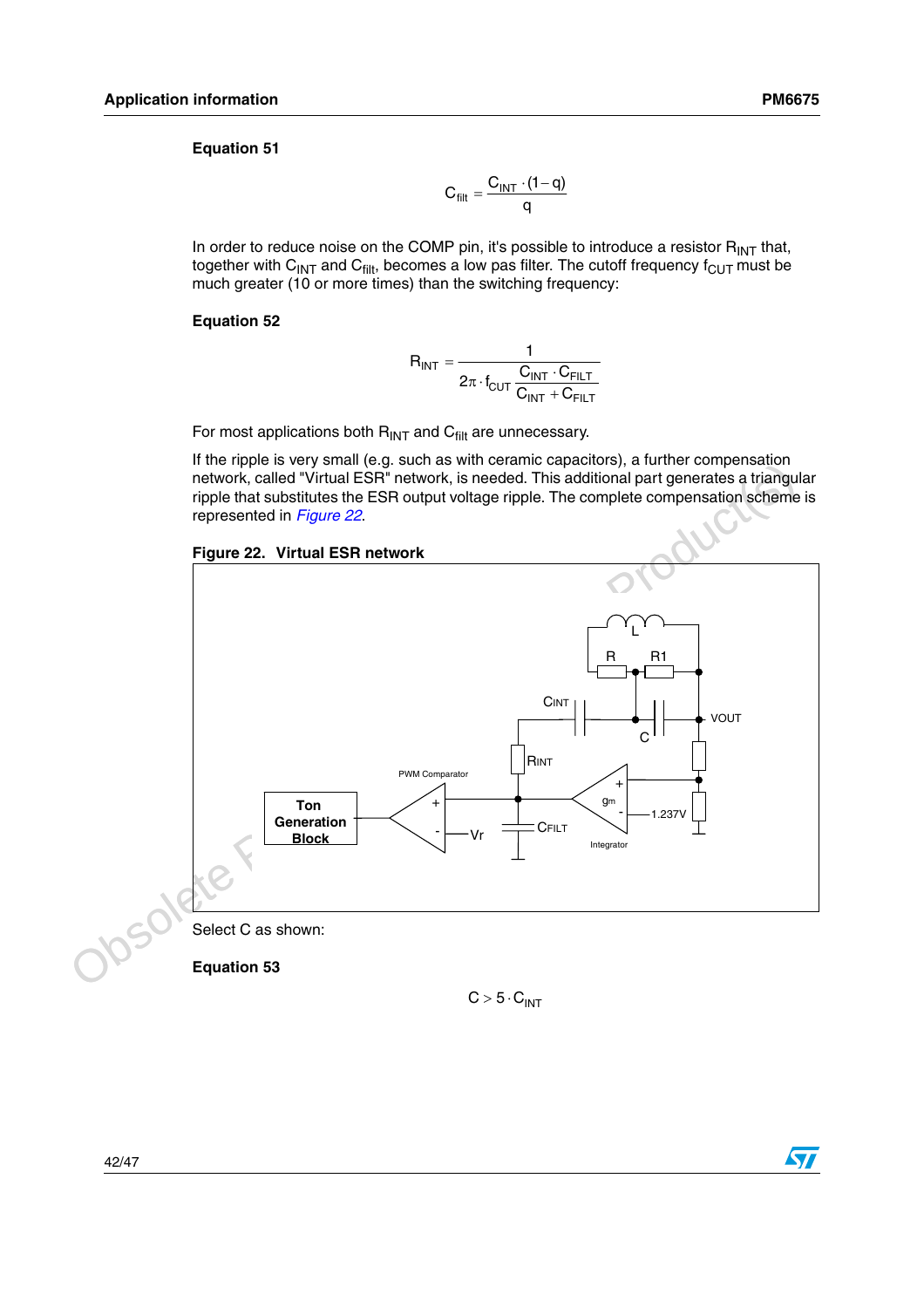Then calculate R in order to have enough ripple voltage on the integrator input:

#### **Equation 54**

$$
R = \frac{L}{R_{VESR} \cdot C}
$$

Where  $R_{VFSR}$  is the new virtual output capacitor ESR. A good trade-off is to consider an equivalent ESR of 30-50mΩ , even though the choice depends on inductor current ripple.

Then choose R1 as follows:

#### **Equation 55**

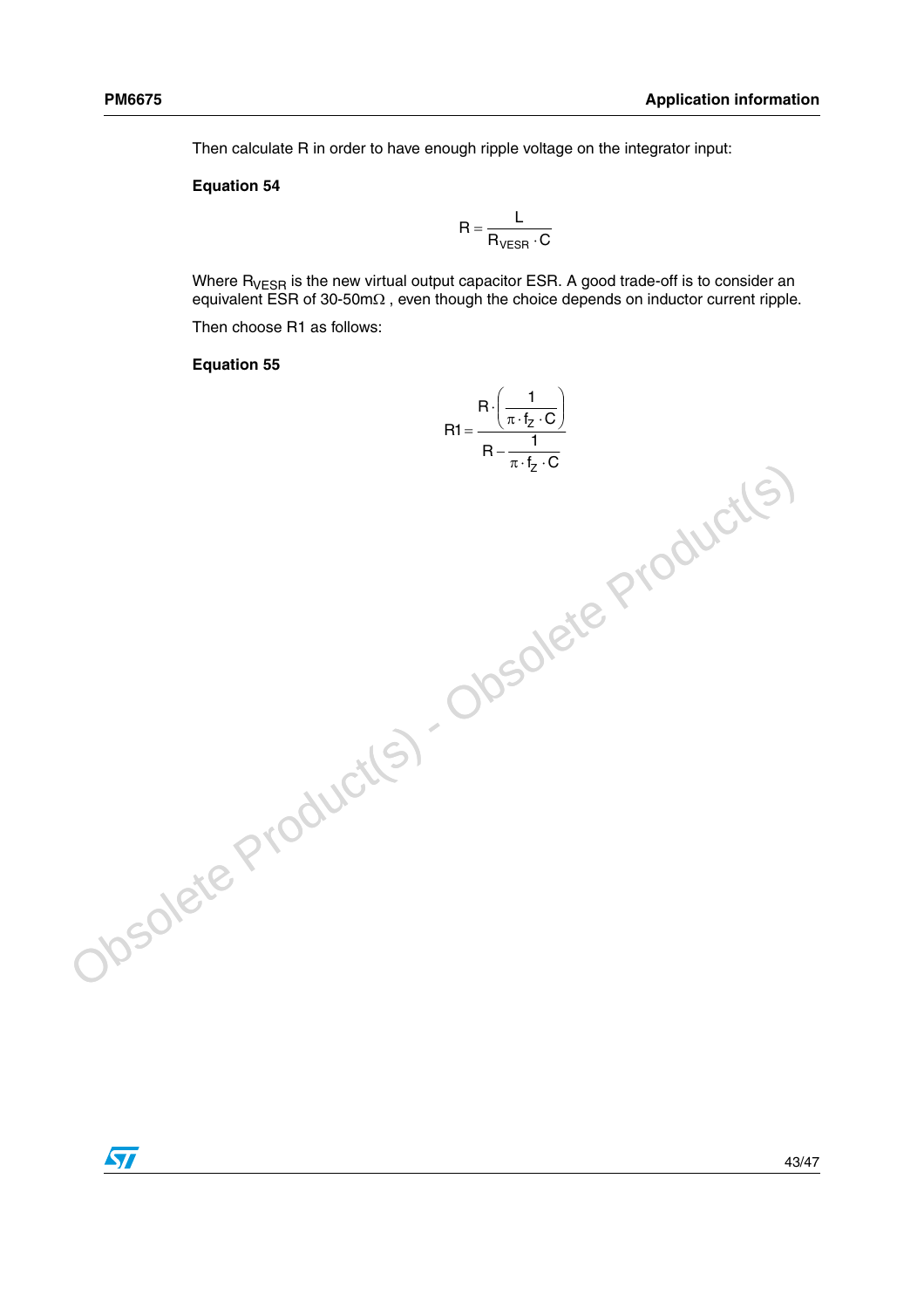# <span id="page-43-0"></span>**8 Package mechanical data**

In order to meet environmental requirements, ST offers these devices in ECOPACK® packages. These packages have a Lead-free second level interconnect. The category of second Level Interconnect is marked on the package and on the inner box label, in compliance with JEDEC Standard JESD97. The maximum ratings related to soldering conditions are also marked on the inner box label. ECOPACK is an ST trademark. ECOPACK specifications are available at: www.st.com.

|          | Dim.                              | mm.        |      |              |  |
|----------|-----------------------------------|------------|------|--------------|--|
|          |                                   | <b>Typ</b> | Min. | Max.         |  |
|          | $\mathsf{A}$                      |            | 0.80 | 1.00         |  |
|          | A1                                | 0.00       |      | 0.05         |  |
|          | A2                                | 0.65       |      | 0.80         |  |
|          | $\mathsf D$                       | 4.00       |      |              |  |
|          | D <sub>1</sub>                    | 3.75       |      |              |  |
|          | $\mathsf E$                       | 4.00       |      |              |  |
|          | E <sub>1</sub>                    | 3.75       |      |              |  |
|          | $\boldsymbol{\theta}$             |            | be.  | $12^{\circ}$ |  |
|          | $\mathsf P$                       | 0.42       | 0.24 | 0.60         |  |
|          | $\mathsf{e}% _{t}\left( t\right)$ | 0.50       |      |              |  |
|          | ${\sf N}$                         | 24.00      |      |              |  |
|          | Nd                                | 6.00       |      |              |  |
|          | Ne                                | 6.00       |      |              |  |
|          | L                                 | 0.40       | 0.30 | 0.50         |  |
|          | $\sf b$                           |            | 0.18 | 0.30         |  |
|          | D <sub>2</sub>                    | 2.10       | 1.95 | 2.25         |  |
|          | E2                                | 2.10       | 1.95 | 2.25         |  |
| Josolete |                                   |            |      |              |  |

| Table 16. VFQFPN-24 4mm x 4mm mechanical data |  |  |  |  |  |
|-----------------------------------------------|--|--|--|--|--|
|-----------------------------------------------|--|--|--|--|--|



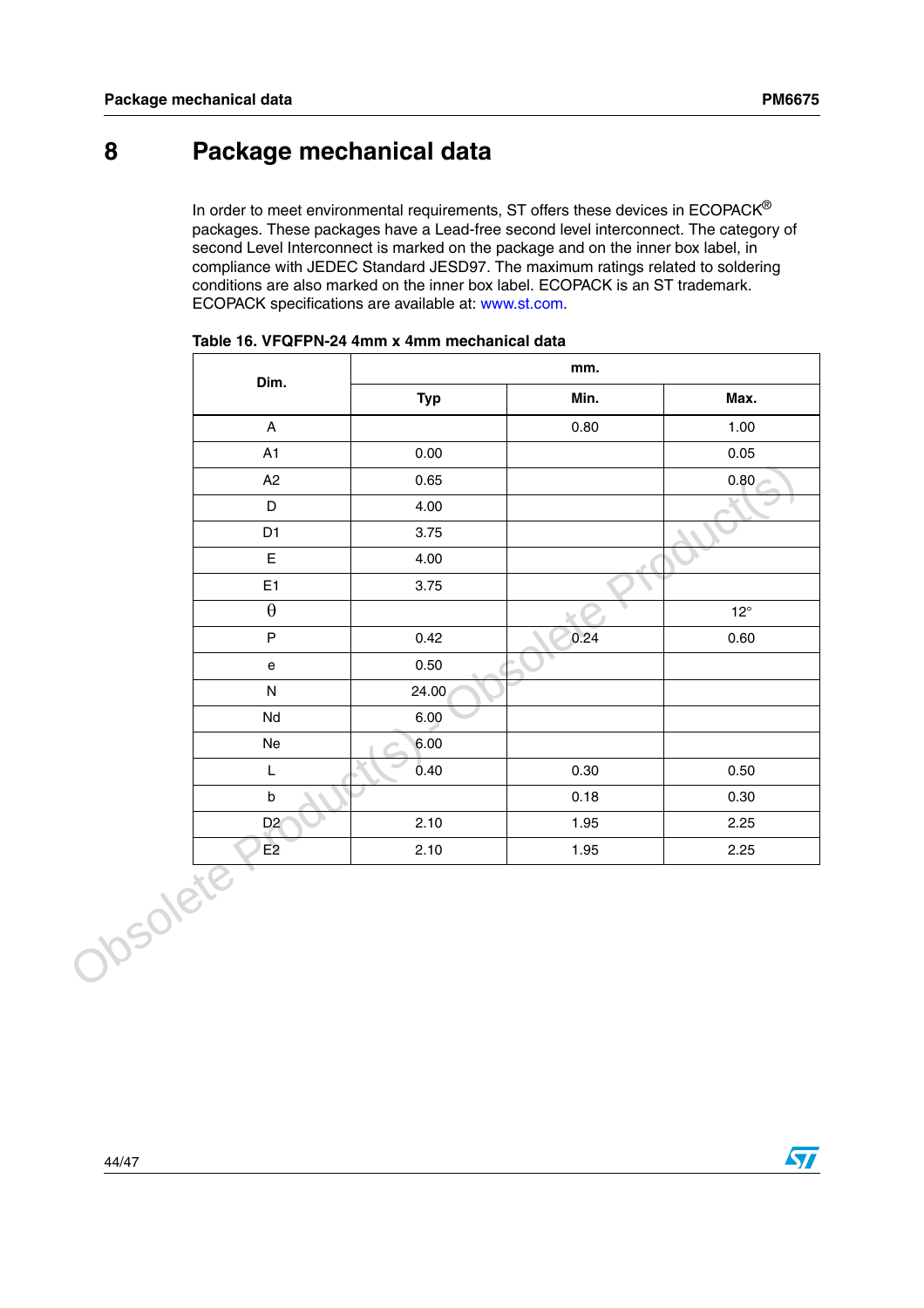

**Figure 23. Package dimensions**

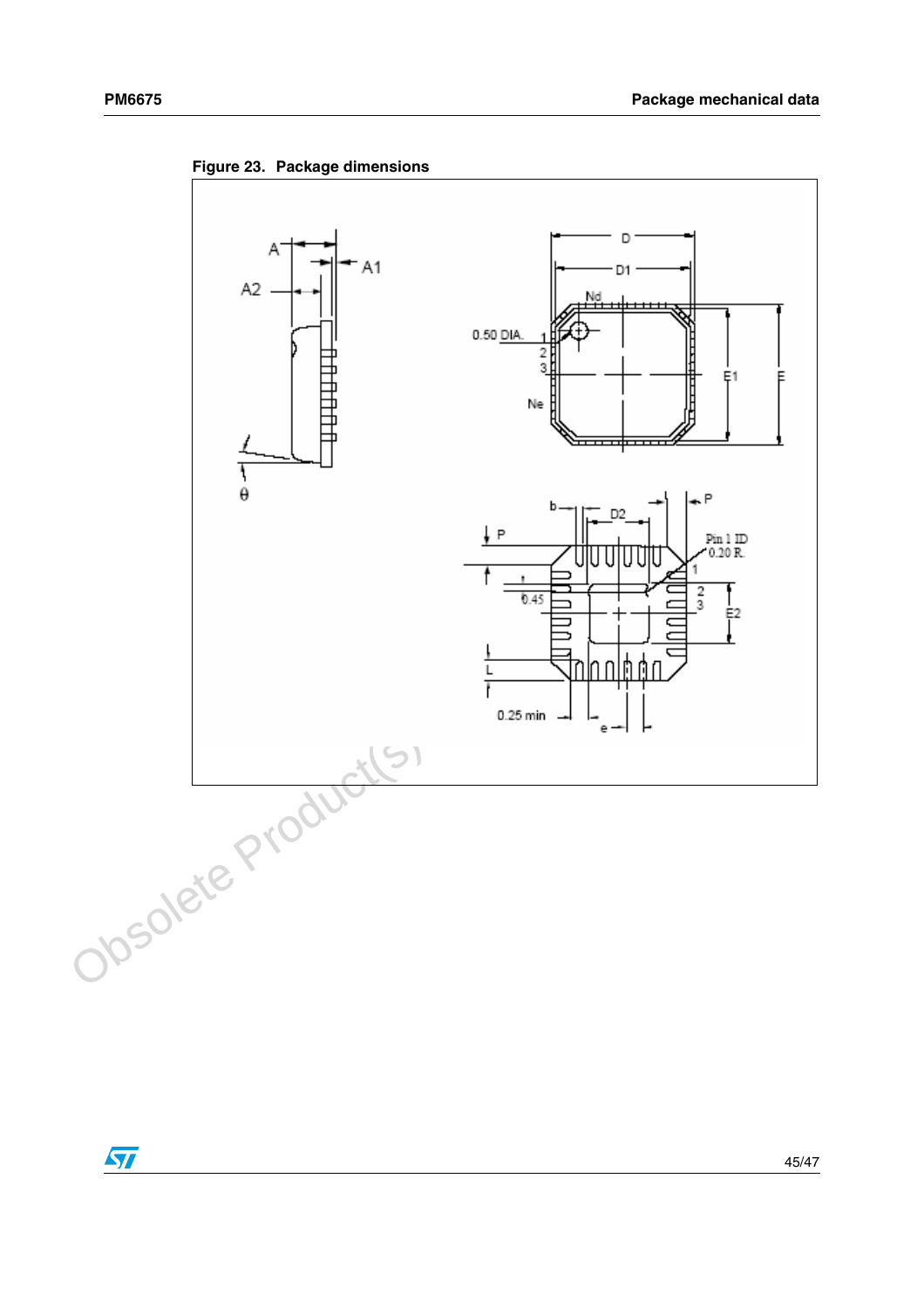$\sqrt{2}$ 

# <span id="page-45-0"></span>**9 Revision history**

**Table 17. Revision history**

| <b>Date</b> | <b>Revision</b> | <b>Changes</b>  |
|-------------|-----------------|-----------------|
| 31-Jan-2007 |                 | Initial release |

Obsolete Product(s) - Obsolete Product(s)